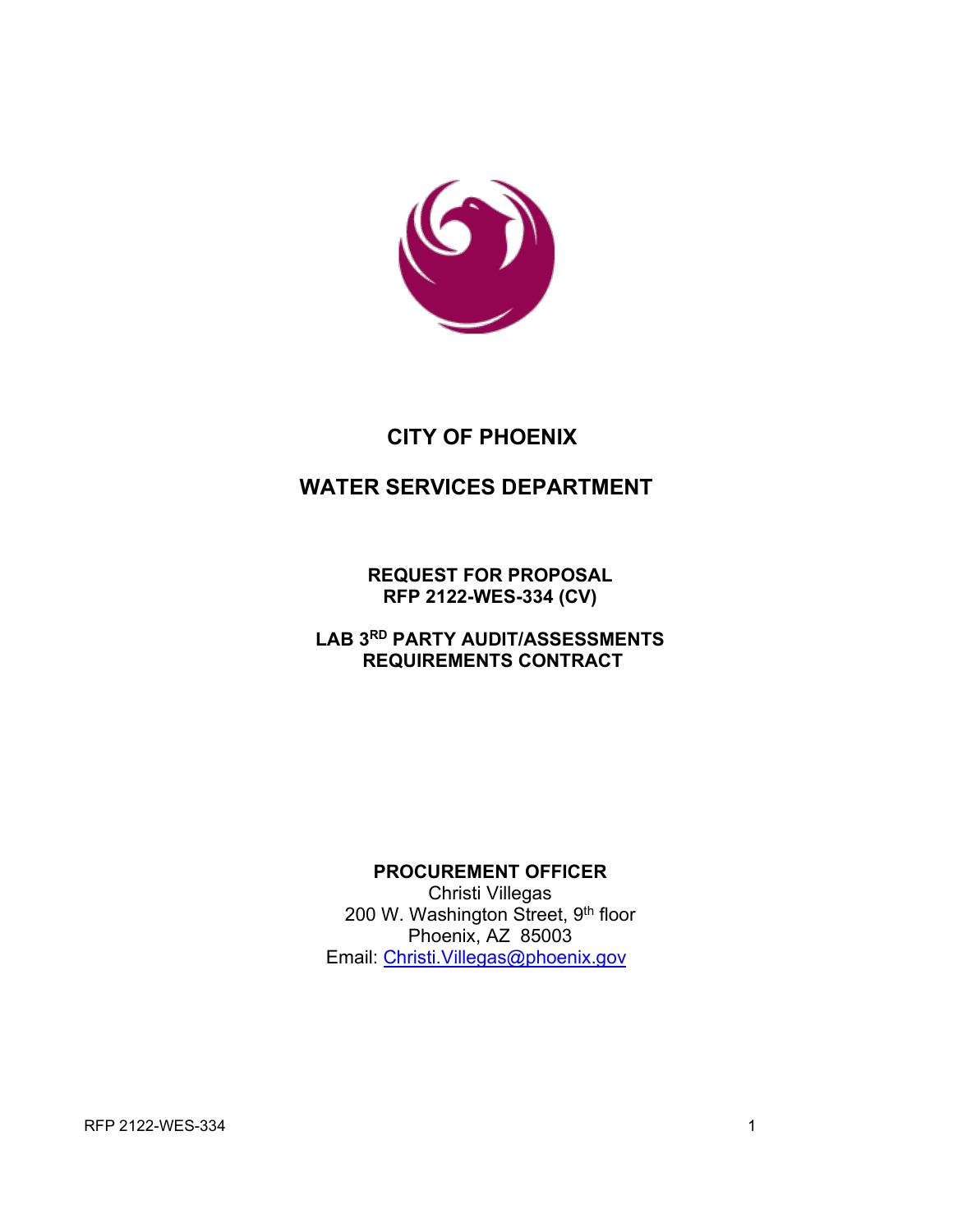| <b>SECTION I-INSTRUCTIONS ERROR! BOOKMARK NOT DEFINED.</b> |  |
|------------------------------------------------------------|--|
|                                                            |  |
|                                                            |  |
| SECTION IV - INSURANCE AND INDEMNIFICATION 41              |  |
|                                                            |  |
|                                                            |  |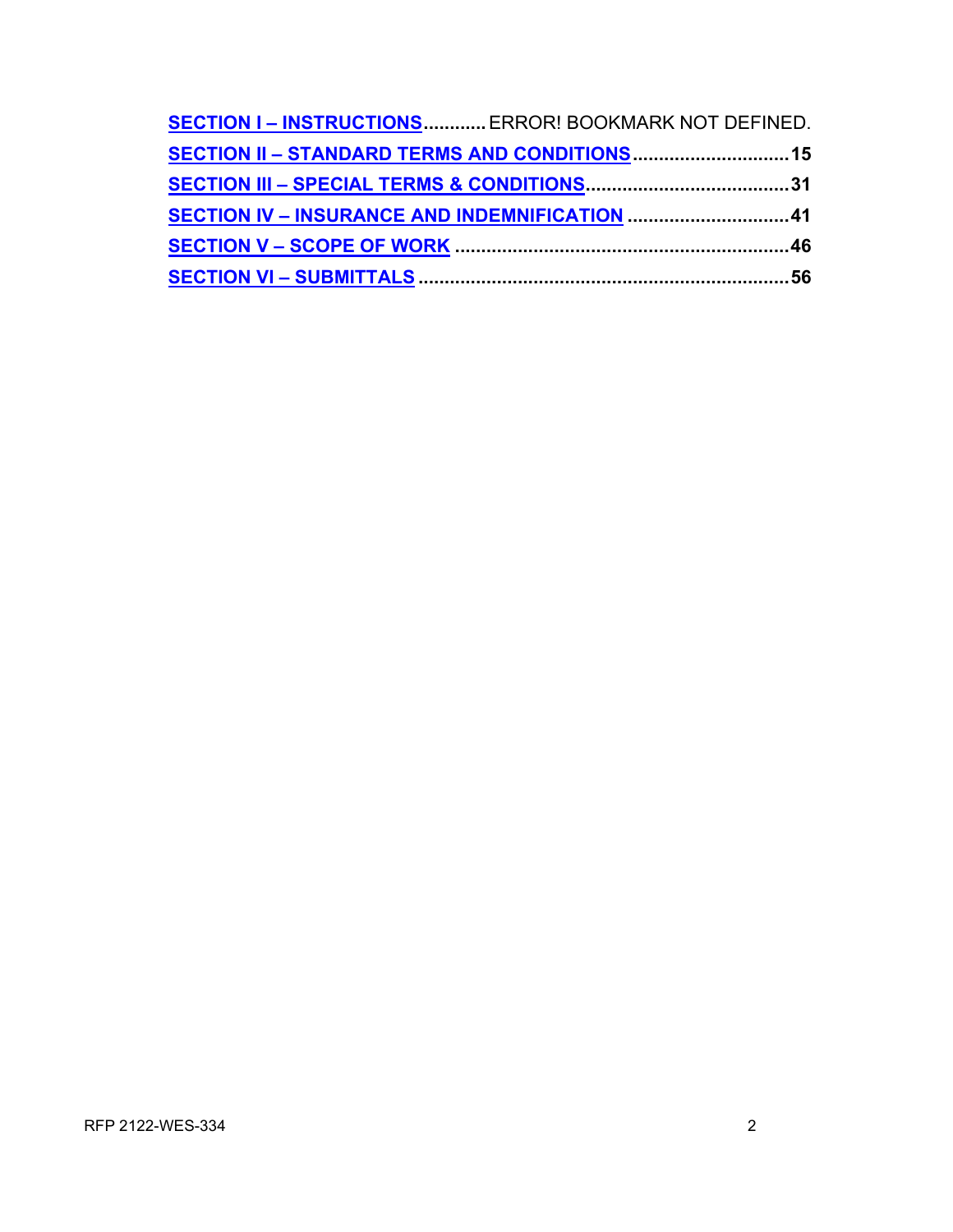

#### **Please read before continuing to the offer document. This list may not include every requirement; the purpose is to assist vendors, but vendors are expected to read and comply with the entire solicitation**.

### **SOLICITATION RESPONSE CHECK LIST**

Check off each of the following as the necessary action is completed.

 $\Box$  Intent to submit email notification sent to [wsdprocurement@phoenix.gov](mailto:wsdprocurement@phoenix.gov) no later

than Tuesday, June 14<sup>th</sup>, 2022 @ 2:00 PM.

- □ All forms have been completed and signed, including Solicitation Disclosure form.
- □ All Submittals are included.
- □ Reviewed and verified prices offered.
- □ Checked price extensions and totals.
- $\Box$  Included any required drawings or descriptive literature.
- $\Box$  If required, checked and included the amount of the offer surety.
- $\Box$  Reviewed the insurance requirements, if any, to assure compliance.
- $\Box$  Included signed addenda, if any.
- $\Box$  The email subject line clearly shows your company name, the solicitation number,

solicitation title and the offer opening date.

### **City must receive offers no later than the date and time indicated in the Schedule of Events or addenda.**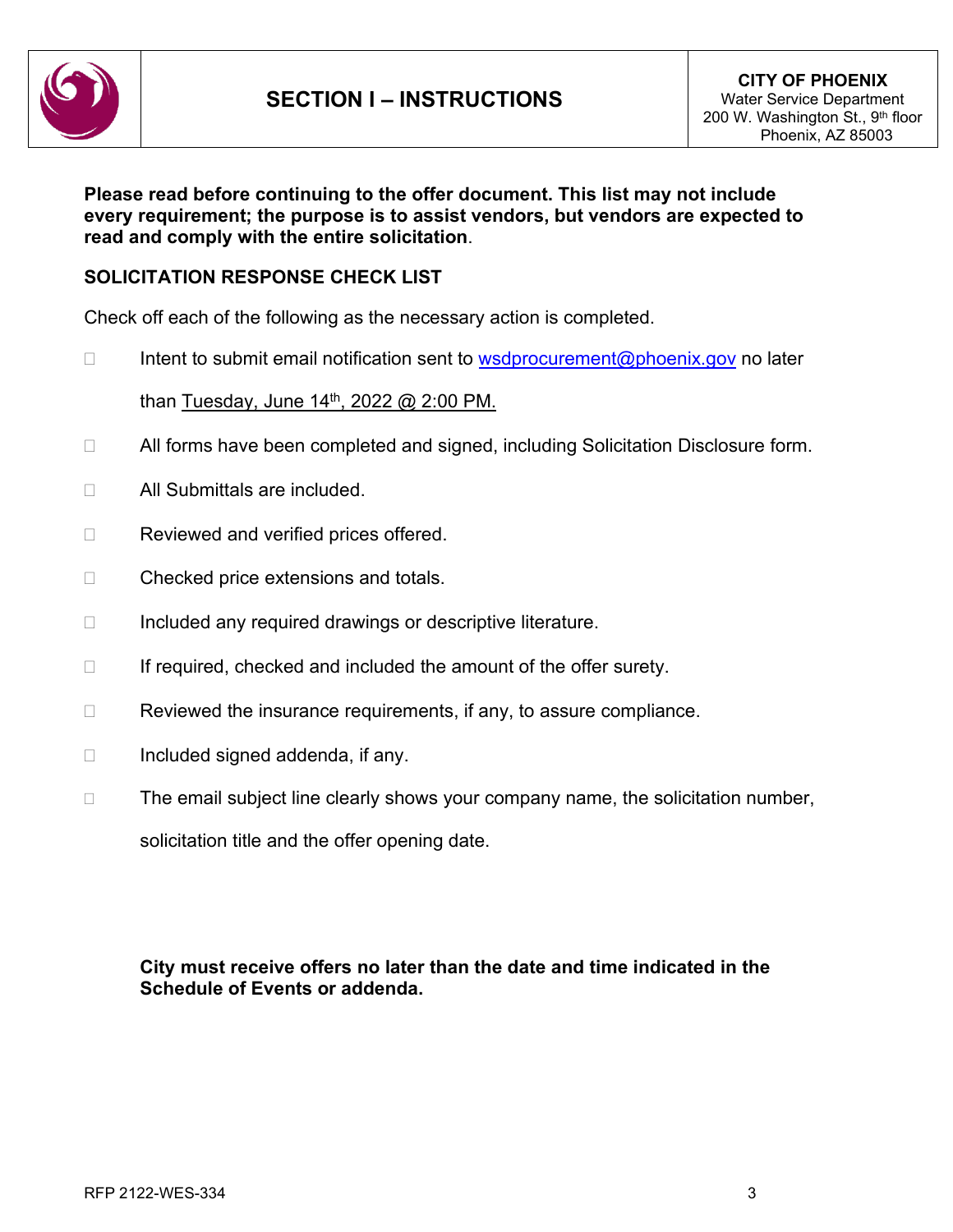

#### **SECTION I – INSTRUCTIONS**

 $\overline{\phantom{a}}$ 

### **1. DESCRIPTION – STATEMENT OF NEED:**

- **1.1** The City of Phoenix invites sealed offers for Lab 3<sup>rd</sup> Party Audit/Assessment for a five (5) year period commencing on or about September 1, 2022, in accordance with the specifications and provisions contained herein, or the "Effective Date" which is upon award by City Council, conditioned upon signature and recording by the City Clerk's department, as required by the Phoenix City Code, whichever is later.
- **1.2** This solicitation is available through Arizona Relay Service 7-1-1. Please call TTY 800-367-8939 for assistance
- **1.3** Notwithstanding the foregoing, this Agreement will terminate upon the earliest occurrence: by reaching the end of the term including any extensions exercised, or termination pursuant to the provisions of this Agreement.

#### **2. CITY'S VENDOR SELF-REGISTRATION AND NOTIFICATION:**

Vendors must be registered in the City's procurePHX Self-Registration System at <https://www.phoenix.gov/procure> to respond to solicitations and access procurement information. The City may, at its sole discretion, reject any offer from an Offeror who has not registered.

#### **3**. **SCHEDULE OF EVENTS:**

| <b>ACTIVITY</b>       | <b>LOCATION</b>                        | <b>DUE DATE AND TIME</b><br>All times are Phoenix local<br>time |
|-----------------------|----------------------------------------|-----------------------------------------------------------------|
| Pre-Offer             | Via WEBEX by appointment only.         | Thursday, June 16, 2022                                         |
| Conference            | Contact: Christi. Villegas@phoenix.gov | 10:00 AM                                                        |
| Written Inquiries     | Submit all inquiries to                | Thursday, June 23, 2022                                         |
| Due Date              | wsdprocurement@phoenix.gov             | 2:00 PM                                                         |
| Offer Due Date        | Submit to:                             | Thursday, June 30, 2022                                         |
| <b>Electronically</b> | wsdprocurement@phoenix.gov             | 2:00 PM                                                         |

The City reserves the right to change dates and/or locations as necessary, and the City does not always hold a Pre-Offer Conference or Site visit.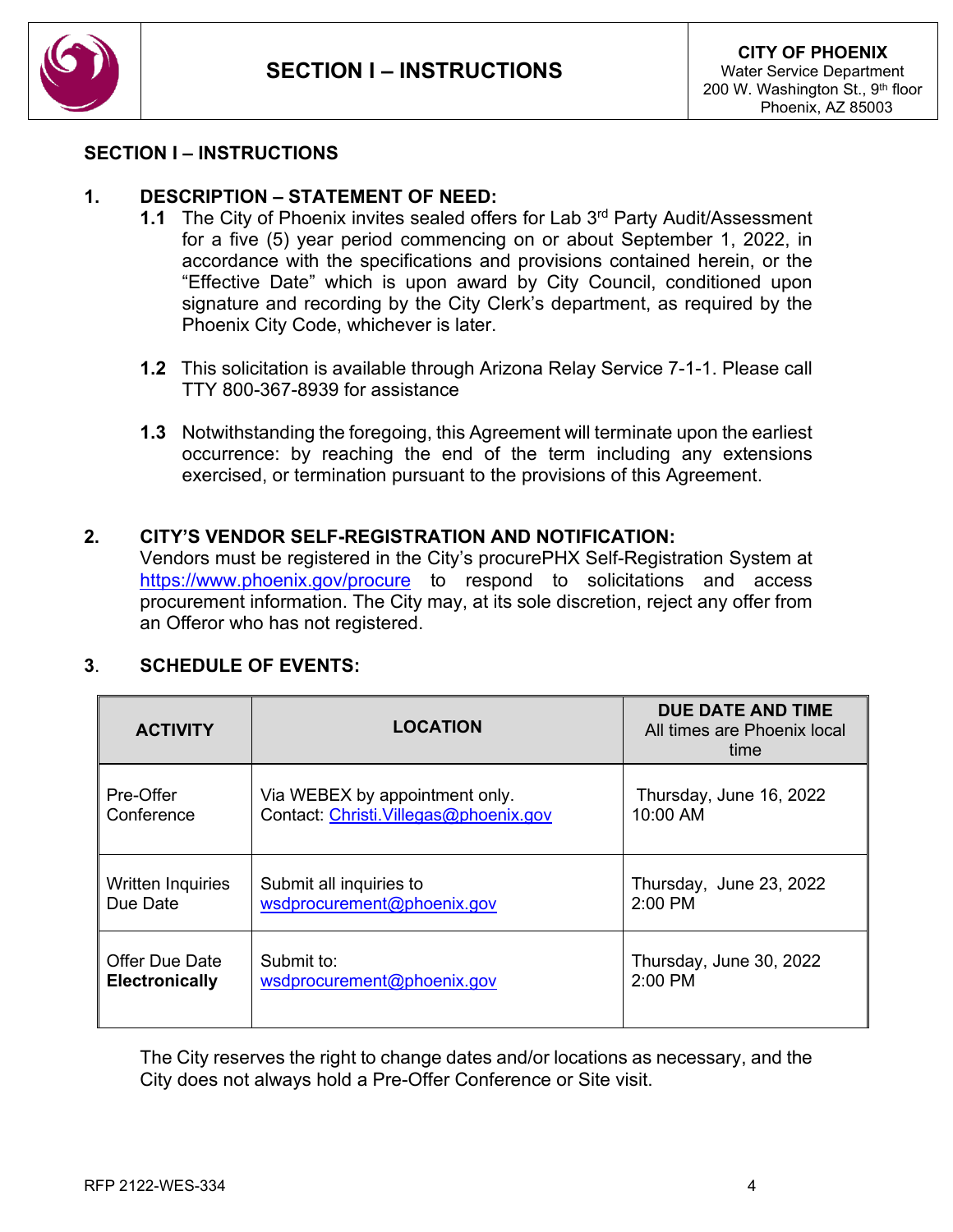

### **4. PREPARATION OF OFFER:**

- **4.1** All forms provided in Submittal Section must be completed and submitted with the offer. The signed and completed Solicitation Disclosure form must be included or your offer may be deemed non-responsive.
- **4.2** It is permissible to copy Submittal forms if necessary. Erasures, interlineations, or other modifications of the offer must be initialed in original ink by the authorized person signing the offer. No offer will be altered, amended or withdrawn after the specified offer due date and time. The City is not responsible for Offeror's errors or omissions.
- **4.3** All time periods stated as a number of days will be calendar days.
- **4.4** It is the responsibility of all Offerors to examine the entire solicitation and seek clarification of any requirement that may not be clear and to check all responses for accuracy before submitting an offer. Negligence in preparing an offer confers no right of withdrawal after due date and time. Offerors are strongly encouraged to:
	- 4.4.1 Consider applicable laws and/or economic conditions that may affect cost, progress, performance, or furnishing of the products or services.
	- 4.4.2 Study and carefully correlate Offeror's knowledge and observations with the solicitation and other related data.
	- 4.4.3 Promptly notify the City of all conflicts, errors, ambiguities, or discrepancies that Offeror has discovered in or between the solicitation and other related documents.
	- 4.4.4 The City does not reimburse the cost of developing, presenting or providing any response to this solicitation. Offers submitted for consideration should be prepared simply and economically, providing adequate information in a straightforward and concise manner. The Offeror is responsible for all costs incurred in responding to this solicitation. All materials and documents submitted in response to this solicitation become the property of the City and will not be returned.
	- 4.4.5 Offerors are reminded that the specifications stated in the solicitation are the minimum level required and that offers submitted must be for products or services that meet or exceed the minimum level of all features specifically listed in this solicitation. Offers offering less than any minimum specifications or criteria specified are not responsive and should not be submitted.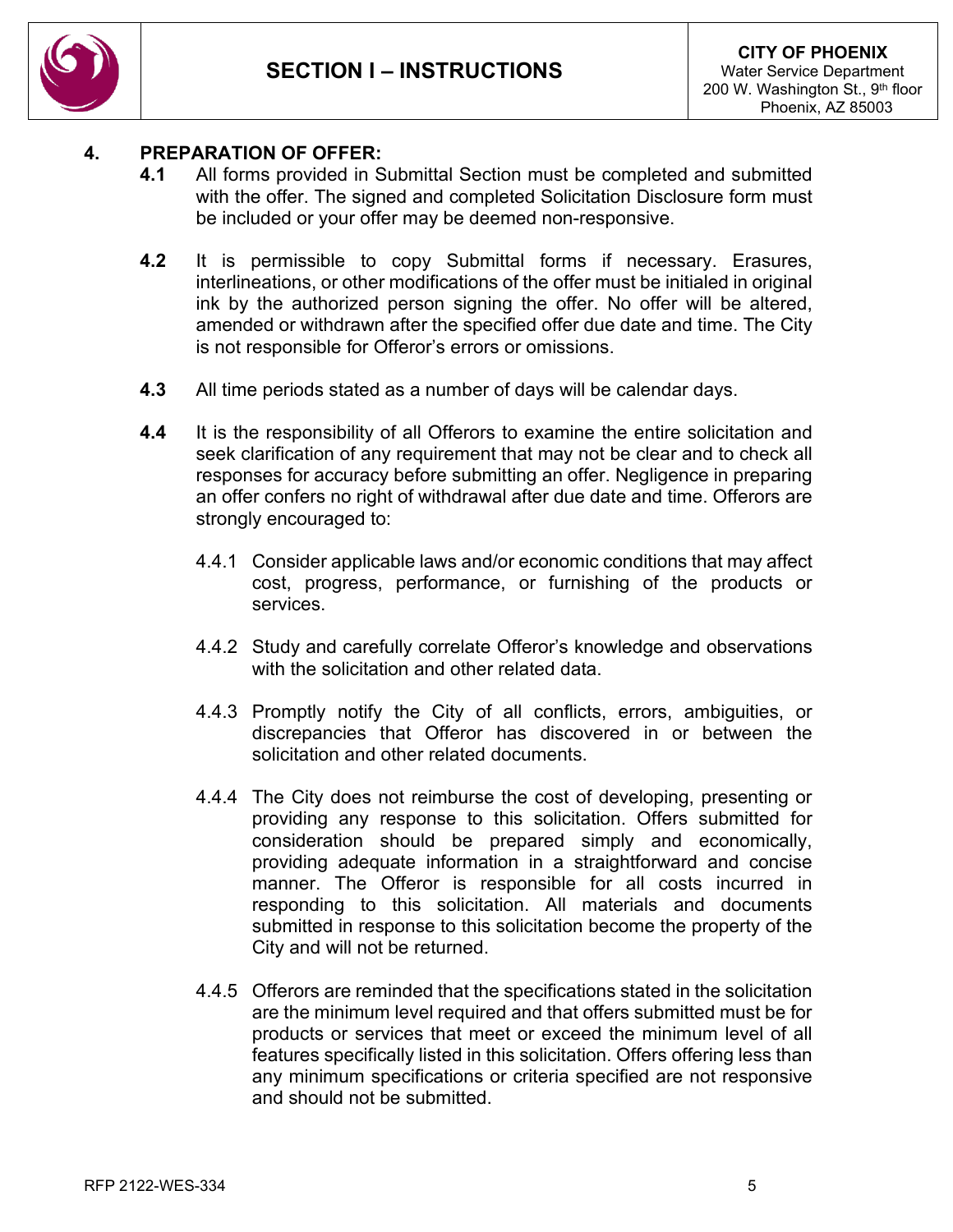

- 4.4.6 Offer responses submitted for products considered by the seller to be acceptable alternates to the brand names or manufacturer's catalog references specified herein must be submitted with technical literature and/or detailed product brochures for the City's use to evaluate the products offered. Offers submitted without this product information may be considered as non-responsive and rejected. The City will be the sole judge as to the acceptability of alternate products offered.
- 4.4.7 Prices will be submitted on a per unit basis by line item, when applicable. In the event of a disparity between the unit price and extended price, the unit price will prevail unless obviously in error.
- **5. OBTAINING A COPY OF THE SOLICITATION AND ADDENDA:** Interested Offerors may download the complete solicitation and addenda from [https://solicitations.phoenix.gov/.](https://solicitations.phoenix.gov/) Internet access is available at all public libraries. Any interested offerors without internet access may obtain this solicitation by calling the Procurement Officer or picking up a copy during regular business hours at the City of Phoenix Department, Water Services, 200 W. Washington Street –  $9<sup>th</sup>$  floor, Phoenix, AZ 85003. It is the Offeror's responsibility to check the website throughout the entire solicitation period up to city council award, read the entire solicitation, and verify all required information is submitted with its offer
- **6. EXCEPTIONS:** Offeror must not take any exceptions to any terms, conditions or material requirements of this solicitation. Offers submitted with exceptions may be deemed non-responsive and disqualified from further consideration in the City's sole discretion. Offerors must conform to all the requirements specified in the solicitation. The City encourages Offerors to send inquiries to the procurement officer rather than including exceptions in their Offer as explained in Inquiries.
- **7. INQUIRIES:** All questions that arise relating to this solicitation should be directed via email to the Procurement Officer and must be received by the due date indicated in the Schedule of Events. The City will not consider questions received after the deadline.

No informal contact initiated by Offerors on the proposed service will be allowed with members of City's staff or City Council from date of distribution of this solicitation until after City Council awards the contract. All questions concerning or issues related to this solicitation must be presented in writing.

The Procurement Officer will answer written inquiries in an addendum and publish any addendums on the Procurement Website.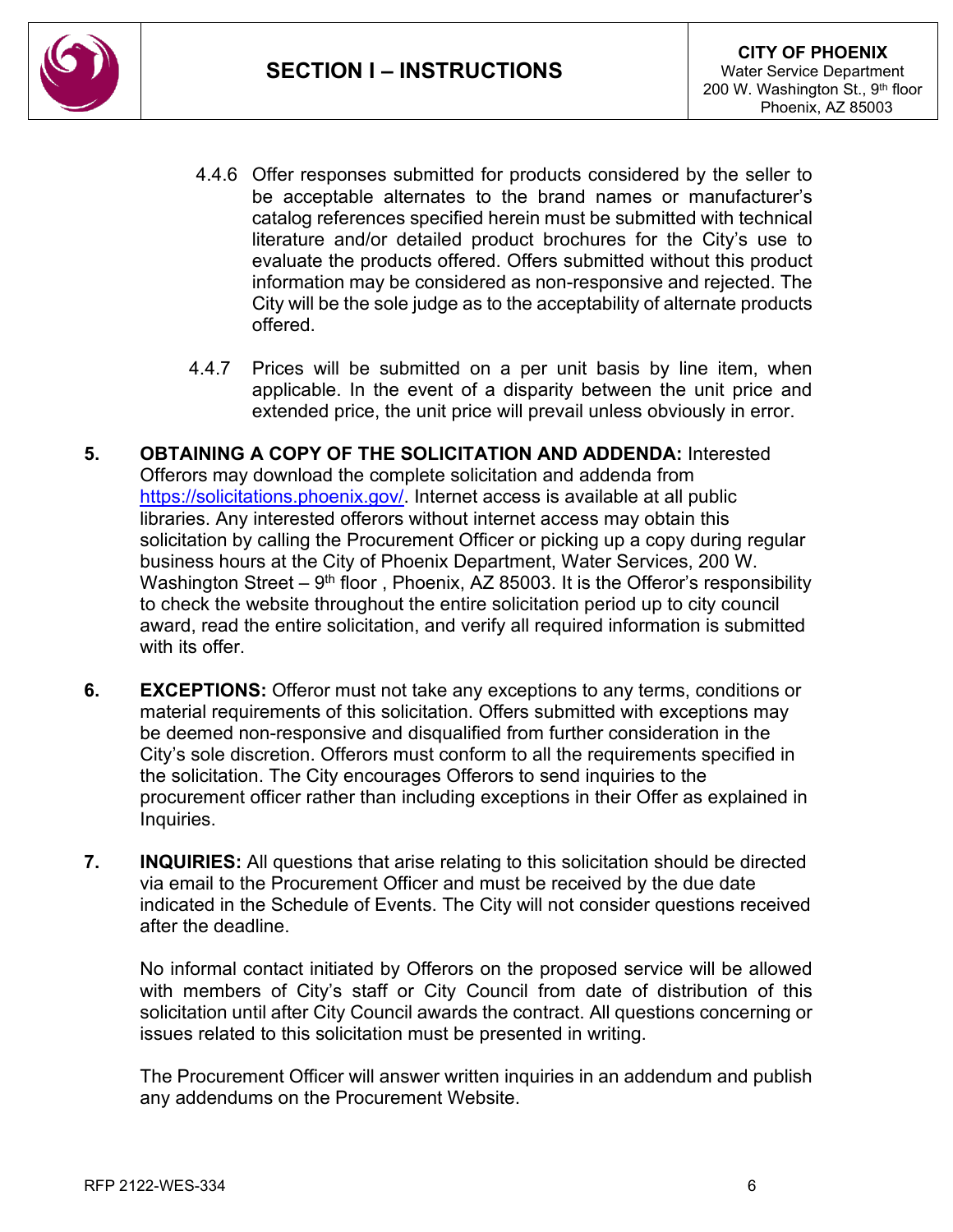

- **8. ADDENDA:** The City of Phoenix will not be responsible for any oral instructions made by any employees or officers of the City of Phoenix regarding this solicitation. Any changes will be in the form of an addendum. The Offeror must acknowledge receipt of any/all addenda by signing and returning the document with the offer submittal, or the Offer may be considered non-responsive.
- **9. BUSINESS IN ARIZONA:** The City will not enter contracts with Offerors (or any company(ies)) not granted authority to transact business, or not in good standing, in the state of Arizona by the Arizona Corporation Commission, unless the offeror asserts a statutory exception prior to entering a contract with the City.
- **10. LICENSES:** If required by law for the operation of the business or work related to this Offer, Offeror must possess all valid certifications and/or licenses as required by federal, state or local laws at the time of submittal.
- **11. CERTIFICATION:** By signature in the offer section of the Offer and Acceptance page(s), Offeror certifies:
	- **11.1** The submission of the offer did not involve collusion or other anticompetitive practices.
	- **11.2** The Offeror must not discriminate against any employee, or applicant for employment in violation of Federal or State Law.
	- **11.3** The Offeror has not given, offered to give, nor intends to give at any time hereafter, any economic opportunity, future employment, gift, loan, gratuity, special discount, trip, favor, or service to a public servant in connection with the submitted offer.
- **12. SUBMISSION OF OFFER:** Offers must be in possession of the Department on or prior to the exact time and date indicated in the Schedule of Events. It is the responsibility of the Offeror to ensure that the offer is timely, including confirming that there are no technical reasons that any response submitted electronically may be delayed. Late offers will not be considered. The prevailing clock will be the City Department's clock.

Offers must be submitted using the following method:

- **12.1** Submitted electronically by email to wsdprocurement@phoenix.gov. email to [Christi.Villegas@phoenix.gov.](mailto:Christi.Villegas@phoenix.gov) The following information should be noted in the email:
	- Offeror's Name
	- Offeror's Address (as shown on the Certification Page)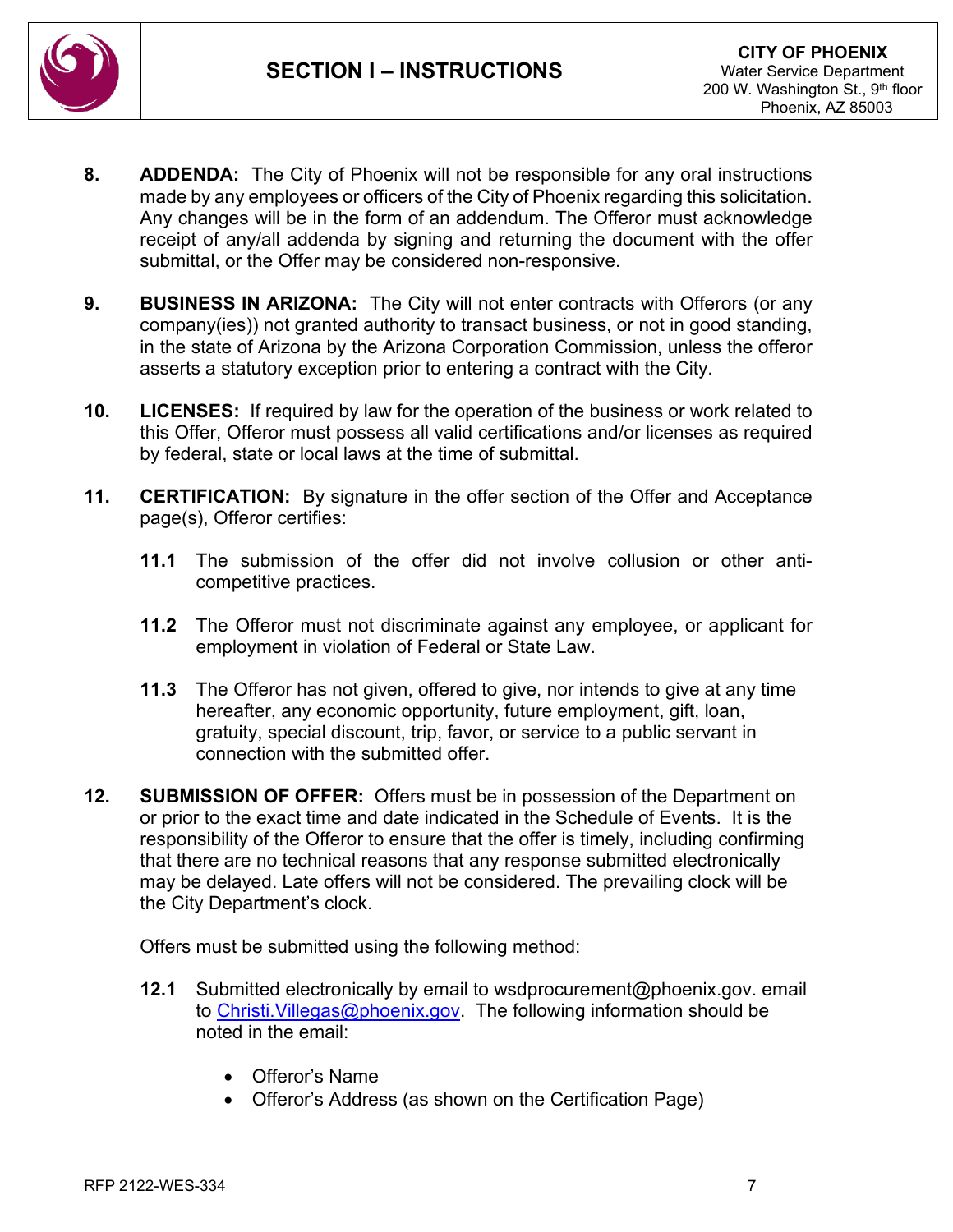

- Solicitation Number
- Solicitation Title
- Offer Opening Date

Due to file size limitations for electronic transmission (for both sending or receiving), offers sent by email may need to be sent in parts with multiple emails.

It is the responsibility of the Offeror to ensure that the offer is timely and to confirm that there are no technical reasons that any offer submitted electronically may be delayed. The date and time on the upload as received/stamped by the City's inbox will provide proof of submission and verification whether the offer was received on or prior to the exact time and date indicated in the Schedule of Events.

Any original documents (such as bonds, guaranties, powers of attorney), if required by the solicitation, must be separately delivered to and received by the City on or prior to the exact time and date indicated in the Schedule of Events, with a clear indication of the offer for which it is attributed.

- **13. WITHDRAWAL OF OFFER:** At any time prior to the solicitation due date and time, an Offeror (or designated representative) may withdraw the offer by submitting a request in writing and signed by a duly authorized representative.
- **14. OFFER RESULTS:** Offers will be opened on the offer due date, time and location indicated in the Schedule of Events, at which time the name of each Offeror, and the prices may be read. Offers and other information received in response to the solicitation will be shown only to authorized City personnel having a legitimate interest in them or persons assisting the City in the evaluation. Offers are not available for public inspection until after the City has posted the award recommendation on the City's website.

The City will post a preliminary offer tabulation on the City's website, <https://solicitations.phoenix.gov/Awards> within five calendar days of the offer opening. The City will post the information on the preliminary tabulation as it was read during the offer opening. The City makes no guarantee as to the accuracy of any information on the preliminary tabulation. Once the City has evaluated the offers, the City will post an award recommendation on the website. The City will not provide any further notification to unsuccessful Offerors.

#### **15. PRE-AWARD QUALIFICATIONS:**

**15.1** Upon notification of an award the Offeror will have 10 calendar days to submit a complete certificate of insurance in the minimum amounts and the coverages as required in the Insurance Requirements of this solicitation. Insurance requirements are non-negotiable.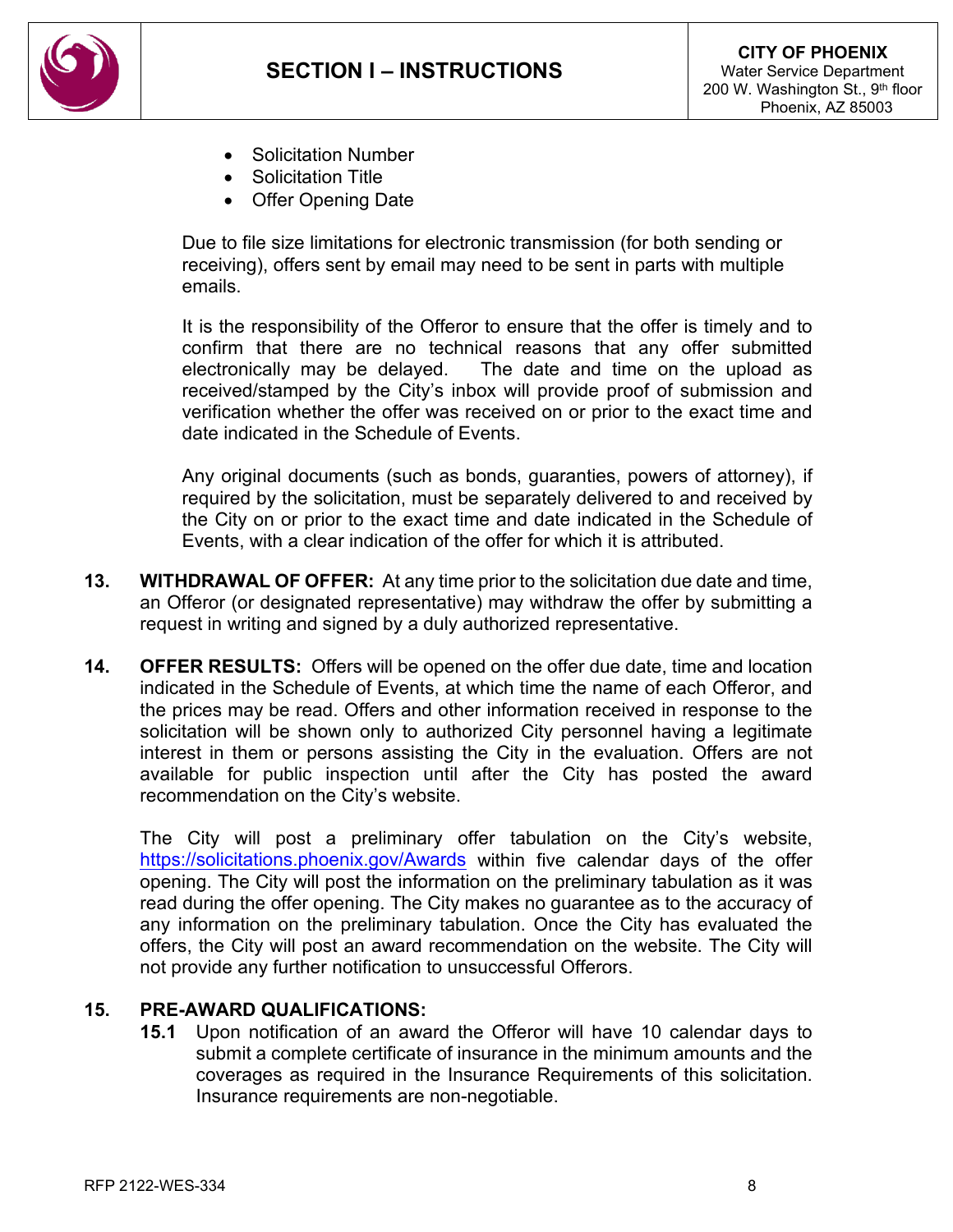

**16. EVALUATION CRITERIA**: In accordance with Phoenix City code Section 43-14, Competitive Sealed Proposal award shall be made to the responsible offeror(s) whose proposal(s) are determined to be the most advantageous to the City based upon the evaluation criteria listed below. The evaluation factors are listed in the relative order of importance and more details are provided in this Scope of Work.

Qualifications and Experience Method of Approach/Hours 400 points Cost 100 points

**Total Possible Points**<br>500 points

#### **16.1**. Qualifications and Experience

The Qualifications and Experience evaluation will be based on the Offeror's demonstrated ability to meet the mandatory minimum requirements of this solicitation, including relevant experience of the company, key personnel and proposed subcontractors providing of the environmental laboratory audits/assessments to organizations of similar size and complexity.

#### **16.2** Method of Approach/Hours

Evaluation will be based on factors including by not limited to: outline of all task groups represented in Section V- Scope of Work, example audit reports for each task group, overview of audit findings, references of the regulation/standard that is not in compliance and recommendations for correction.

16.2.1 Hours: Evaluation will be based on Attachment B- Hours/Time.

**16.3** Cost

Evaluation will be based on Attachment C- Price Schedule.

### **17. AWARD OF CONTRACT:**

- **17.1** Unless otherwise indicated, award(s) will be made to the most responsive, responsible Offeror(s) who are regularly established in the service, or providing the goods, contained in this solicitation and who have demonstrated the ability to perform in an acceptable manner.
- **17.2** Factors that may be considered by the City include:
	- Technical capability of the Offeror to accomplish the scope of work required in the Solicitation. This may include performance history on past and current government or industrial contracts; and,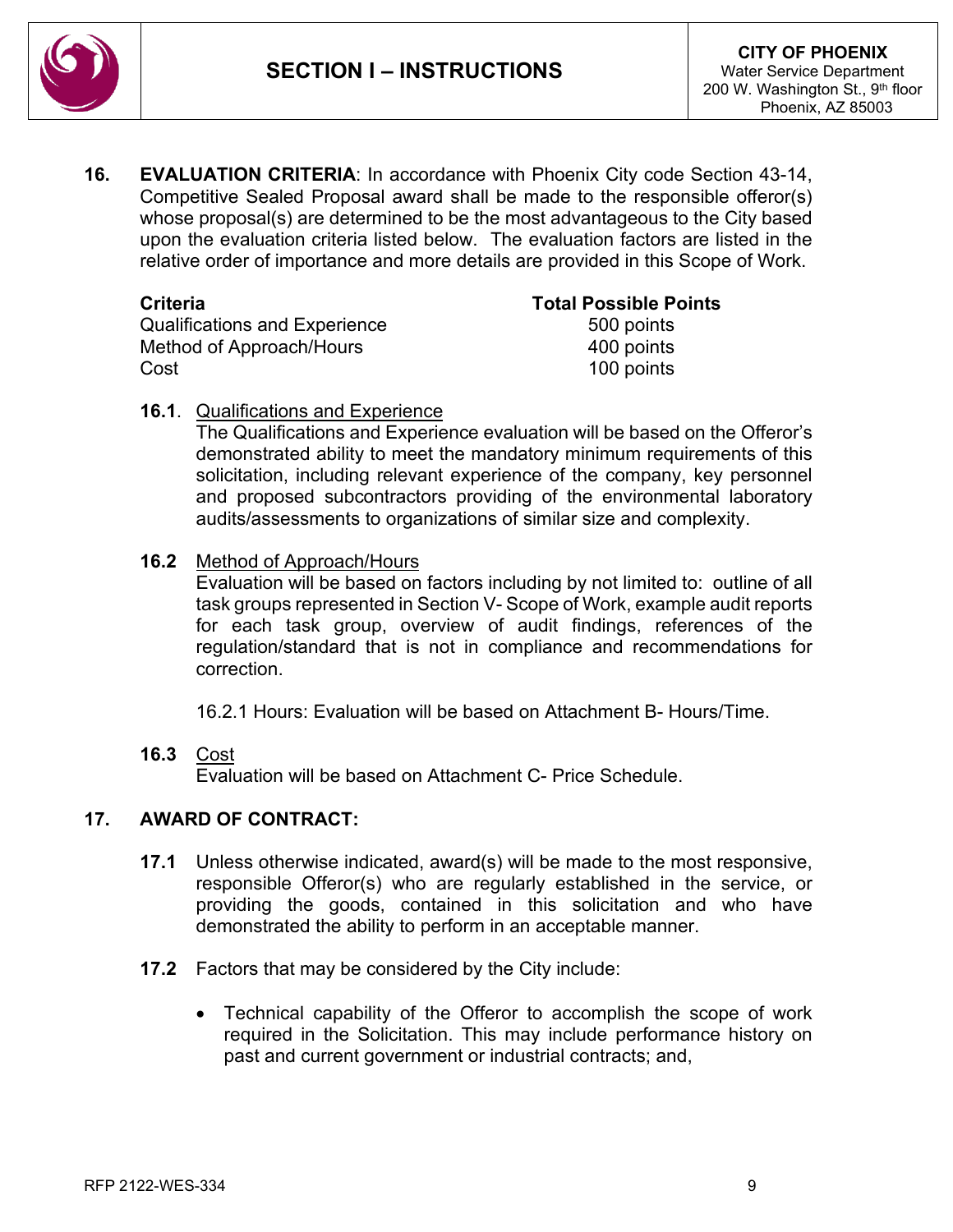

- Demonstrated availability of the necessary manpower (both supervisory and operational personnel) and necessary equipment to accomplish the scope of work in the Solicitation; and,
- Safety record, including complaints and investigations; and,
- Vendor history of complaints and termination for convenience or cause, litigation or lawsuits.
- **17.3** Notwithstanding any other provision of this solicitation, the City reserves the right to: (1) waive any immaterial defect or informality; or (2) reject any or all offers or portions thereof; or (3) reissue a solicitation.
- **17.4** A response to a solicitation is an offer to contract with the City based upon the terms, conditions, and specifications contained in the City's solicitation. Offers do not become contracts until they are executed by the Deputy Finance Director or Department Director. A contract has its inception in the award, eliminating a formal signing of a separate contract. For that reason, all of the terms, conditions and specifications of the procurement contract are contained in the solicitation, and in any addendum or contract amendment.

#### **18. CITY'S RIGHT TO DISQUALIFY FOR CONFLICT OF INTEREST:**

The City reserves the right to disqualify any Offeror based on any real or apparent conflict of interest that is disclosed by the offer submitted or any other data available to the City. This disqualification is at the sole discretion of the City. Any Offeror submitting an offer herein waives any right to object now or at any future time, before any agency or body, including but not limited to, the City Council of the City of Phoenix or any court.

#### **19. SOLICITATION TRANSPARENCY POLICY:**

- **19.1** Commencing on the date and time a solicitation is published, potential or actual offerors or respondents (including their representatives) shall only discuss matters associated with the solicitation with the Mayor, any members of City Council, the City Manager, any Deputy City Manager, or any department director directly associated with the solicitation (including in each case their assigned staff, except for the designated procurement officer) at a public meeting, posted under Arizona Statutes, until the resulting contract(s) are awarded to all offers or responses are rejected and the solicitation is cancelled without any announcement by the Procurement Officer of the City's intent to reissue the same or similar solicitation.
- **19.2** As long as the solicitation is not discussed, Offerors may continue to conduct business with the City and discuss business that is unrelated to the solicitation.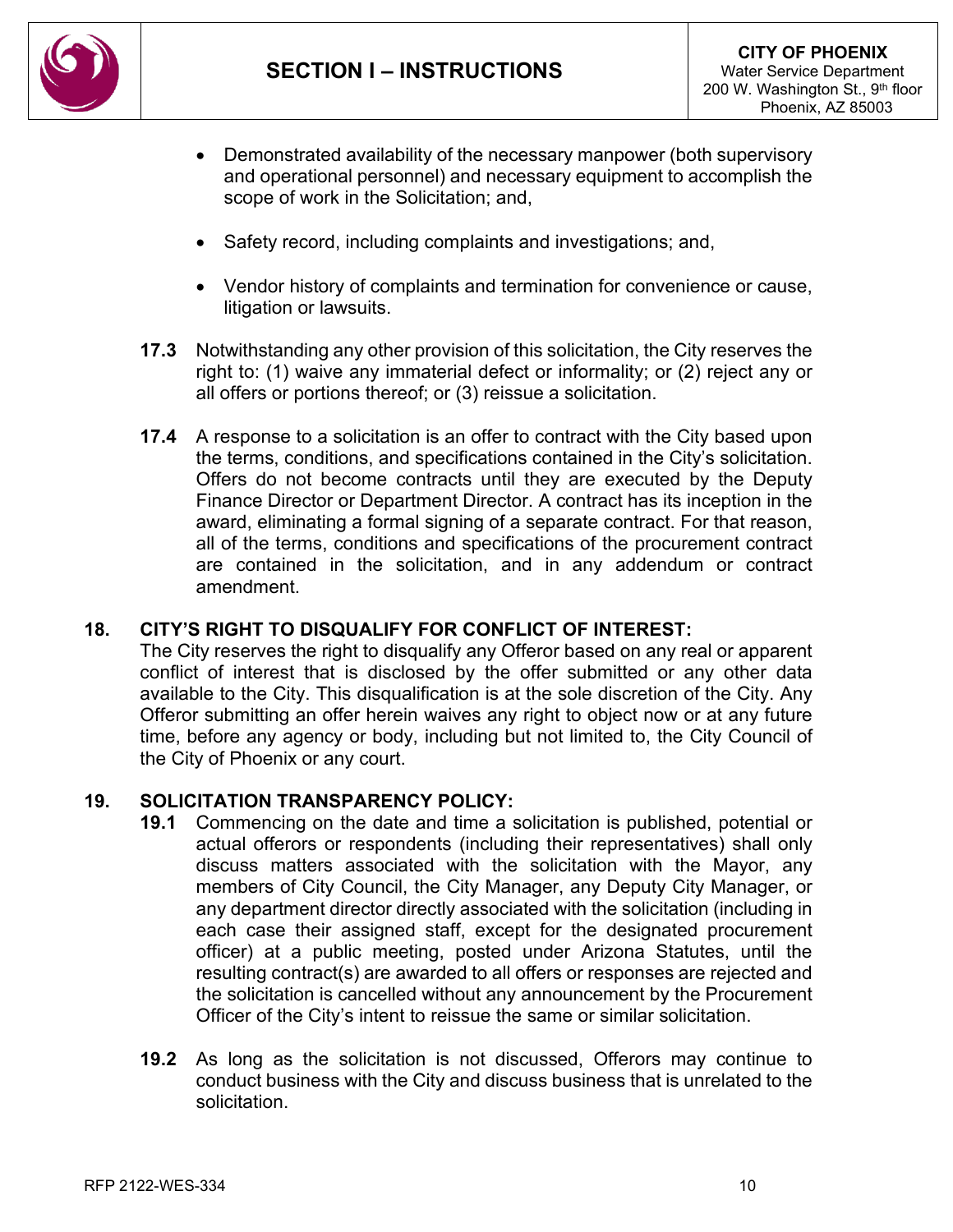

- **19.3** Offerors may discuss their offer or the solicitation with the Mayor or one or more members of the Phoenix City Council, provided such meetings are scheduled through the Procurement Officer, and are posted as open meetings with the City Clerk at least 24 hours prior to the scheduled meetings. The City Clerk will be responsible for posting the meetings. The posted notice shall identify the participants and the subject matter, as well as invite the public to participate.
- **19.4** With respect to the selection of the successful Offerors, the City Manager and City Manager's Office will continue the past practice of exerting no undue influence on the process.
- **19.5** This policy is intended to create a level playing field for all Offerors, assure that contracts are awarded in public, and protect the integrity of the selection process. **OFFERORS THAT VIOLATE THIS POLICY SHALL BE DISQUALIFIED.** After official Notice is received by the City for disqualification, the Offeror may follow the Protest process, unless the Solicitation is cancelled without notice of intent to re-issue.
- **19.6** "To discuss" means any contact by the Offeror, regardless of whether the City responds to the contact. Offerors that violate this policy will be disqualified until the resulting contract(s) are awarded, or all offers or responses are rejected and the solicitation is cancelled without any announcement by the Procurement Officer of the City's intent to reissue the same or a similar solicitation. The City interprets the policy as continuing through a cancellation of a solicitation until Council award of the contract, as long as the City cancels with a statement that the City will rebid the solicitation.

#### **20. PROTEST PROCESS:**

- **20.1** Offeror may protest the contents of a solicitation no later than seven days before the solicitation deadline when the protest is based on an apparent alleged mistake, impropriety or defect in the solicitation. Protests filed regarding the solicitation may be addressed by an amendment to the solicitation or denied by the City. If denied, the opening and award will proceed unless the City determines that it is in the City's best interests to set new deadlines, amend the solicitation, cancel or re-bid.
- **20.2** Therefore, unless otherwise notified by a formal amendment, the Protester must adhere to all solicitation dates and deadlines, including timely filing of an offer, regardless of filing a protest.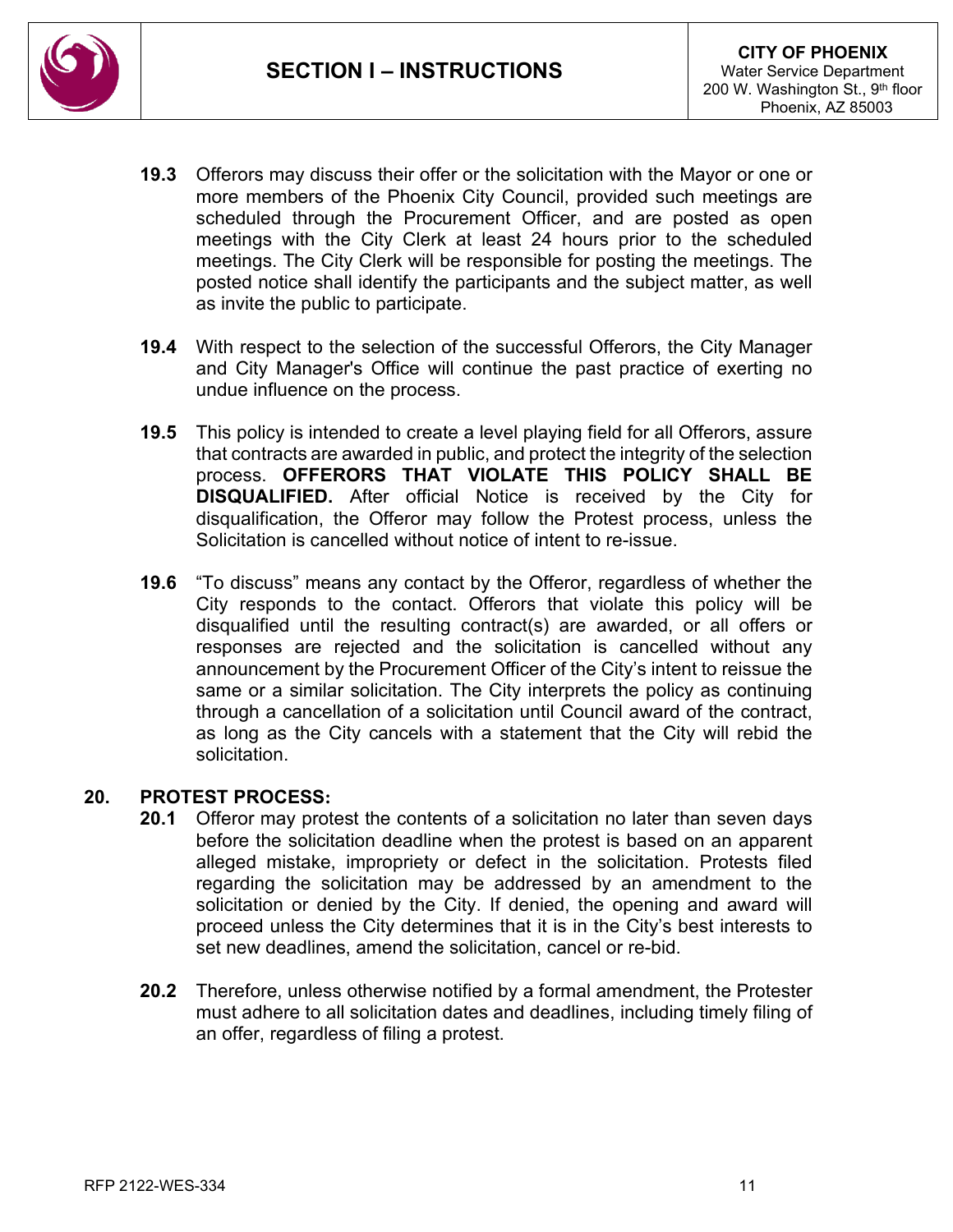

- **20.3** Offeror may protest an adverse determination issued by the City regarding responsibility and responsiveness, within seven days of the date the Offeror was notified of the adverse determination.
- **20.4** Offeror may protest an award recommendation if the Offeror can establish that it had a substantial chance of being awarded the contract and will be harmed by the recommended award. The City will post recommendations on the City's website to award the contract(s) to an Offeror(s). Offeror must submit award protests within seven days after the posting of the award recommendation, with exceptions only for good cause shown, within the City's full and final discretion.
- **20.5** All protests will be in writing, filed with the Procurement Officer identified in the solicitation and include the following:
	- 20.5.1. Identification of the solicitation number;

20.5.2 The name, address and telephone number of the protester;

20.5.3 A detailed statement describing the legal and factual grounds for the protest, including copies of relevant documents;

- 20.5.4 The form of relief requested; and
- 20.5.5 The signature of the protester or its authorized representative.
- **20.6** The Procurement Officer will render a written decision within a reasonable period after the protest is filed. The City will not request City Council authorization to award the contract until the protest process is complete. All protests and appeals must be submitted in accordance with the City's Procurement Code, (Phoenix City Code, Ch. 43) and any protests or appeals not submitted within the time requirements will not be considered. Protests must be filed with the Procurement Officer.
- **21. PUBLIC RECORD:** All Offers submitted in response to this solicitation will become the property of the City and become a matter of public record available for review pursuant to Arizona State law. If an Offeror believes that a specific section of its Offer response is confidential, the Offeror will isolate the pages marked confidential in a specific and clearly labeled section of its Offer response. An Offeror may request specific information contained within its Offer is treated by the Procurement Officer as confidential provided the Offeror clearly labels the information "confidential." To the extent necessary for the evaluation process, information marked as "confidential" will not be treated as confidential. Once the procurement file becomes available for public inspection, the Procurement Officer will not make any information identified by the Offerors as "confidential" available to the public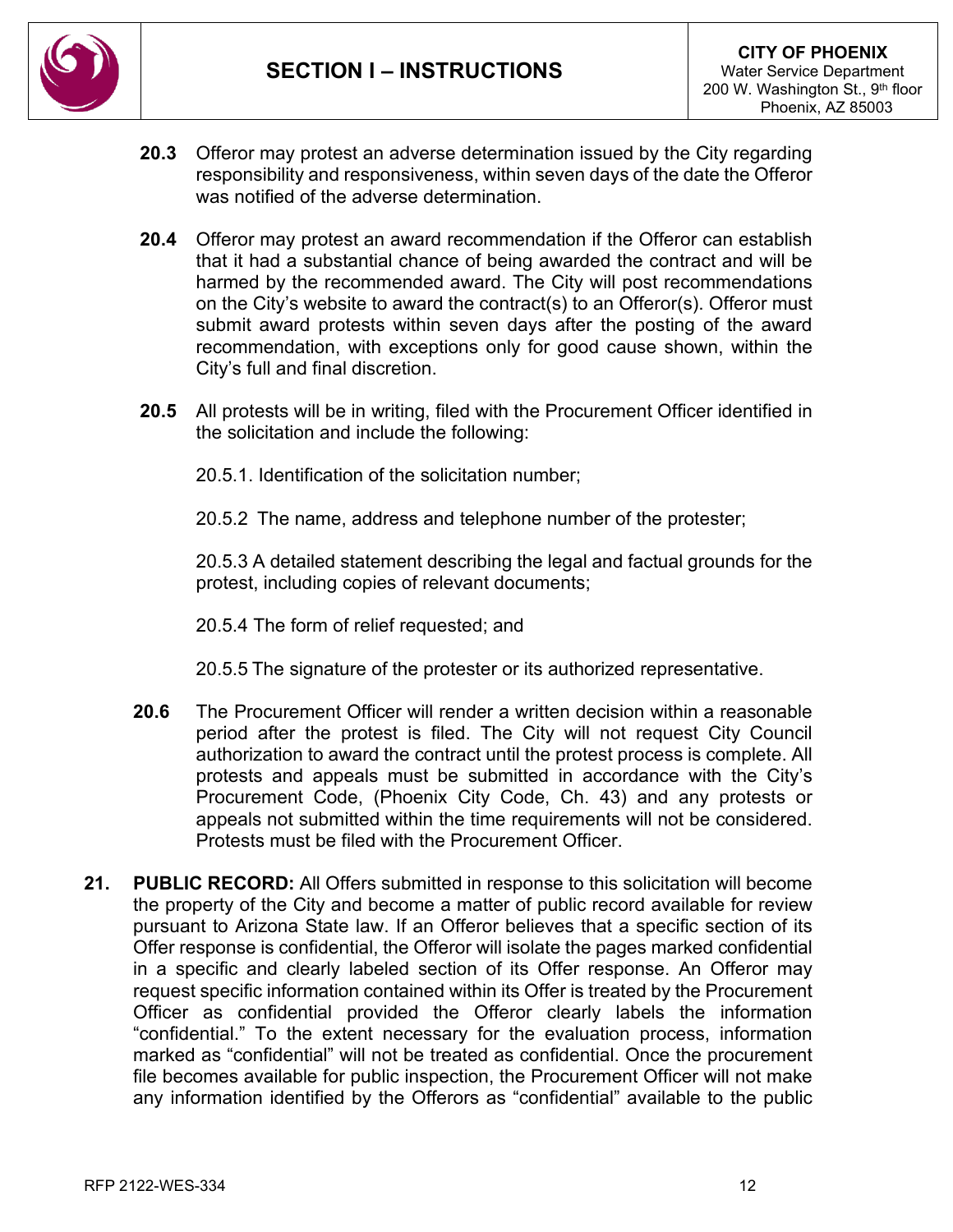

unless necessary to support the evaluation process or if specifically requested in accordance with applicable public records law. When a public records request for such information is received, the Procurement Officer will notify the Offeror in writing of any request to view any portion of its Offer marked "confidential." The Offeror will have the time set forth in the notice to obtain a court order enjoining such disclosure. If the Offeror does not provide the Procurement Officer with a court order enjoining release of the information during the designated time, the Procurement Officer will make the information requested available for inspection.

- **22. LATE OFFERS:** Late Offers must be rejected, except for good cause. If a late Offer is submitted, the Department will document the date and time of the submittal of the late Offer, keep the Offer and notify the Offeror that its Offer was disqualified for being late.
- **23. RIGHT TO DISQUALIFY:** The City reserves the right to disqualify any Offeror who fails to provide information or data requested or who provides materially inaccurate or misleading information or data. The City further reserves the right to disqualify any Offeror on the basis of any real or apparent conflict of interest that is disclosed by the Offeror submitted or any other data or information available to the City. This disqualification is at the sole discretion of the City. By submission of a solicitation response, the Offeror waives any right to object now or at any future time, before any agency or body including, but not limited to, the City Council of the City or any court as to the exercise by the City of such right to disqualify or as to any disqualification by reason of real or apparent conflict of interest determined by the City. The City reserves the
- **24. CONTRACT AWARD:** The City reserves the right to award a contract by individual line items, by group, all or none, or any other combination most advantageous to the City. The City reserves the right to multiple award.
- **25. EVALUATION OF COMPETITIVE SEALED OFFERS:** Any ties in scoring will be resolved with a best and final price request and the lowest price will prevail.

#### **26. DETERMINING RESPONSIVENESS AND RESPONSIBILITY:**

- **26.1** Offers will be reviewed for documentation of qualifications, completeness, and compliance with the Solicitation requirements. The City reserves sole discretion to determine responsiveness and responsibility.
- **26.2** Responsiveness: Nonresponsive Offers will not be considered in the evaluation process. The solicitation states criteria that determine responsiveness, and the solicitation includes terms and conditions that if included or excluded from Offers (as the case may be) will render an Offer nonresponsive.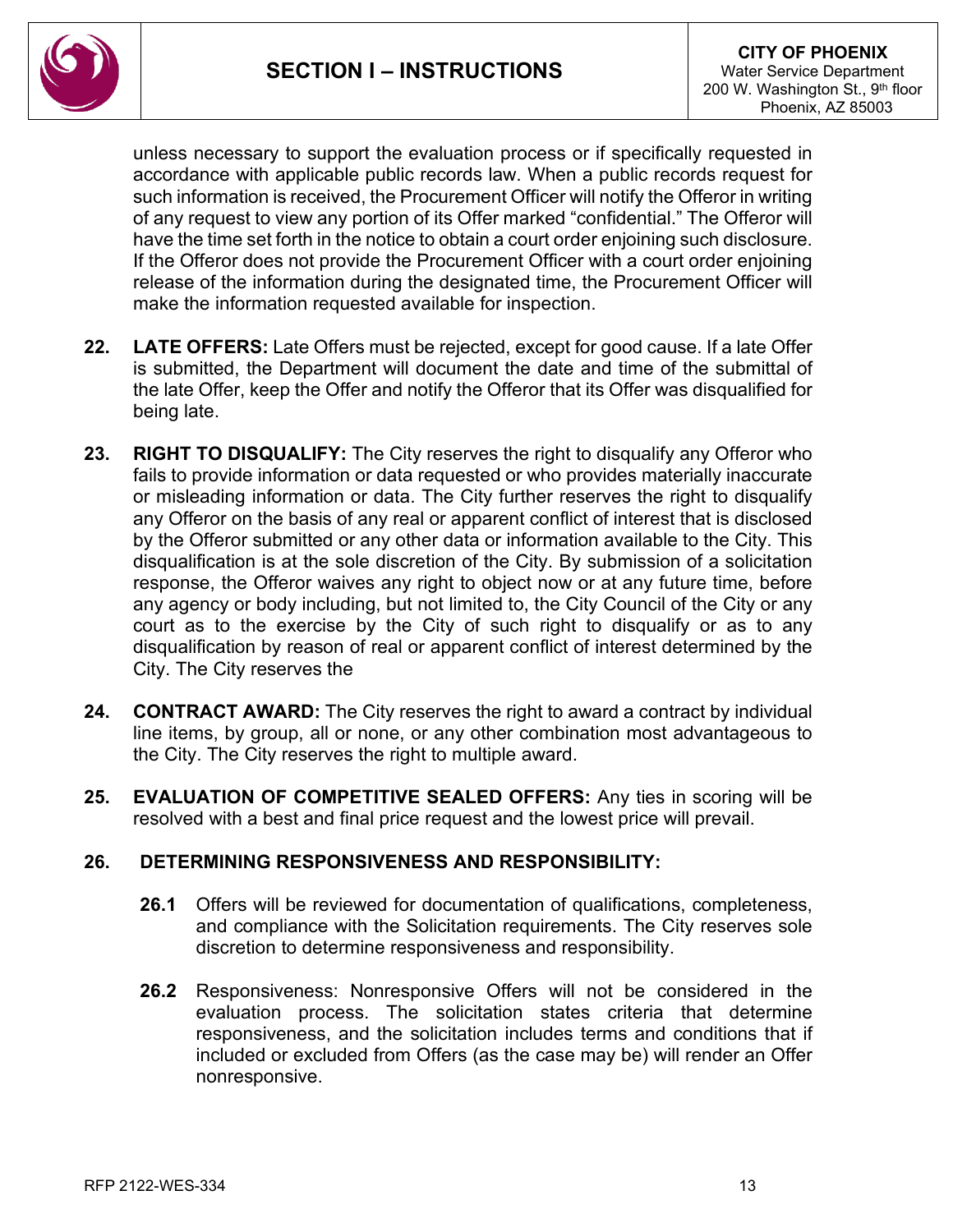

- **26.3** Exceptions, conditions, reservations, or understandings are presumed to be unacceptable, and an Offer that includes unacceptable exceptions, conditions, reservations, or understandings may be rejected as nonresponsive. Alternatively, the City in its sole discretion may instruct in writing that any Offeror remove the conditions, exceptions, reservations or understandings. If the Offeror fails to do so in writing, the City may determine the Offer to be nonresponsive.
- **26.4** Responsibility: To obtain true economy, the City must conduct solicitations to minimize the possibility of a subsequent default by the contractor, late deliveries, or other unsatisfactory performance that may result in additional administrative costs. It is important that the Offeror be a responsible contractor. Responsibility includes the Offeror's integrity, skill, capacity, experience, financial ability, and facilities for conducting the work to be performed.
- **26.5** The Procurement Officer will review each Offer to determine if the Offeror is responsible and responsive. The City's determination as to whether an Offeror is responsible will be based on all information furnished by the Offeror, interviews (if any), and information received from Offeror's references, including information about Offeror's history, terminations for convenience or cause, contract breach lawsuits or notices of claim and any other sources the City deems appropriate. Award of the Contract resulting from the solicitation will not be made until any necessary investigation, which each Offeror agrees to permit by submitting its Offer, is made by the City as it deems necessary. A review of responsibility may occur up to contract award.
- **26.6** The Offeror's unreasonable failure to promptly supply information about an inquiry with respect to responsibility may be grounds for a determination of non-responsibility with respect to such Offeror.
- **27. DETAILED EVALUATION OF OFFERS AND DETERMINATION OF COMPETITIVE RANGE:** During deliberations, the Evaluation Panel will reach a consensus score for each evaluation criterion except price. The Procurement Officer will score the price, which will be added to the overall consensus score. The overall consensus scores will determine the Offerors' rankings, and which Offers are within the Competitive Range, when appropriate.
- **28. OFFERS NOT WITHIN THE COMPETITIVE RANGE:** The City may notify Offerors of Offers that the City determined are not in the Competitive Range.

### **29. DISCUSSIONS WITH OFFERORS IN THE COMPETITIVE RANGE:**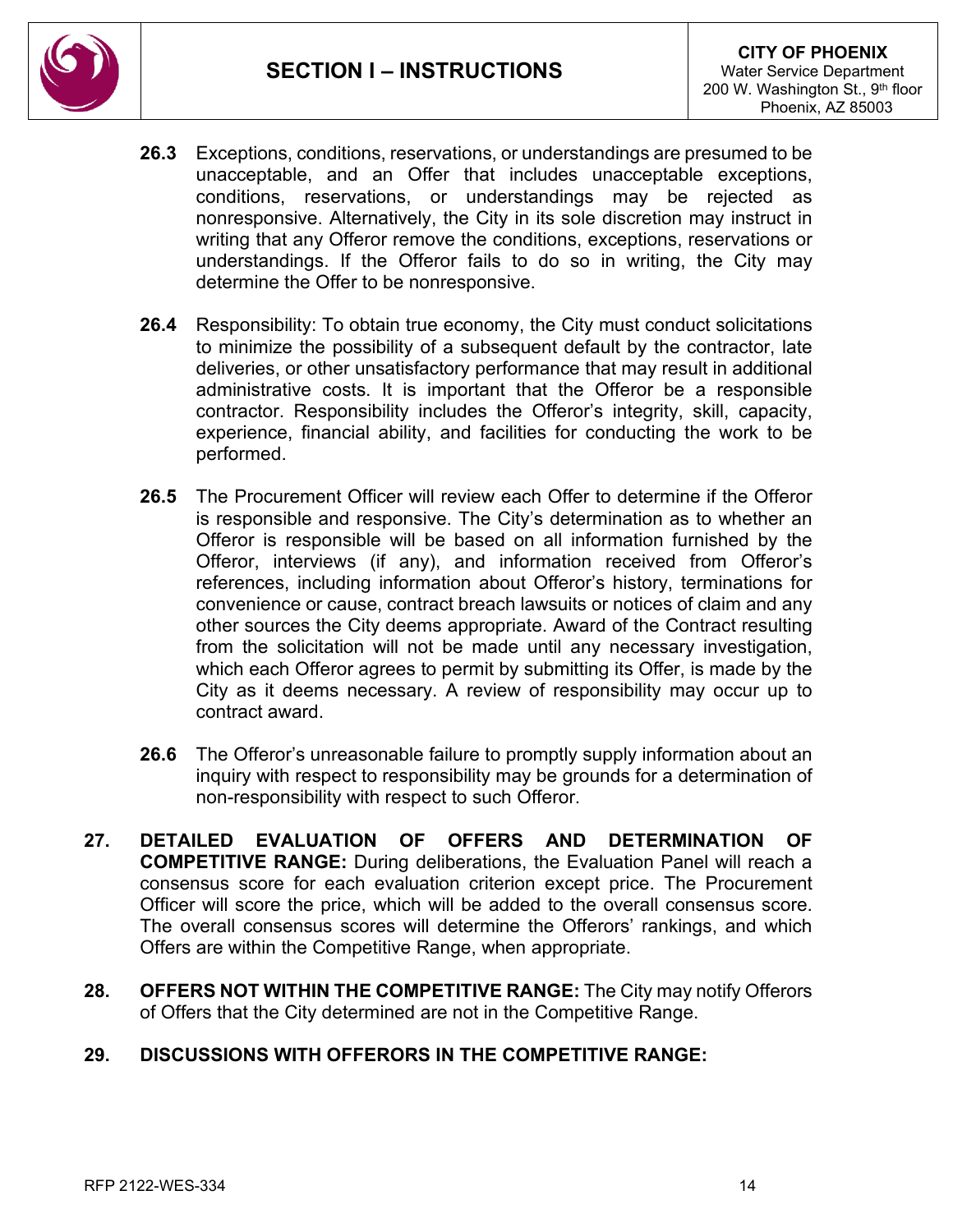

- **29.1** The City will notify each Offeror whose Offer is in the Competitive Range or made the 'short list' and provide in writing any questions or requests for clarification to the Offeror. Each Offeror so notified may be interviewed by the City and asked to discuss answers to written or oral questions or provide clarifications to any facet of its Offer. The Offerors in the competitive range may be required to provide a demonstration of their product.
- **29.2** Demonstrations Offerors in the competitive range may be invited to construct a hands-on sample or presentation of their solution at the City of Phoenix. In addition, each finalist may prepare and deliver a presentation of their proposed solution based on the script developed by the evaluation panel. The City may also require a hands-on lab demonstration designed specifically for the evaluation panel. The results of the surveys will be tabulated and delivered to the evaluation team for the final review and solution selection session(s).
- **29.3** If an Offer in the Competitive Range contains conditions, exceptions, reservations or understandings to or about any Contract or Solicitation Scope requirement, the City may discuss or negotiate the conditions, exceptions, reservations or understandings during these meetings. But the City in its sole discretion may reject any and all conditions, exceptions, reservations and understandings, and the City may instruct any Offeror to remove the conditions, exceptions, reservations or understandings. If the Offeror fails to do so, the City may determine the Offer is nonresponsive, and the City may revoke its determination that the Offer is in the Competitive Range.
- **29.4** To the fullest extent permitted by law, the City will not provide any information, financial or otherwise, to any Offeror about other Offers received in response to this solicitation. During discussions with Offerors in the Competitive Range, the City will not give Offerors specific prices or specific financial requirements that Offerors must meet to qualify for further consideration. The City may state that proposed prices are too high with respect to the marketplace or otherwise unacceptable. Offerors will not be told of their relative rankings before Contract award.

### **30. BEST AND FINAL OFFERS (BAFO):**

- **30.1** A BAFO is an option available for negotiations. Each Offeror in the Competitive Range, which is determined in the City's sole discretion, may be afforded the opportunity to amend its Offer and make one BAFO.
- **30.2** If an Offeror's BAFO modifies its initial Offer, the modifications must be identified in the BAFO. The City will evaluate BAFOs based on the same requirements and criteria applicable to initial Offers. The City will adjust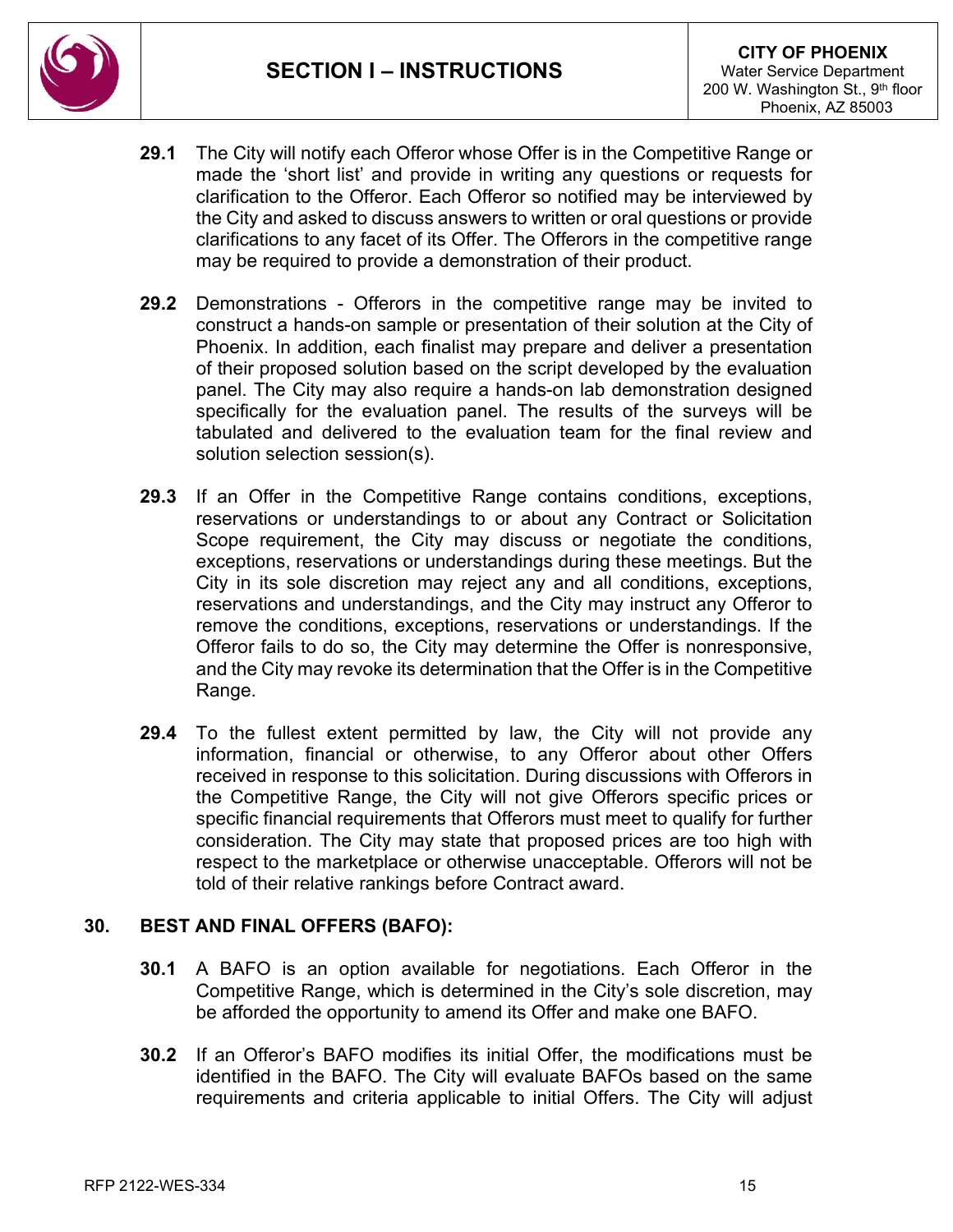

appropriately the initial scores for criteria that have been affected by Offer modifications made by a BAFO. Based on the criteria defined in the solicitation as weighted, the City will then perform final scoring and prepare final rankings.

- **30.3** The Evaluation Panel will recommend the Offer that is the best value and most advantageous to the City based on the evaluation criteria.
- **30.4** The City reserves the right to make an award to an Offeror whose Offer is the highest rated, best value, and most advantageous to the City based on the evaluation criteria, without conducting written or oral discussions with any Offeror, without negotiations, and without soliciting BAF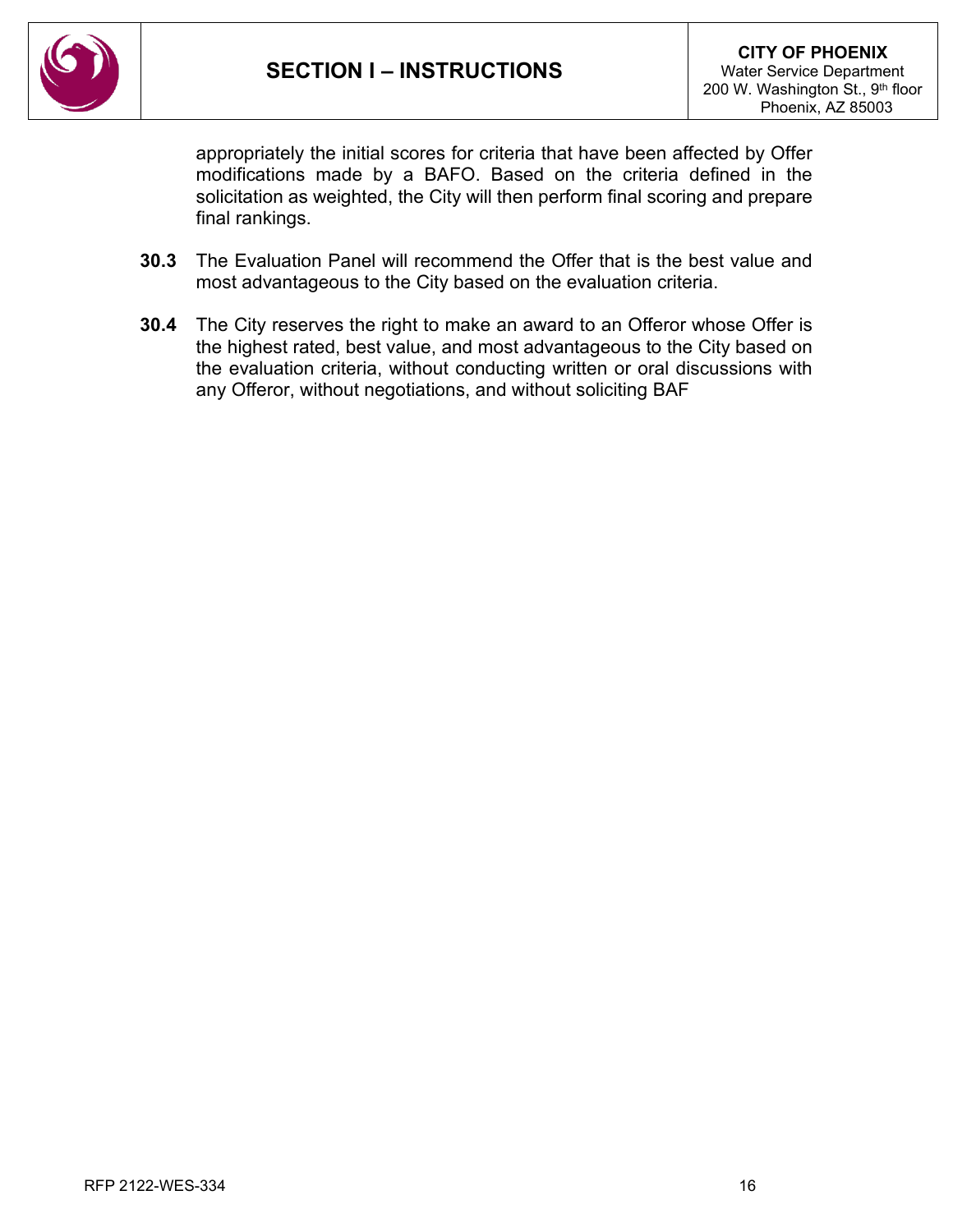

### <span id="page-16-0"></span>**SECTION II – STANDARD TERMS AND CONDITIONS**

#### **1. DEFINITION OF KEY WORDS USED IN THE SOLICITATION:**

- Shall, Will, Must: Indicates a mandatory requirement. Failure to meet these mandatory requirements may result in the rejection of Offer as non-responsive.
- Should: Indicates something that is recommended but not mandatory. If the Contractor fails to provide recommended information, the City may, at its sole option, ask the Contractor to provide the information or evaluate the offer without the information.

May: Indicates something that is not mandatory but permissible.

For purposes of this solicitation, the following definitions will apply:

| "A.R.S." | <b>Arizona Revised Statute</b>                                                                                                                                                                                                                                                                                                      |
|----------|-------------------------------------------------------------------------------------------------------------------------------------------------------------------------------------------------------------------------------------------------------------------------------------------------------------------------------------|
| Officer" | "Buyer" or "Procurement City of Phoenix staff person responsible for the<br>solicitation. The City employee or employees who have<br>specifically been designated to act as a contact person or<br>persons to the Contractor, and responsible for monitoring<br>and overseeing the Contractor's performance under this<br>contract. |
| "City"   | The City of Phoenix                                                                                                                                                                                                                                                                                                                 |

- "Contractor" The individual, partnership, or corporation who, as a result of the competitive process, is awarded a contract by the City of Phoenix.
- "Contract" or "Agreement" The legal agreement executed between the City of Phoenix, AZ and the Contractor.
- "Days" Means calendar days unless otherwise specified.
- "Deputy Finance Director" The contracting authority for the City of Phoenix, AZ, authorized to sign contracts and amendments thereto on behalf of the City of Phoenix, AZ.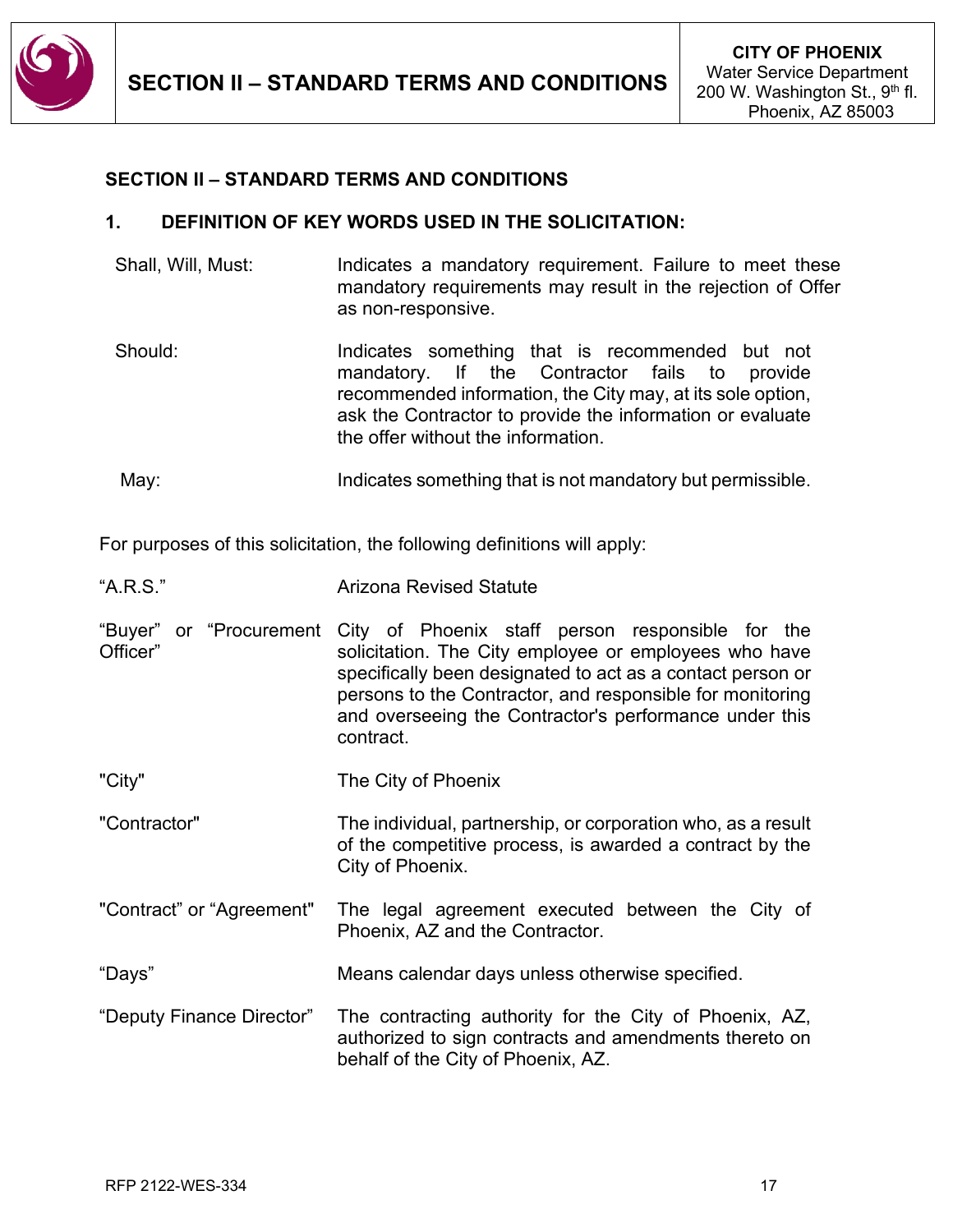

| "Employer"     | Any individual or type of organization that transacts<br>business in this state, that has a license issued by an<br>agency in this state and employs one or more<br>employees in this state. Employer includes this state,<br>any political subdivision of this state and self-employed<br>persons. In the case of an independent contractor,<br>employer means the independent contractor and does<br>not mean the person or organization that uses contract<br>labor. (A.R.S. 23-211). |
|----------------|------------------------------------------------------------------------------------------------------------------------------------------------------------------------------------------------------------------------------------------------------------------------------------------------------------------------------------------------------------------------------------------------------------------------------------------------------------------------------------------|
| "Offer"        | Means a response from a supplier, contractor or service<br>provider to a solicitation request that, if awarded, binds<br>the supplier, contractor or service provider to perform in<br>accordance with the contract. Same as bid, proposal,<br>quotation or tender.                                                                                                                                                                                                                      |
| "Offeror"      | Any Vendor, Seller or Supplier submitting a competitive<br>offer in response to a solicitation from the City. Same as<br><b>Bidder or Proposer.</b>                                                                                                                                                                                                                                                                                                                                      |
| "Solicitation" | Means an Invitation for Bid (IFB), Request for Proposal<br>(RFP), Request for Quotations (RFQ), Request for<br>Qualifications (RFQu) and request for sealed bids, or<br>any other type of formal procurement which the City<br>makes public through advertising, mailings, or some<br>other method of communication. It is the process by<br>which the City seeks information, proposals, bids or<br>quotes from suppliers.                                                              |
| "Suppliers"    | Firms, entities or individuals furnishing goods or services<br>to the City.                                                                                                                                                                                                                                                                                                                                                                                                              |

"Vendor or Seller" A seller of goods or services.

### **2. CONTRACT INTERPRETATION:**

- **2.1. APPLICABLE LAW:** This Contract will be governed by the law of the State of Arizona, and suits pertaining to this Contract will be brought only in Federal or State courts in Maricopa County, State of Arizona.
- **2.2. CONTRACT ORDER OF PRECEDENCE:** In the event of a conflict in the provisions of the Contract, as accepted by the City and as they may be amended, the following will prevail in the order set forth below:
	- 2.2.1. Special terms and conditions
	- 2.2.2. Standard terms and conditions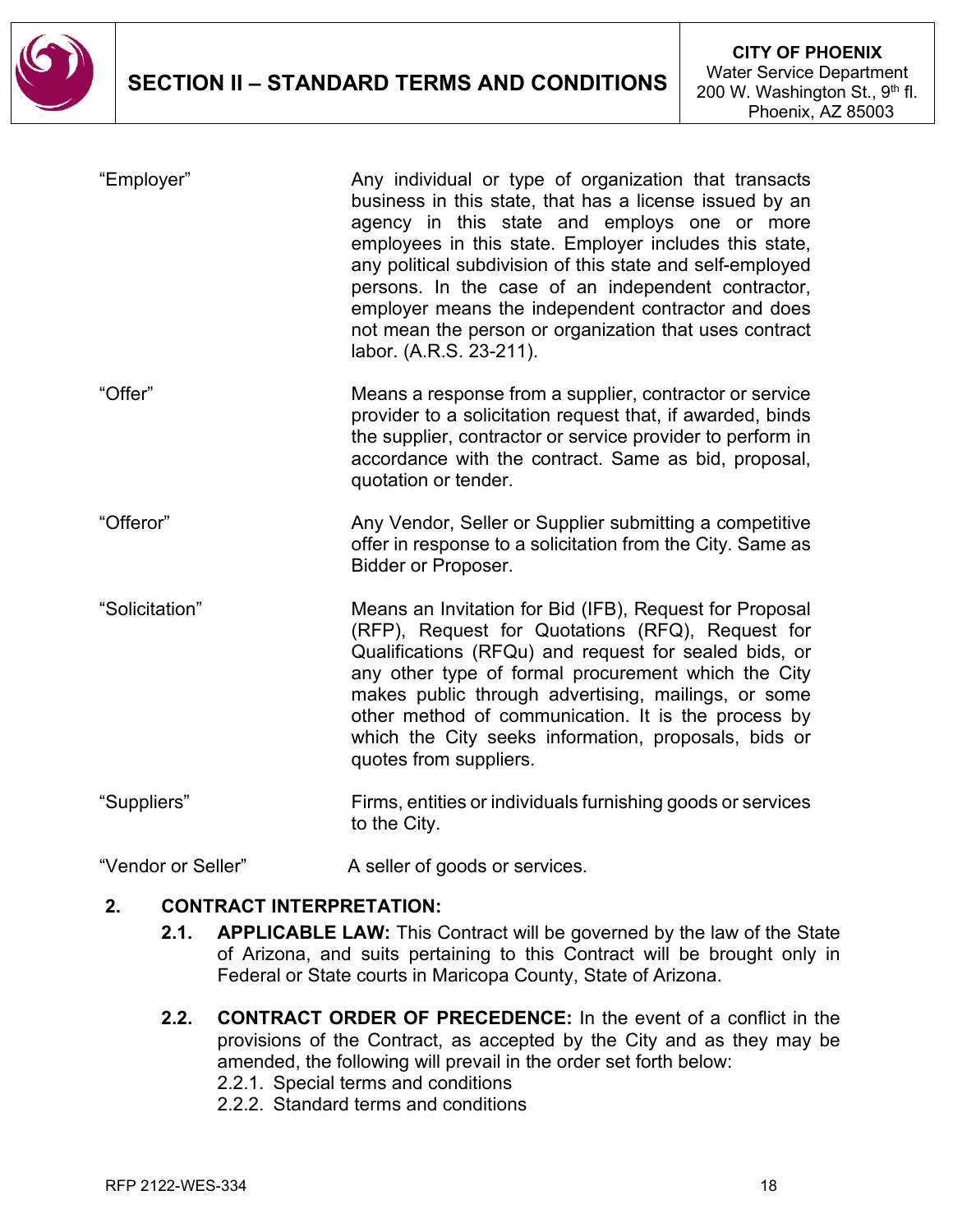

- 2.2.3. Amendments
- 2.2.4. Statement or scope of work
- 2.2.5. Specifications
- 2.2.6. Attachments
- 2.2.7. Exhibits
- 2.2.8. Instructions to Contractors
- 2.2.9. Other documents referenced or included in the Solicitation
- **2.3. ORGANIZATION – EMPLOYMENT DISCLAIMER:** The Agreement resulting hereunder is not intended to constitute, create, give rise to or otherwise recognize a joint venture agreement or relationship, partnership or formal business organization of any kind, and the rights and obligations of the parties will be only those expressly set forth in the agreement. The parties agree that no persons supplied by the Contractor in the performance of Contractor's obligations under the agreement are considered to be City's employees and that no rights of City civil service, retirement or personnel rules accrue to such persons. The Contractor will have total responsibility for all salaries, wage bonuses, retirement, withholdings, workmen's compensation, occupational disease compensation, unemployment compensation, other employee benefits and all taxes and premiums appurtenant thereto concerning such persons, and will save and hold the City harmless with respect thereto.
- **2.4 SEVERABILITY:** The provisions of this Contract are severable to the extent that any provision or application held to be invalid will not affect any other provision or application of the contract which may remain in effect without the invalid provision or application.
- **2.5 NON-WAIVER OF LIABILITY:** The City of Phoenix as a public entity supported by tax monies, in execution of its public trust, cannot agree to waive any lawful or legitimate right to recover monies lawfully due it. Therefore, any Contractor agrees that it will not insist upon or demand any statement whereby the City agrees to limit in advance or waive any right the City might have to recover actual lawful damages in any court of law under applicable Arizona law.
- **2.6 PAROL EVIDENCE:** This Agreement is intended by the parties as a final expression of their agreement and is intended also as a complete and exclusive statement of the terms of this agreement. No course of prior dealings between the parties and no usage in the trade will be relevant to supplement or explain any term used in this Contract. Acceptance or acquiescence in a course of performance rendered under this contract will not be relevant to determine the meaning of this Contract even though the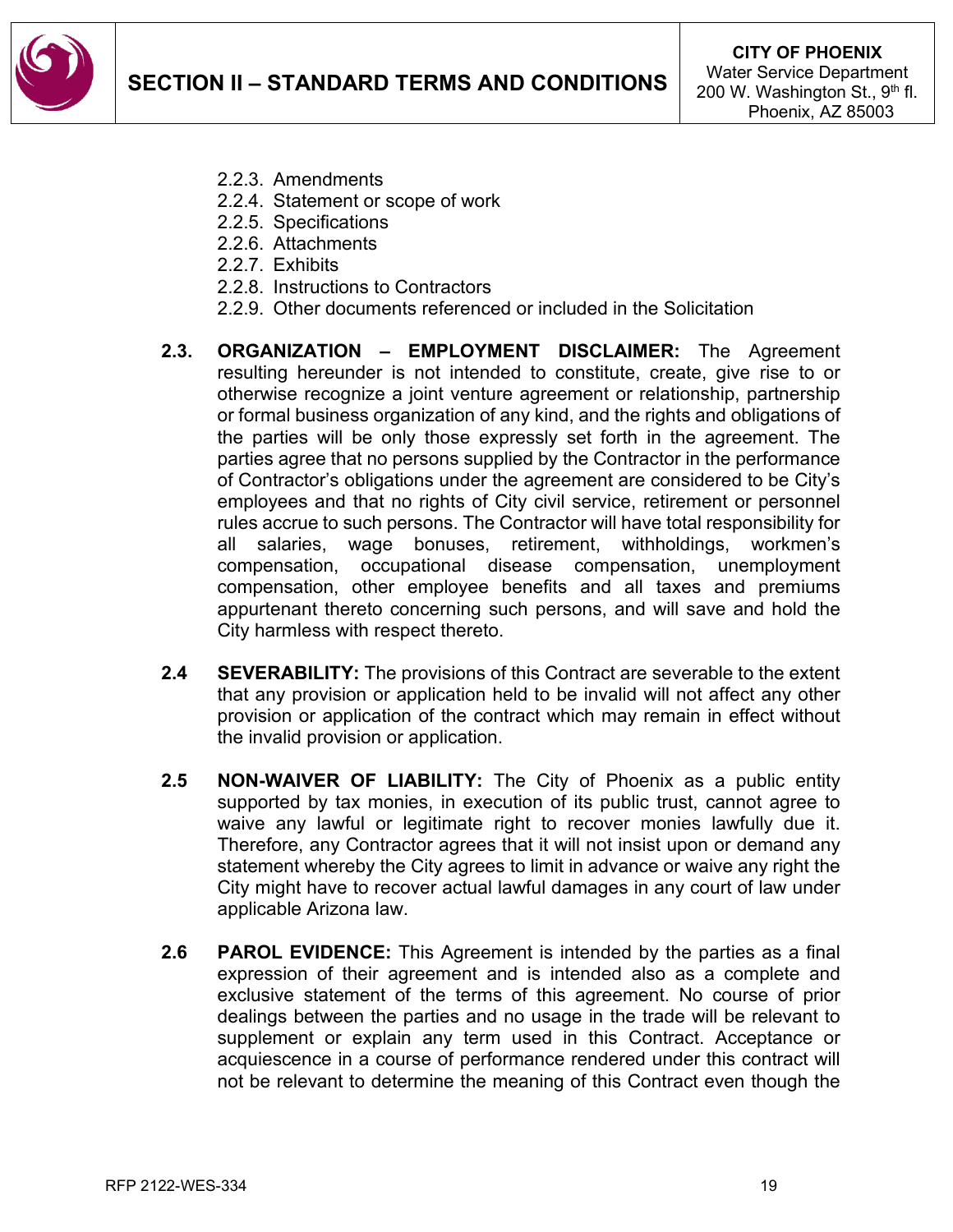

accepting or acquiescing party has knowledge of the nature of the performance and opportunity to object.

### **3. CONTRACT ADMINISTRATION AND OPERATION:**

- **3.1. RECORDS:** All books, accounts, reports, files and other records relating to the contract will be subject at all reasonable times to inspection and audit by the City for five years after completion of the contract. Such records will be produced at a City of Phoenix office as designated by the City. Confidentiality will be maintained, and City will not violate any proprietary or other confidentiality agreements vendor has in place.
- **3.2. DISCRIMINATION PROHIBITED:** Contractor agrees to abide by the provisions of the Phoenix City Code Chapter 18, Article V as amended.

Any contractor, in performing under this contract, will not discriminate against any worker, employee or applicant, or any member of the public, because of race, color, religion, sex, national origin, age or disability nor otherwise commit an unfair employment practice. The supplier and/or lessee will take action to ensure that applicants are employed, and employees are dealt with during employment without regard to their race, color, religion, sex, or national origin, age or disability and adhere to a policy to pay equal compensation to men and women who perform jobs that require substantially equal skill, effort and responsibility, and that are performed within the same establishment under similar working conditions. Such action will include but not be limited to the following: Employment, promotion, demotion or transfer, recruitment or recruitment advertising, layoff or termination; rates of pay or other forms of compensation; and selection for training; including apprenticeship. The supplier further agrees that this clause will be incorporated in all subcontracts with all labor organizations furnishing skilled, unskilled and union labor, or who may perform any such labor or services in connection with this contract. Contractor further agrees that this clause will be incorporated in all subcontracts, job-contractor agreements or subleases of this agreement entered into by supplier/lessee.

**3.3. EQUAL EMPLOYMENT OPPORTUNITY AND PAY:** In order to do business with the City, Contractor must comply with Phoenix City Code, 1969, Chapter 18, Article V, as amended, Equal Employment Opportunity Requirements. Contractor will direct any questions in regard to these requirements to the Equal Opportunity Department, (602) 262-6790.

**For a Contractor with** *35 employees or fewer:* Contractor in performing under this Agreement shall not discriminate against any worker, employee or applicant, or any member of the public, because of race, color, religion, sex, national origin, age, or disability, nor otherwise commit an unfair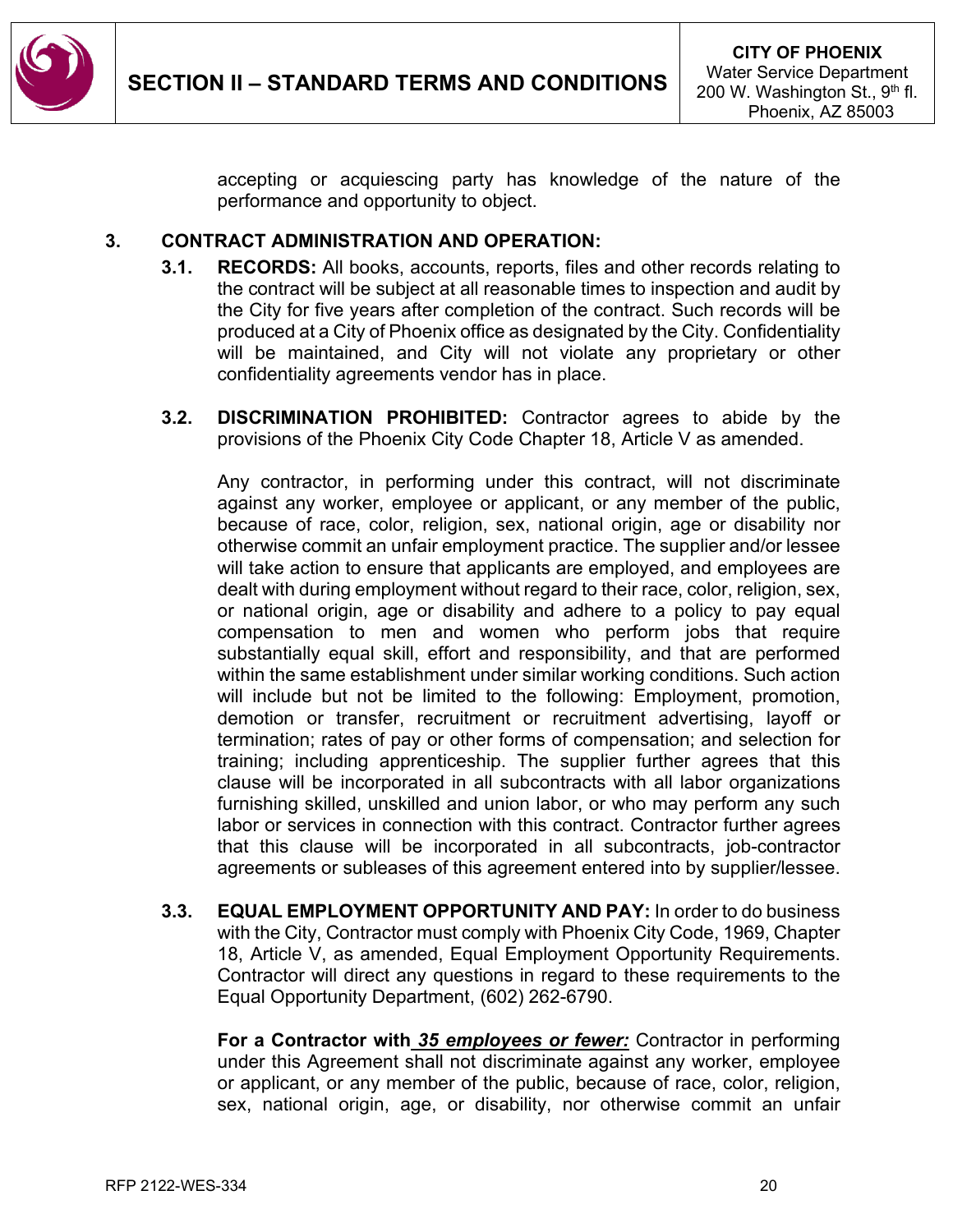

employment practice. The Contractor will ensure that applicants are employed, and employees are dealt with during employment without regard to their race, color, religion, sex, national origin, age, or disability. Such action shall include but not be limited to the following: employment, promotion, demotion or transfer, recruitment or recruitment advertising, layoff or termination; rates of pay or other forms of compensation; and selection for training; including apprenticeship. The Contractor further agrees that this clause will be incorporated in all subcontracts related to this Agreement that involve furnishing skilled, unskilled and union labor, or who may perform any such labor or services in connection with this Agreement. Contractor further agrees that this clause will be incorporated in all subcontracts, Contractor agreements or subleases of this agreement entered into by supplier/lessee.

**For a Contractor with** *more than 35 employees:* Contractor in performing under this Agreement shall not discriminate against any worker, employee or applicant, or any member of the public, because of race, color, religion, sex, national origin, age, or disability, nor otherwise commit an unfair employment practice. The Contractor will ensure that applicants are employed, and employees are dealt with during employment without regard to their race, color, religion, sex, national origin, age, or disability, and shall adhere to a policy to pay equal compensation to men and women who perform jobs that require substantially equal skill, effort, and responsibility, and that are performed within the same establishment under similar working conditions. Such action shall include but not be limited to the following: employment, promotion, demotion or transfer, recruitment or recruitment advertising, layoff or termination; rates of pay or other forms of compensation; and selection for training; including apprenticeship. The Contractor further agrees that this clause will be incorporated in all subcontracts with all labor organizations furnishing skilled, unskilled and union labor, or who may perform any such labor or services in connection with this contract. Contractor further agrees that this clause will be incorporated in all subcontracts, job-Contractor agreements or subleases of this Agreement entered into by supplier/lessee. The Contractor further agrees not to discriminate against any worker, employee or applicant, or any member of the public, because of sexual orientation or gender identity or expression and shall ensure that applicants are employed, and employees are dealt with during employment without regard to their sexual orientation or gender identity or expression.

3.3.1 Documentation: Suppliers and lessees may be required to provide additional documentation to the Equal Opportunity Department affirming that a nondiscriminatory policy is being utilized.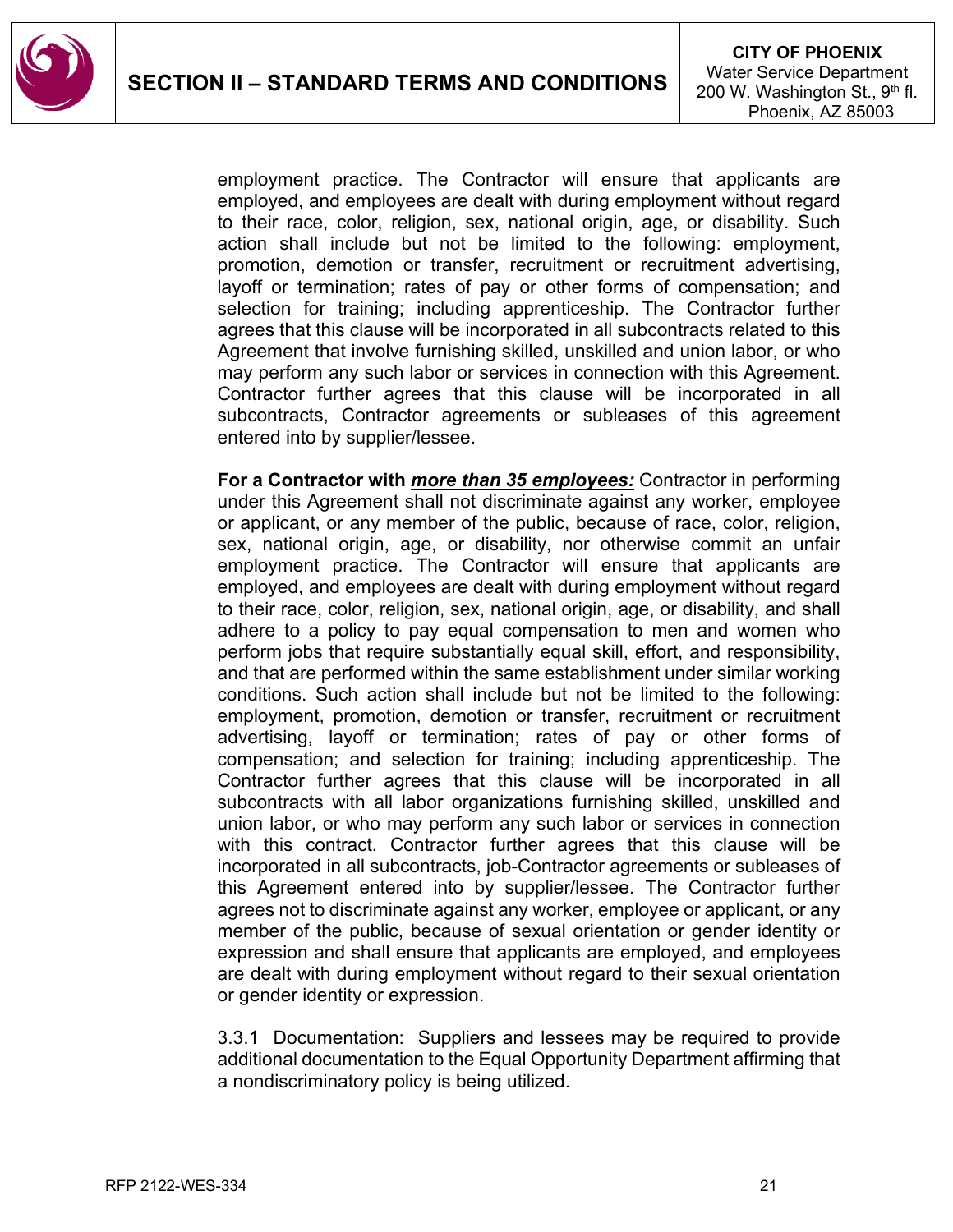

3.3.2 Monitoring: The Equal Opportunity Department shall monitor the employment policies and practices of suppliers and lessees subject to this article as deemed necessary. The Equal Opportunity Department is authorized to conduct on-site compliance reviews of selected firms, which may include an audit of personnel and payroll records, if necessary.

- **3.4. LEGAL WORKER REQUIREMENTS:** The City of Phoenix is prohibited by A.R.S. § 41-4401 from awarding a contract to any Contractor who fails, or whose subcontractors fail, to comply with A.R.S. § 23-214(A). Therefore, Contractor agrees that:
	- 3.4.1. Contractor and each subcontractor it uses warrants their compliance with all federal immigration laws and regulations that relate to their employees and their compliance with A.R.S. § 23-214, subsection A.
	- 3.4.2. A breach of a warranty under paragraph 1 will be deemed a material breach of the contract that is subject to penalties up to and including termination of the contract.
	- 3.4.3. The City of Phoenix retains the legal right to inspect the papers of any Contractor or subcontractor employee who works on the contract to ensure that the Contractor or subcontractor is complying with the warranty under paragraph 1**.**
- **3.5. HEALTH, ENVIRONMENTAL AND SAFETY REQUIREMENTS**: The Contractor's products, services and facilities will be in full compliance with all applicable Federal, State and local health, environmental and safety laws, regulations, standards, codes and ordinances, regardless of whether or not they are referred to by the City.

At the request of City representatives, the Contractor will provide the City:

- 3.5.1. Environmental, safety and health regulatory compliance documents (written safety programs, training records, permits, etc.) applicable to services provided by the Contractor in this contract
- 3.5.2. A list of all federal, state, or local (EPA, OSHA, Maricopa County, etc.) citations or notice of violations issued against their firm or their subcontractors including dates, reasons, dispositions and resolutions. The City will have the right, but not the obligation to inspect the facilities, transportation vehicles or vessels, containers and disposal facilities provided by the Contractor or subcontractor. The City will also have the right to inspect operations conducted by the Contractor or subcontractor in the performance of this agreement. The City further reserves the right to make unannounced inspections of the Contractor's facilities (during normal business hours).
- **3.6. COMPLIANCE WITH LAWS**: Contractor agrees to fully observe and comply with all applicable Federal, State and local laws, regulations, standards, codes and ordinances when performing under this Contract regardless of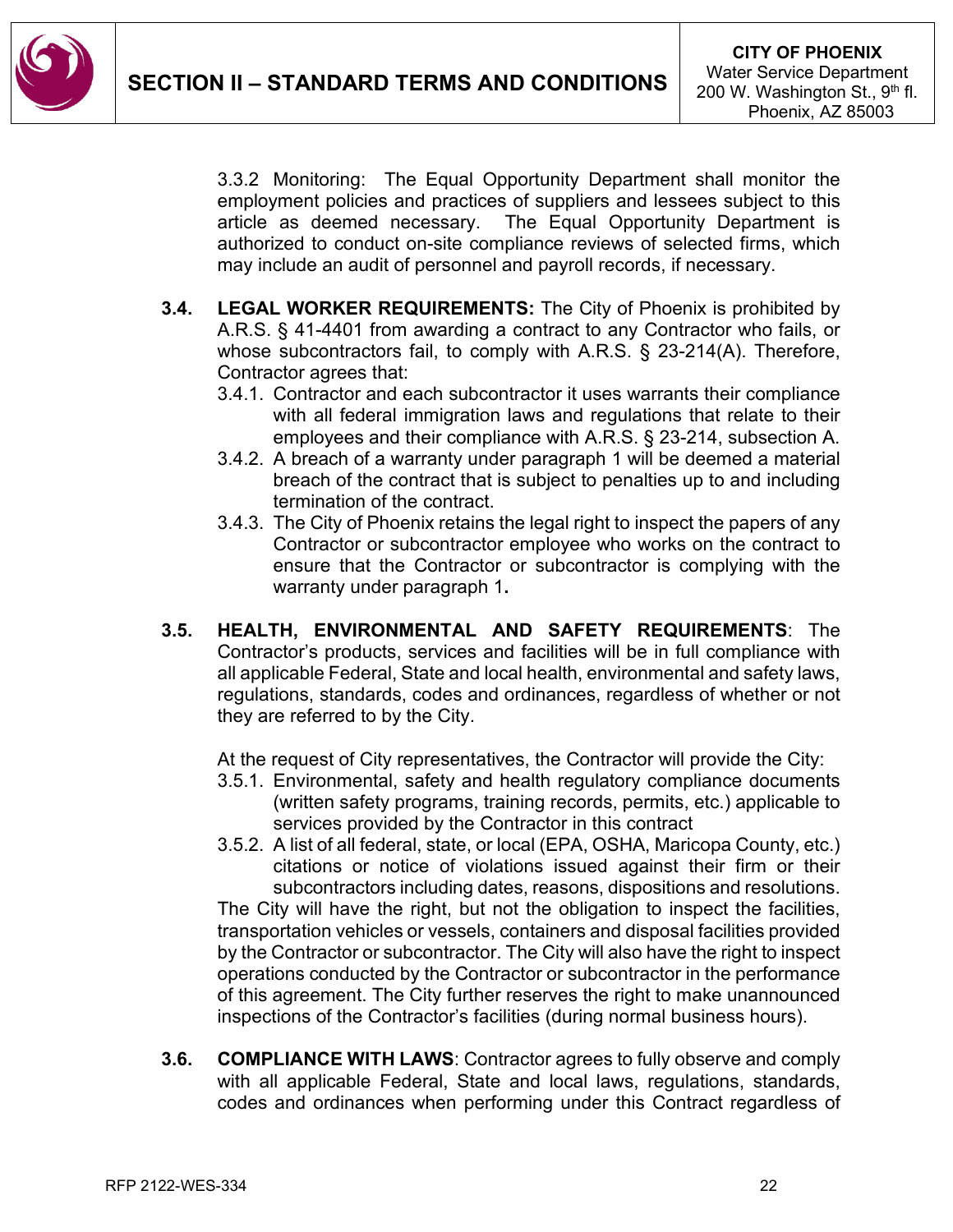

whether they are being referred to by the City. Contractor agrees to permit City inspection of Contractor's business records, including personnel records to verify any such compliance.

Because the contractor will be acting as an independent contractor, the City assumes no responsibility for the Contractor's acts.

- **3.7. LAWFUL PRESENCE REQUIREMENT:** Pursuant to A.R.S. §§ 1-501 and 502, the City of Phoenix is prohibited from awarding a contract to any natural person who cannot establish that he or she is lawfully present in the United States. In order to establish lawful presence, this person must produce qualifying identification and sign a City-provided affidavit affirming that the identification provided is genuine. This requirement will be imposed at the time of contract award. In the event the prevailing responder is unable to satisfy this requirement, the City will offer the award to the next-highest scoring responder. The law does not apply to fictitious entities such as corporations, partnerships and limited liability companies
- **3.8. CONTINUATION DURING DISPUTES:** Contractor agrees that notwithstanding the existence of any dispute between the parties, insofar as is possible, under the terms of the contract, the Contractor will continue to perform the obligations required of Contractor during the continuation of any such dispute unless enjoined or prohibited by an Arizona Court of competent jurisdiction.
- **3.9. EMERGENCY PURCHASES**: The City reserves the right to purchase from other sources those items which are required on an emergency basis and cannot be supplied immediately from stock by the Contractor.

### **4. COSTS AND PAYMENTS:**

- **4.1. GENERAL**: Any prompt payment terms offered must be clearly noted by the Contractor on all invoices submitted to the City for the payment of goods or services received. The City will make every effort to process payment for the purchase of material or services within thirty to forty-five calendar days after receipt of a correct invoice, unless a good faith dispute exists to any obligation to pay all or a portion of the account. Payment terms are specified in the Offer.
- **4.2. PAYMENT DEDUCTION OFFSET PROVISION**: Contractor acknowledges that the City Charter requires that no payment be made to any Contractor as long as there is an outstanding obligation due to the City. Contractor agrees that any obligation it owes to the City will be offset against any payment due to the Contractor from the City.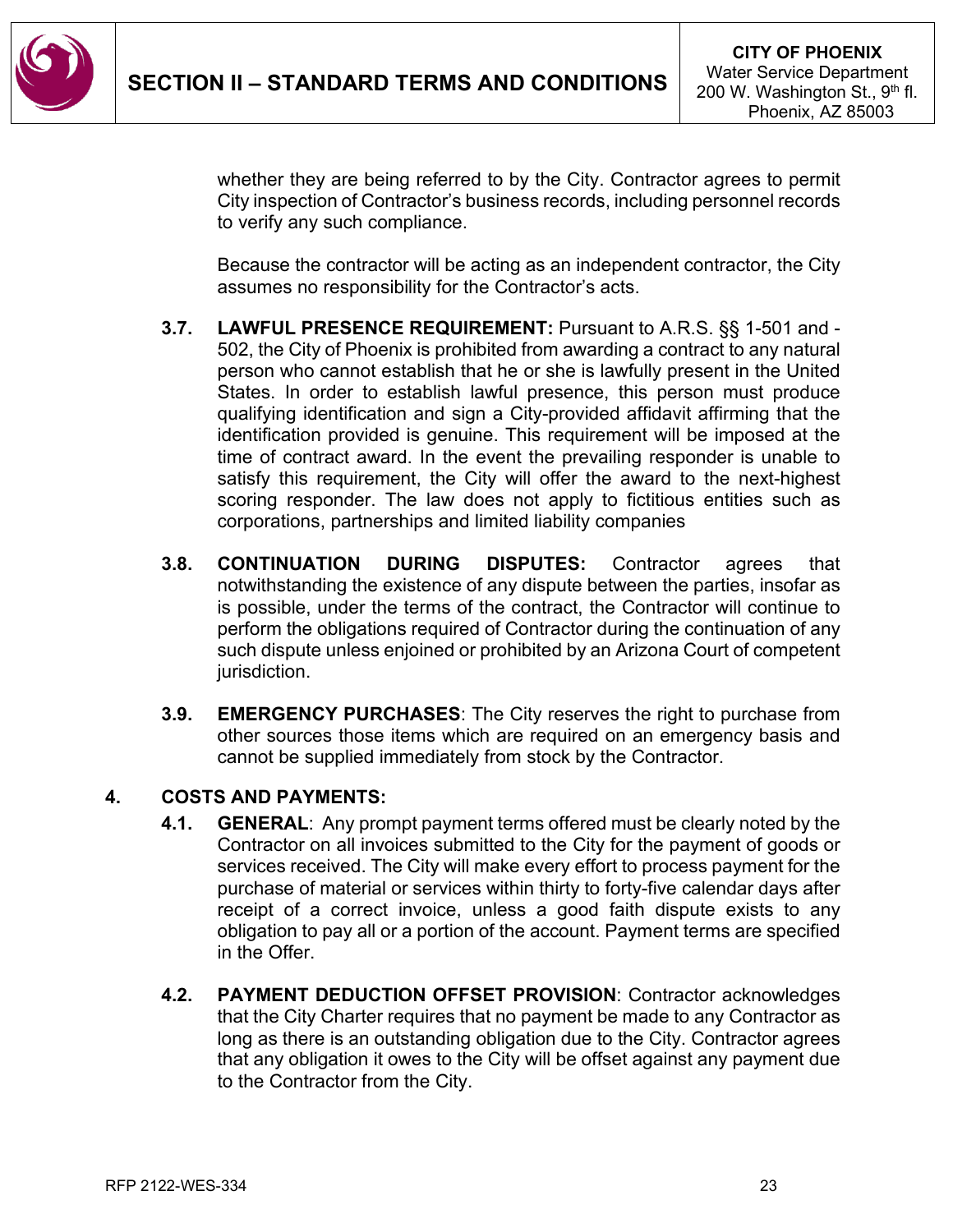

- **4.3. LATE SUBMISSION OF CLAIM BY CONTRACTOR**: The City will not honor any invoices or claims which are tendered one year after the last item of the account accrued.
- **4.4. DISCOUNTS**: Payment discounts will be computed from the date of receiving acceptable products, materials and/or services or correct invoice, whichever is later to the date payment is mailed.
- **4.5. NO ADVANCE PAYMENTS**: Advance payments are not authorized. Payment will be made only for actual services or commodities that have been received, unless addressed specifically in the Scope of work for subscription services.
- **4.6. FUND APPROPRIATION CONTINGENCY:** The Vendor recognizes that any agreement entered into will commence upon the day first provided and continue in full force and effect until termination in accordance with its provisions. The Vendor and the City herein recognize that the continuation of any contract after the close of any given fiscal year of the City, which ends on June 30th of each year, will be subject to the approval of the budget of the City providing for or covering such contract item as an expenditure therein. The City does not represent that said budget item will be actually adopted, said determination being the determination of the City Council at the time of the adoption of the budget.
- **4.7 MAXIMUM PRICES:** The City will not be invoiced at prices higher than those stated in any contract resulting from this Offer. Contractor certifies, by signing this Offer that the prices offered are no higher than the lowest price the Contractor charges other buyers for similar quantities under similar conditions, as applicable and shown by quotes for like services and goods. Contractor further agrees that any reductions in the price of the goods or services covered by this Offer and occurring after award will apply to the undelivered balance. The Contractor will promptly notify the City of such price reductions.
- **4.8 F.O.B. POINT**: All prices are to be quoted F.O.B. delivered, unless specified elsewhere in this solicitation.

### **5. CONTRACT CHANGES:**

**5.1 CONTRACT AMENDMENTS**: Contracts will be modified only by a written contract amendment signed persons duly authorized to enter into contracts on behalf of the Contractor. No verbal agreement or conversation with any officer, agent, or employee of the City either before or after execution of the contract, will affect or modify any of the terms or obligations contained or to be contained in the contract. Any such verbal agreements or conversation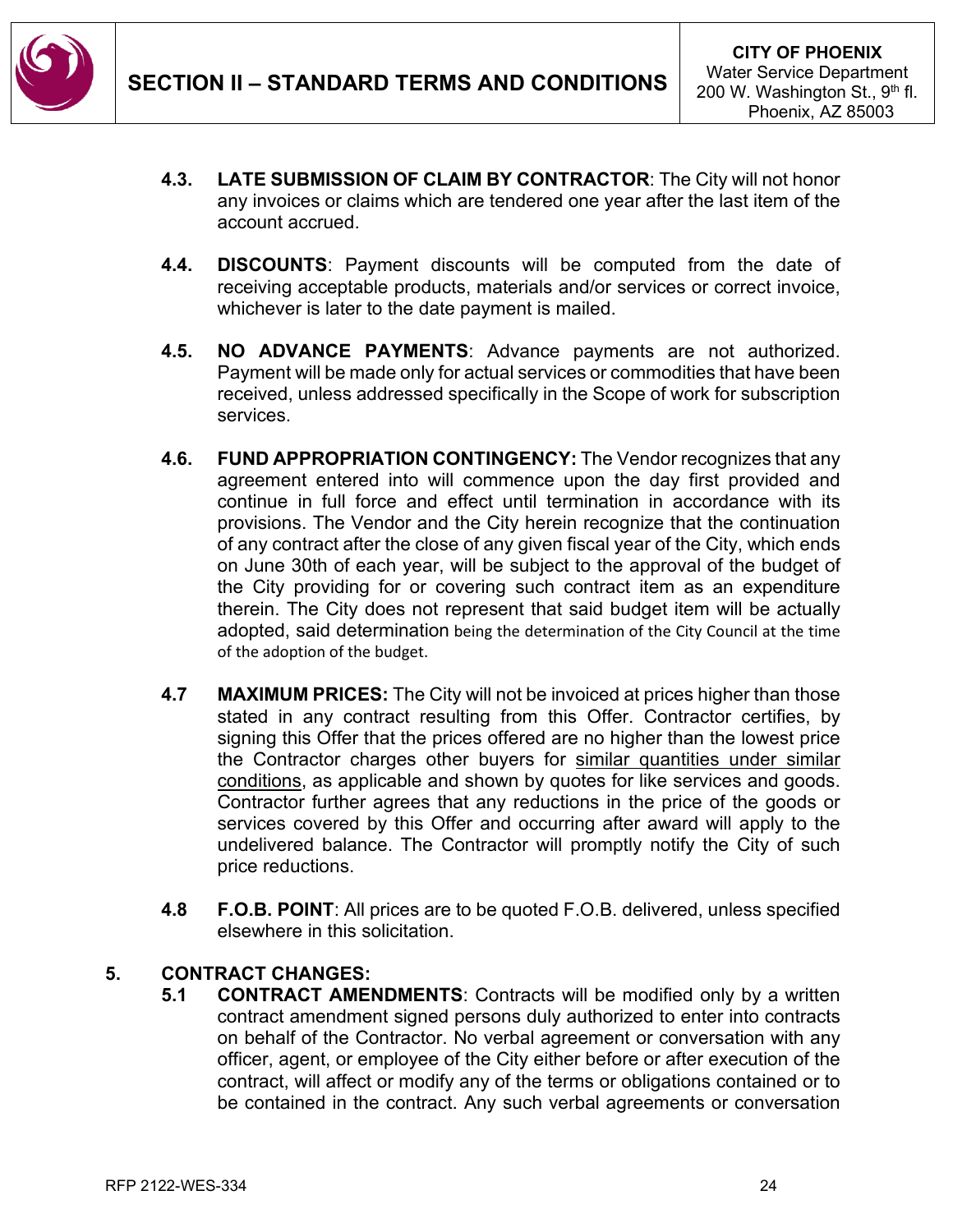

shall be considered as unofficial information and in no way binding upon the City or the Contractor. All agreements shall be in writing and contract changes shall be by written amendment signed by both parties.

- **5.2 ASSIGNMENT - DELEGATION**: No right or interest in this contract nor monies due hereunder will be assigned in whole or in part without written permission of the City, and no delegation of any duty of Contractor will be made without prior written permission of the City, which may be withheld for good cause. Any assignment or delegation made in violation of this section will be void.
- **5.3 NON-EXCLUSIVE CONTRACT**: Any contract resulting from this solicitation will be awarded with the understanding and agreement that it is for the sole convenience of the City. The City reserves the right to obtain like goods or services from another source when necessary**.**

#### **6. RISK OF LOSS AND LIABILITY:**

- **6.1 TITLE AND RISK OF LOSS**: The title and risk of loss of material or service will not pass to the City until the City actually receives the material or service at the point of delivery; and such loss, injury, or destruction will not release seller from any obligation hereunder.
- **6.2 ACCEPTANCE:** All material or service is subject to final inspection and acceptance by the City. Material or service failing to conform to the specifications of this contract will be held at Contractor's risk and may be returned to the Contractor. If so returned, all costs are the responsibility of the Contractor. Noncompliance will conform to the cancellation clause set forth in this document.
- **6.3 FORCE MAJEURE**: Except for payment of sums due, neither party will be liable to the other nor deemed in default under this contract if and to the extent that such party's performance of this contract is prevented by reason of force majeure. The term "force majeure" means an occurrence that is beyond the control of the party affected and occurs without its fault or negligence. Force majeure will not include late performance by a subcontractor unless the delay arises out of a force majeure occurrence in accordance with this force majeure term and condition.

If either party is delayed at any time in the progress of the work by force majeure, the delayed party will notify the other party in writing of such delay, as soon as is practical, of the commencement thereof and will specify the causes of such delay in such notice. Such notice will be hand-delivered or mailed certified-return receipt and will make a specific reference to this provision, thereby invoking its provisions. The delayed party will cause such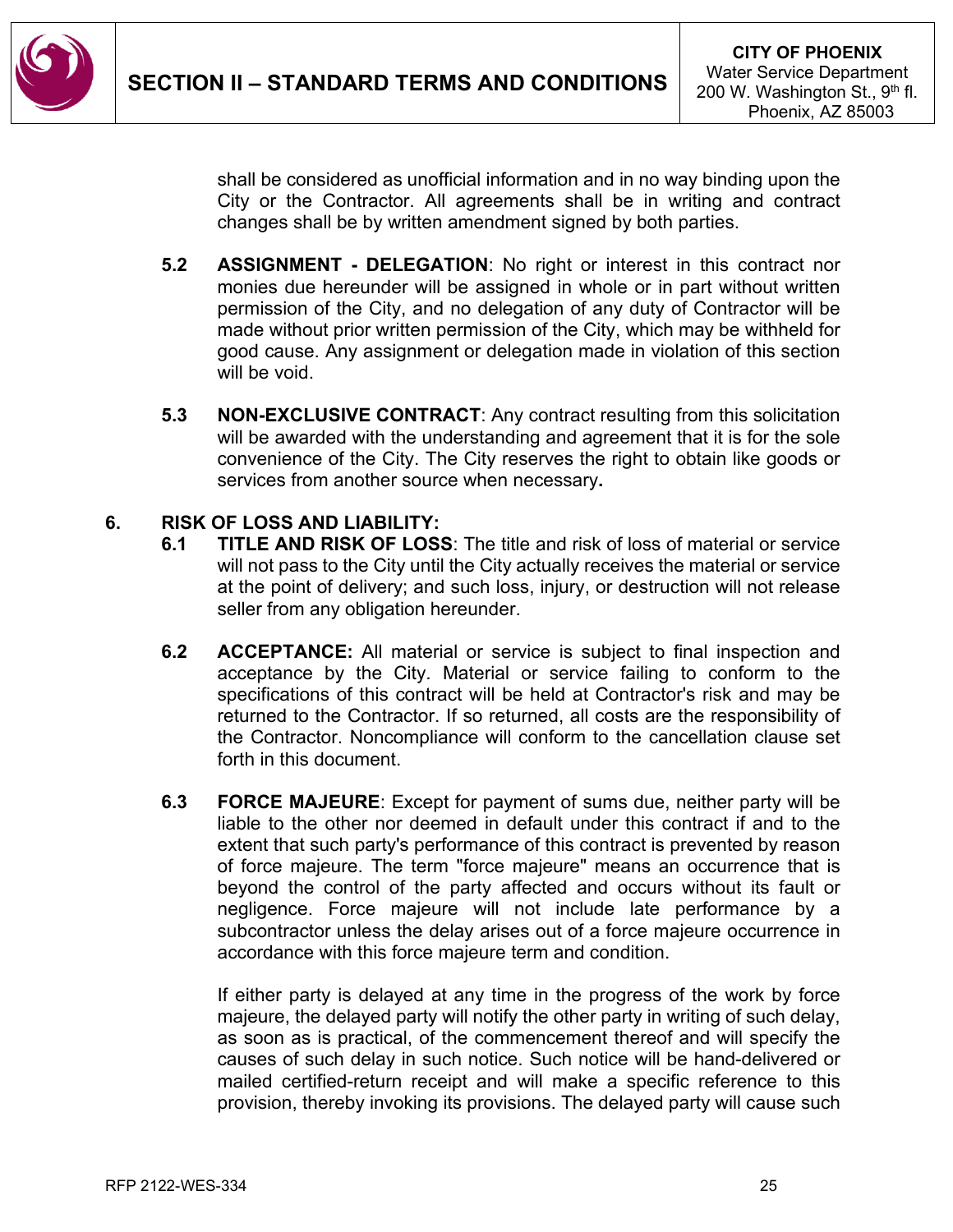

delay to cease as soon as practicable and will notify the other party in writing when it has done so. The time of completion will be extended by contract modification for a period of time equal to the time that results or effects of such delay prevent the delayed party from performing in accordance with this contract.

- **6.4 LOSS OF MATERIALS**: The City does not assume any responsibility, at any time, for the protection of or for loss of materials, from the time that the contract operations have commenced until the final acceptance of the work by the project manager.
- **6.5 CONTRACT PERFORMANCE:** Contractor will furnish all necessary labor, tools, equipment, and supplies to perform the required services at the City facilities designated, unless otherwise specifically addressed in the scope, or elsewhere in this Agreement. The City's authorized representative will decide all questions which may arise as to the quality and acceptability of any work performed under the contract. If, in the opinion of the City's authorized representative, performance becomes unsatisfactory, the City will notify the Contractor.

The Contractor will have 30 days from that time to correct any specific instances of unsatisfactory performance, unless a different amount of time is specified in the agreement. In the event the unsatisfactory performance is not corrected within the time specified, the City will have the immediate right to complete the work to its satisfaction and will deduct the cost to cover from any balances due or to become due the Contractor. Repeated incidences of unsatisfactory performance may result in cancellation of the agreement for default.

**6.6 DAMAGE TO CITY PROPERTY**: Contractor will perform all work so that no damage to the building or grounds results. Contractor will repair any damage caused to the satisfaction of the City at no cost to the City.

Contractor will take care to avoid damage to adjacent finished materials that are to remain. If finished materials are damaged, Contractor will repair and finish to match existing material as approved by the City at Contractor's expense.

### **7. CITY'S CONTRACTUAL RIGHTS:**

**7.1** Whenever one party to this contract in good faith has reason to question the other party's intent to perform, the former party may demand that the other party give a written assurance of this intent to perform. In the event that a demand is made and no written assurance is given within five days, the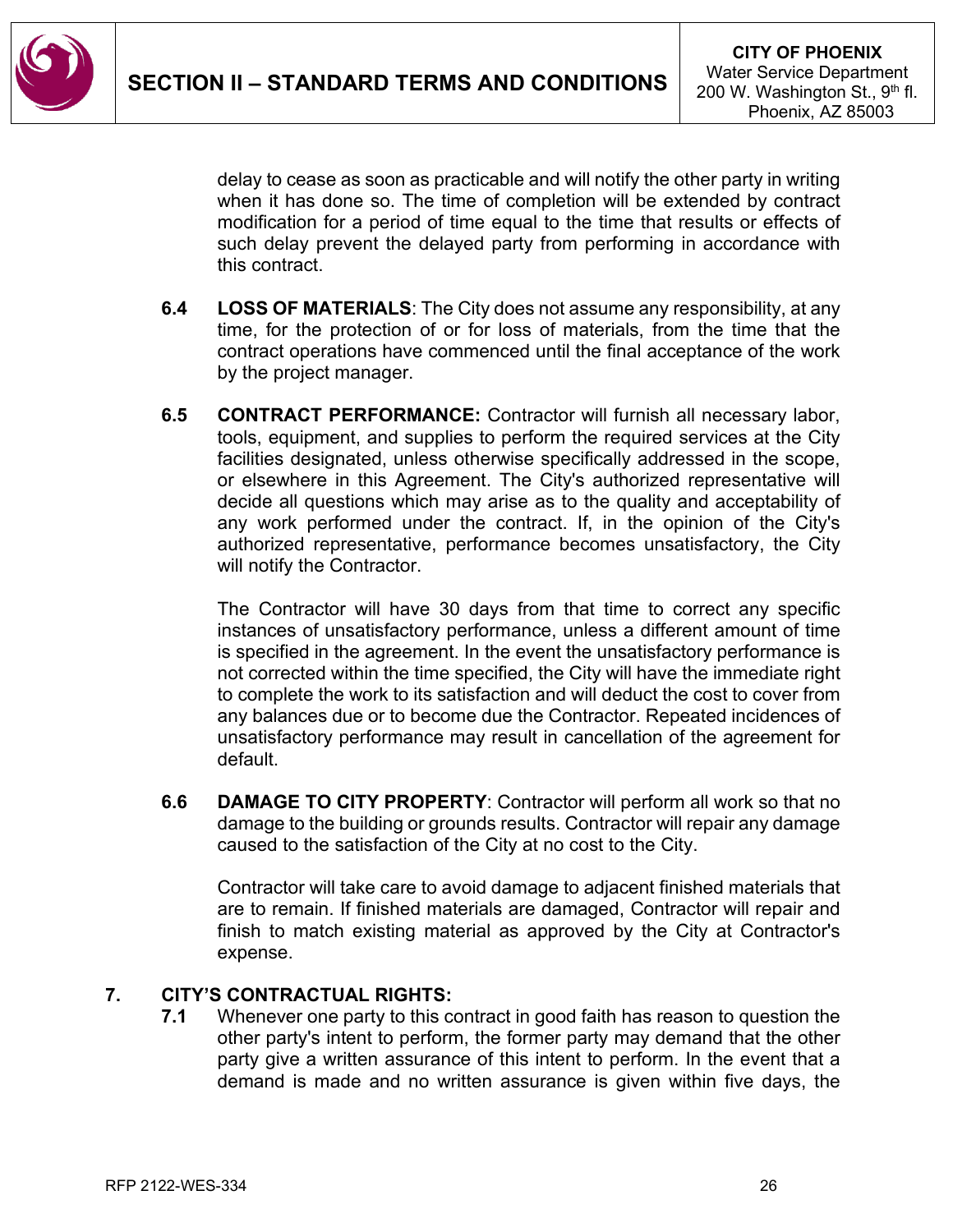

demanding party may treat this failure as an anticipatory repudiation of this contract.

- **7.2 NON-EXCLUSIVE REMEDIES:** The rights and remedies of the City under this Contract are non-exclusive.
- **7.3 DEFAULT IN ONE INSTALLMENT TO CONSTITUTE BREACH:** Each installment or lot of the agreement is dependent on every other installment or lot and a delivery of non-conforming goods or a default of any nature under one installment or lot will impair the value of the whole agreement and constitutes a total breach of the agreement as a whole.
- **7.4 ON TIME DELIVERY:** Because the City is providing services which involve health, safety and welfare of the general public, delivery time is of the essence. Delivery must be made in accordance with the delivery schedule promised by the Contractor.
- **7.5 DEFAULT:** In case of default by the Contractor, the City may, by written notice, cancel this contract and repurchase from another source and may recover the excess costs by (1) deduction from an unpaid balance due; (2) collection against the bid and/or performance bond, or (3) a combination of the aforementioned remedies or other remedies as provided by law.
- **7.6 COVENANT AGAINST CONTINGENT FEES:** Seller warrants that no person or selling agent has been employed or retained to solicit or secure this contract upon an agreement or understanding for a commission, percentage, brokerage, or contingent fee, excepting bona fide employers or bona fide established commercial or selling agencies maintained by the seller for the purpose of securing business. For breach or violation of this warranty, the City will have the right to annul the contract without liability or in its discretion to deduct from the contract price a consideration, or otherwise recover the full amount of such commission, brokerage or contingent fee.
- **7.7 COST JUSTIFICATION:** In the event only one response is received, the City may require that the Contractor submit a cost proposal in sufficient detail for the City to perform a cost/price analysis to determine if the Offer price is fair and reasonable.
- **7.8 WORK PRODUCT, EQUIPMENT AND MATERIALS**: All work product, equipment, or materials created or purchased under this contract belongs to the City and must be delivered to the City at City's request upon termination of this contract. Contractor agrees to assign to City all rights and interests Contractor may have in materials prepared under this contract that are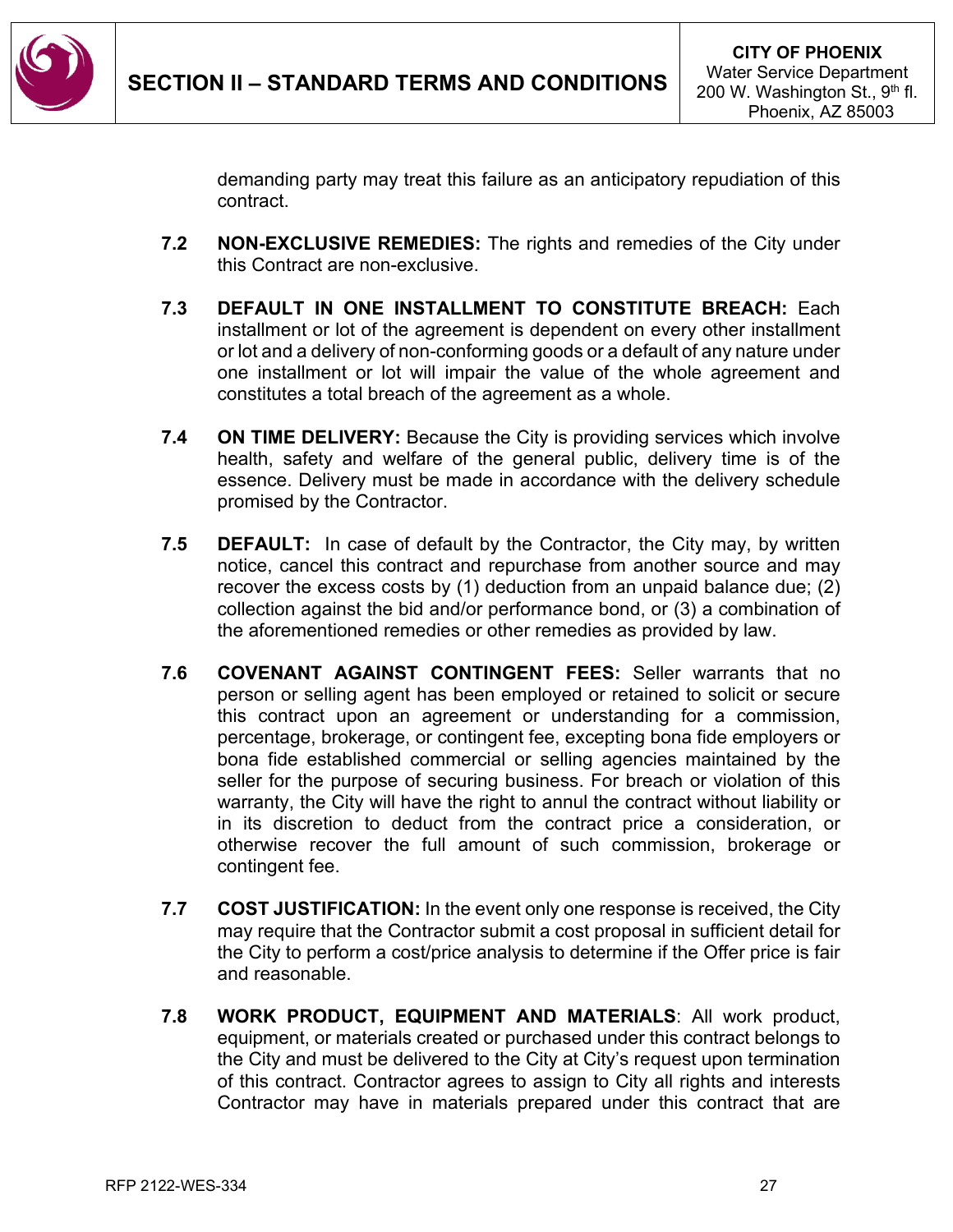

"works for hire" within the meaning of the copyright laws of the United States, including any right to derivative use of the material.

### **8. CONTRACT TERMINATION:**

**8.1. GRATUITIES**: The City may, by written notice to the Contractor, cancel this contract if it is found that gratuities, in the form of entertainment, gifts or otherwise, were offered or given by the Contractor or any agent or representative of the Contractor, to any officer or employee of the City making any determinations with respect to the performing of such contract. In the event this contract is canceled by the City pursuant to this provision, the City will be entitled, in addition to any other rights and remedies, to recover or withhold from the Contractor the amount of the gratuity.

### **8.2. CONDITIONS AND CAUSES FOR TERMINATION**:

- 8.2.1 This contract may be terminated at any time by mutual written consent, or by the City, with or without cause, upon giving thirty-day written notice to Contractor. The City at its convenience, by written notice, may terminate this contract, in whole or in part. If this contract is terminated, the City will be liable only for payment under the payment provisions of this contract for services rendered and accepted material received by the City before the effective date of termination. Title to all materials, work-in-process and completed but undeliverable goods, will pass to the City after costs are claimed and allowed. The Seller will submit detailed cost claims in an acceptable manner and will permit the City to examine such books and records as may be necessary in order to verify the reasonableness of any claims.
- 8.2.2 The City reserves the right to cancel the whole or any part of this contract due to failure of Contractor to carry out any term, promise, or condition of the contract. The City will issue a written notice of default to Contractor for acting or failing to act as in any of the following:
	- In the opinion of the City, Contractor provides personnel who do not meet the requirements of the contract;
	- In the opinion of the City, Contractor fails to perform adequately the stipulations, conditions or services/specifications required in this contract;
	- In the opinion of the City, Contractor attempts to impose on the City personnel or materials, products or workmanship, which is of an unacceptable quality.
	- Contractor fails to furnish the required service and/or product within the time stipulated in the contract;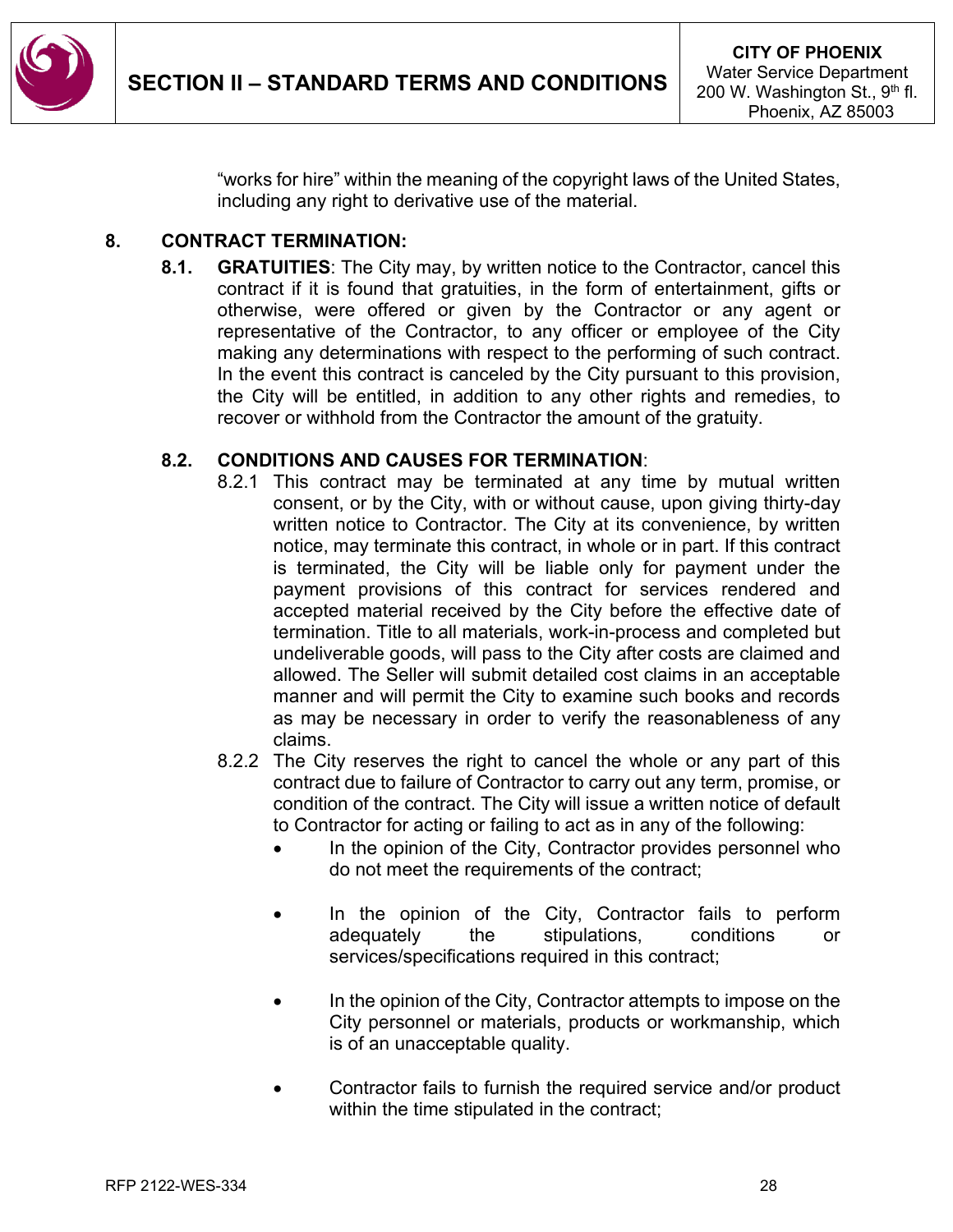

- In the opinion of the City, Contractor fails to make progress in the performance of the requirements of the contract and/or give the City a positive indication that Contractor will not or cannot perform to the requirements of the contract.
- **8.3. CONTRACT CANCELLATION:** All parties acknowledge that this contract is subject to cancellation by the City of Phoenix pursuant to the provision of Section 38-511, Arizona Revised Statutes.
- **9. STATE AND LOCAL TRANSACTION PRIVILEGE TAXES:** In accordance with applicable state and local law, transaction privilege taxes may be applicable to this transaction. The state and local transaction privilege (sales) tax burden and legal liability to remit taxes are on the vendor that is conducting business in Arizona and the City of Phoenix. Any failure by the Contractor to collect applicable taxes from the City will not relieve the Contractor from its obligation to remit taxes. It is the responsibility of the prospective bidder to determine any applicable taxes. The City will look at the price or offer submitted and will not deduct, add or alter pricing based on speculation or application of any taxes, nor will the City provide advice or guidance. If you have questions regarding your tax liability, please seek advice from a tax professional prior to submitting your offer. You may also find information at https://www.phoenix.gov/finance/plt or https://www.azdor.gov/Business.aspx. Once your offer is submitted, the Offer is valid for the time specified in this Solicitation, regardless of mistake or omission of tax liability. If the City finds over payment of a project due to tax consideration that was not due, the Contractor will be liable to the City for that amount, and by contracting with the City, the Contractor agrees to remit any overpayments back to the City for miscalculations on taxes included in an offer price.
- **10. TAX INDEMNIFICATION:** Contractor will pay all federal, state and local taxes applicable to its operation and any persons employed by the Contractor and require the same of all subcontractors. Contractor will hold the City harmless from any responsibility for taxes, damages and interest, if applicable, contributions required under federal, and/or state and local laws and regulations and any other costs including transaction privilege taxes, unemployment compensation insurance, Social Security and Worker's Compensation, and require the same of all subcontractors.
- **11. TAX RESPONSIBILITY QUALIFICATION:** Contractor may be required to establish, to the satisfaction of City, that any and all fees and taxes due to the City or the State of Arizona for any License or Transaction Privilege taxes, Use Taxes or similar excise taxes, are currently paid (except for matters under legal protest). Contractor agrees to a waiver of the confidentiality provisions contained in the City Finance Code and any similar confidentiality provisions contained in Arizona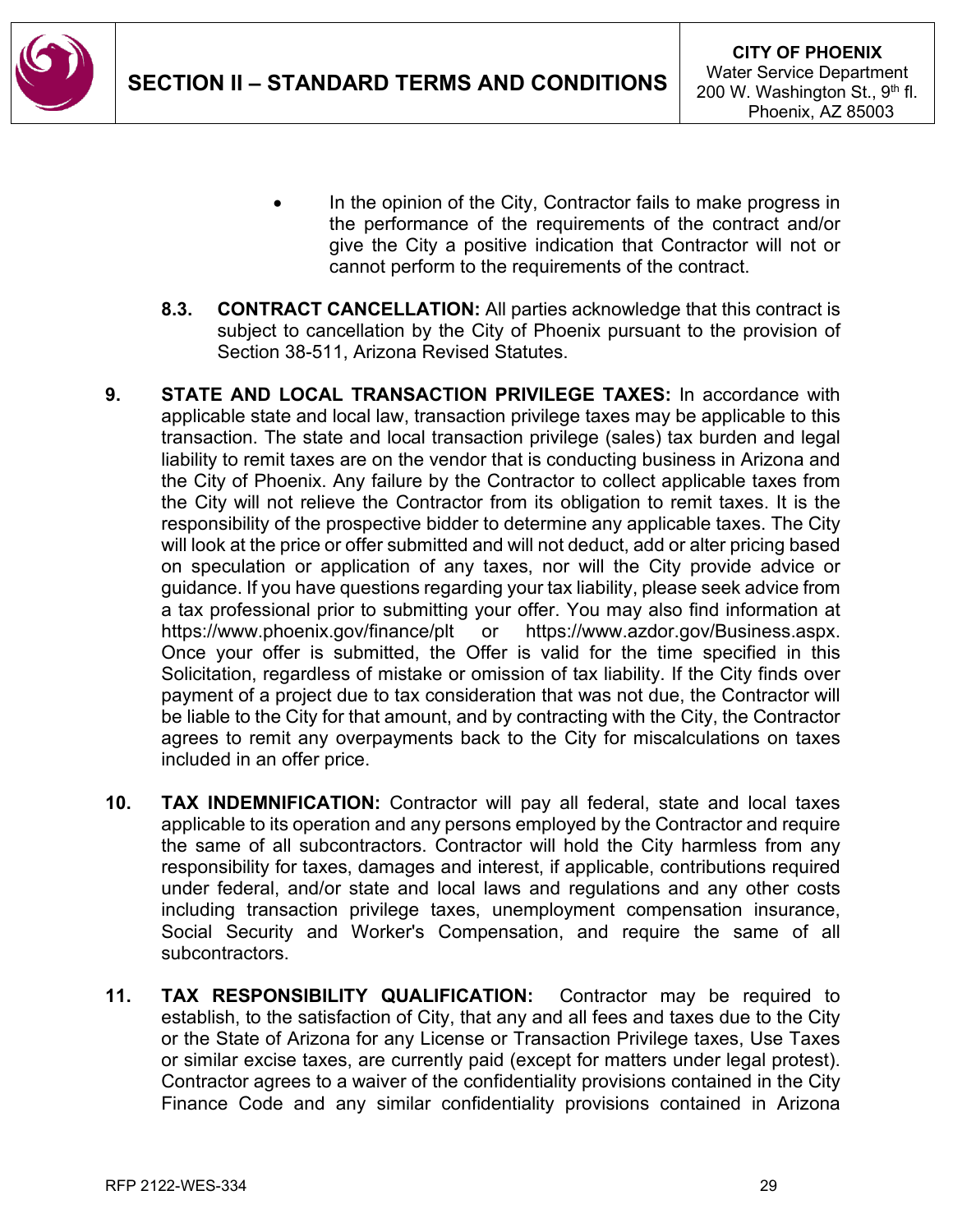

statutes relative to State Transaction Privilege Taxes or Use Taxes. Contractor agrees to provide written authorization to the City Finance Department and to the Arizona State Department of Revenue to release tax information relative to Arizona Transaction Privilege Taxes or Arizona Use Taxes in order to assist the Department in evaluating Contractor's qualifications for and compliance with contract for duration of the term of contract.

**12. NO ISRAEL BOYCOTT**: If this Contract is valued at \$100,000 or more and requires Contractor (a company engaging in for-profit activity and having ten or more fulltime employees) to acquire or dispose of services, supplies, information technology, or construction, then Contractor must certify and agree that it does not and will not boycott goods or services from Israel, pursuant to Title 35, Chapter 2, Article 9 of the Arizona Revised Statutes. Provided that these statutory requirements are applicable, Contractor by entering this Contract now certifies that it is not currently engaged in and agrees for the duration of the Contract to not engage in, a boycott of goods or services from Israel.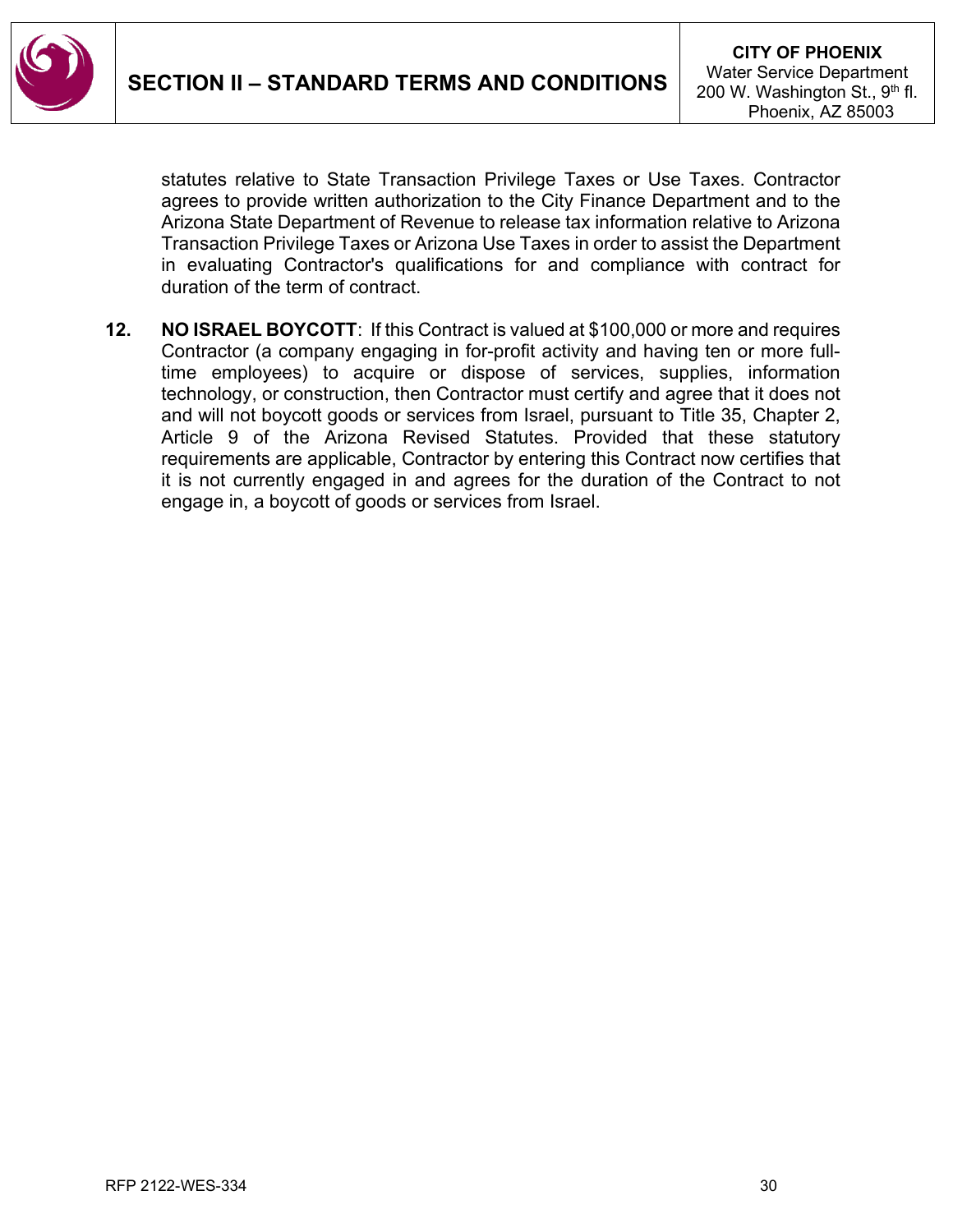

#### <span id="page-30-0"></span>**SECTION III – SPECIAL TERMS & CONDITIONS**

**1. FREE ON BOARD (FOB):** Prices quoted shall be FOB destination and delivered, as required, to the following point(s):

City of Phoenix Wastewater Treatment Plant 2474 South 22<sup>nd</sup> Avenue Phoenix, Arizona 85009

**2. PRICE:** All prices submitted shall be firm and fixed for the initial (1) year of the contract. Thereafter, price increases will be considered annually provided the adjustments are submitted in writing with 30 days' notice to the Procurement Officer. Price increase requests shall be accompanied with written documentation to support the increase, such as a letter from the manufacturer, published price index, applicable change in law, etc. Price decrease requests do not require supporting documentation and are allowed at any time during the contract term.

The City will be the sole judge in determining the allowable increase amount. Price increases agreed to by any staff other than the Deputy Finance Director or Department Director are invalid. The Contractor acknowledges and agrees to repay all monies paid because of a requested price increase unless the increase was specifically approved, in writing, by the Deputy Finance Director or Department Director.

- **3. METHOD OF ORDERING:** Contractor shall deliver items and/or services only upon receipt of a written purchase order. All Contractor invoices and packing/delivery tickets must include the City of Phoenix purchase order number.
- **4. METHOD OF INVOICING:** Invoice must be emailed in .pdf format to [invoices@phoenix.gov](mailto:invoices@phoenix.gov) and must include the following:
	- City purchase order number or shopping cart number
	- Items listed individually by the written description and part number.
	- Unit price, extended and totaled.
	- Quantity ordered, back ordered, and shipped.
	- Applicable tax
	- Invoice number and date.
	- Delivery address.
	- Payment terms.
	- FOB terms.
	- Remit to address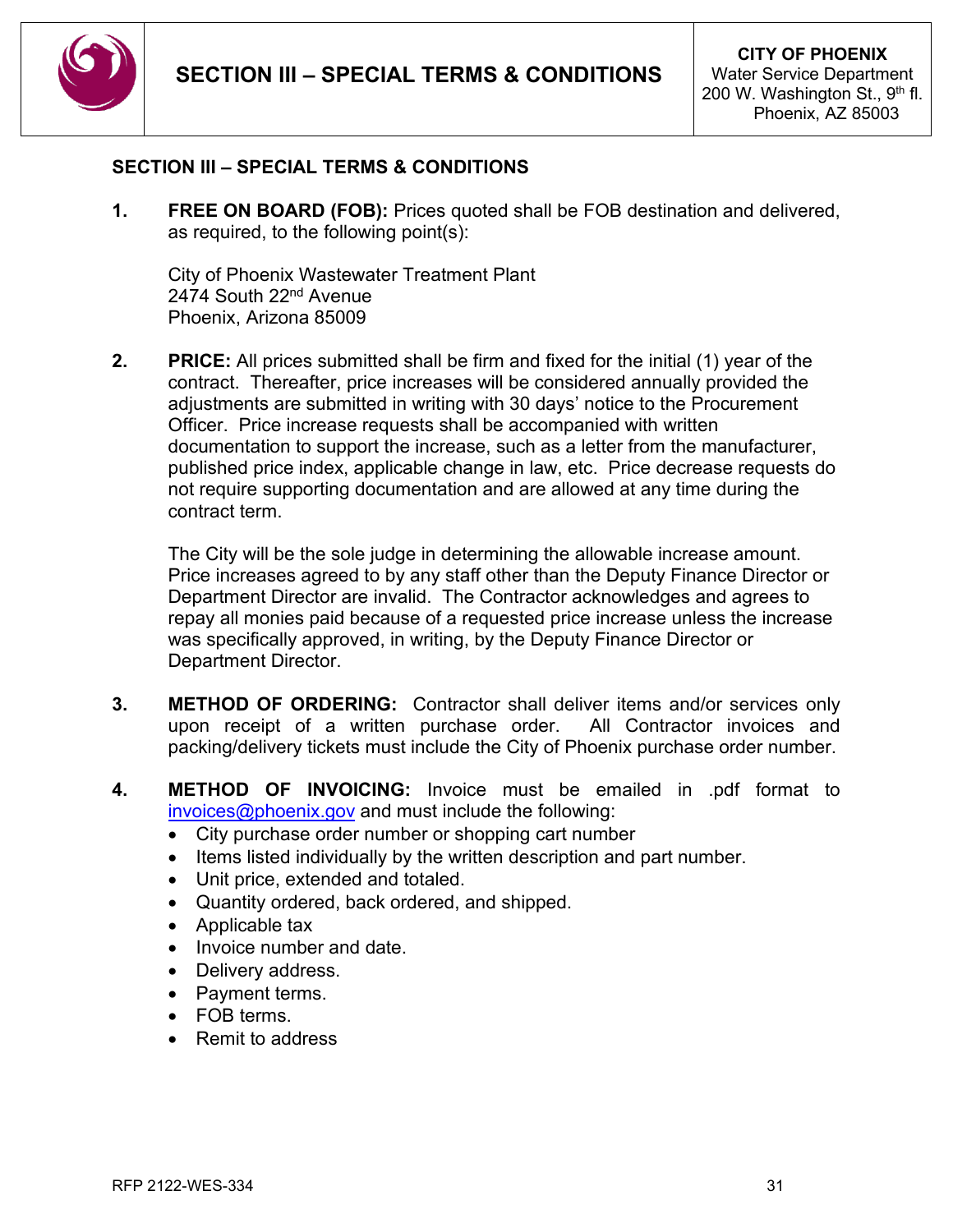

- **5. METHOD OF PAYMENT:** Payment to be made from Contractor's invoice and a copy of the signed delivery/service ticket submitted to cover items received and accepted during the billing period.
- **6. PARTIAL PAYMENTS:** Partial payments are not authorized on individual purchase orders. Payment will be made for actual goods and services received and accepted by the City.
- **7. SUPPLIER PROFILE CHANGES:** It is the responsibility of the Contractor to promptly update their profile in procurePHX at www.phoenix.gov/procure. If Contractor's legal identify has changed, the Procurement Officer must be notified immediately. Failure to do so may result in non-payment of invoices and contract termination.
- **8. ESTIMATED QUANTITIES OR DOLLAR AMOUNTS:** Quantities and dollar amounts listed are the City's best estimate and do not obligate the City to order or accept more than City's actual requirements during the period of this agreement, as determined by actual needs and availability or appropriated funds. It is expressly understood and agreed that the resulting contract is to supply the City with its complete actual requirement for the contract period,
- **9. AUTHORIZED CHANGES:** The City reserves the right at any time to make changes in any one or more of the following: (a) specifications; (b) methods of shipment or packing; (c) place of delivery; (d) time of delivery; and/or (e) quantities. If the change causes an increase or decrease in the cost of or the time required for performance, an equitable adjustment may be made in the price or delivery schedule, or both. Any claim for adjustment will be deemed waived unless asserted in writing within thirty days from the receipt of the change. Price increases or extensions of delivery time will not be binding on the City unless evidenced in writing and approved by the Deputy Finance Director or Department Director prior to the institution of the change.
- **10. SUSPENSIONS OF WORK:** The Procurement Officer and the project manager reserve the right to suspend work wholly or in part if deemed necessary for the best interest of the City. This suspension will be without compensation to the Contractor, other than to adjust the contract completion/delivery requirements.
- **11. HOURS OF WORK:** All work under this contract shall be coordinated with the City's project manager. Any changes to the established schedule must have prior written approval by the City's project manager.
- **12. POST AWARD CONFERENCE:** A post-award conference will be held by the Procurement Officer or project manager prior to commencement of any work on the project. The purpose of this conference is to discuss critical elements of the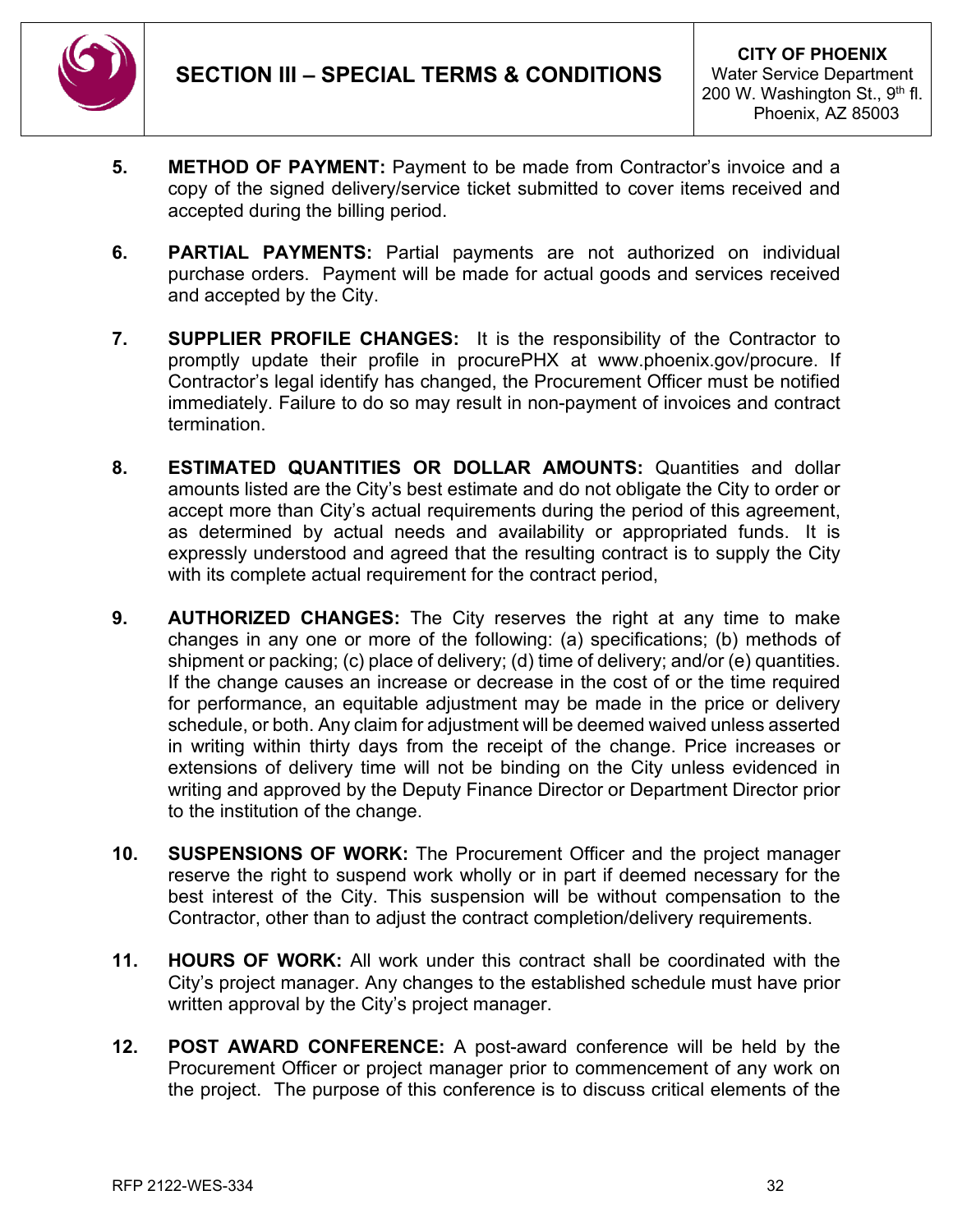

work schedule and operational problems and procedures.

**13. PERFORMANCE INTERFERENCE:** Contractor shall notify the City's department contact immediately of any occurrence and/or condition that interferes with the full performance of the contract and confirm it in writing within 24 hours.

Department Contact: Quality Assurance Chemist III \*Specialty Phone: (602) 534-6812

**14. COOPERATIVE AGREEMENT:** In addition to the City and with approval of the Contractor, this contract may be extended for use by other municipalities and government agencies in the State of Arizona.

A current listing of eligible entities may be found at [www.mesaaz.gov/business/purchasing/save](http://www.mesaaz.gov/business/purchasing/save) Any such usage by other entities must be in accordance with the ordinance, charter and/or procurement rules and regulations of the respective entity. Orders placed by other agencies and payment thereof will be the sole responsibility of that entity. The City shall not be responsible for any disputes arising out of transactions made by other entities who utilize this solicitation.

- **15. ADVERTISING:** Contractor will not advertise or publish news releases concerning this contract without the prior written consent of the Deputy Finance Director or Department Director, and the City will not unreasonably withhold permission.
- **16. EXCLUSIVE POSSESSION:** All services, information, computer program elements, reports, and other deliverables which may be created under this contract are the sole property of the City of Phoenix and will not be used by the Contractor or any other person except with prior written permission by the City.
- **17. STRICT PERFORMANCE:** Failure of either party to insist upon the strict performance of any item or condition of the contract or to exercise or delay the exercise of any right or remedy provided in the contract, or by law, or the acceptance of materials or services, obligations imposed by this contract, or by law, will not be deemed a waiver of any right of either party to insist upon the strict performance of the contract.
- **18. LICENSES AND PERMITS:** Contractor will keep current Federal, State, and local licenses and permits required for the operation of the business conducted by the Contractor as applicable to this contract.
- **19. DELIVERY**: All deliveries shall be made between the hours of 7:00 a.m. and 3:00 p.m., local time, Monday through Friday, excluding City holidays.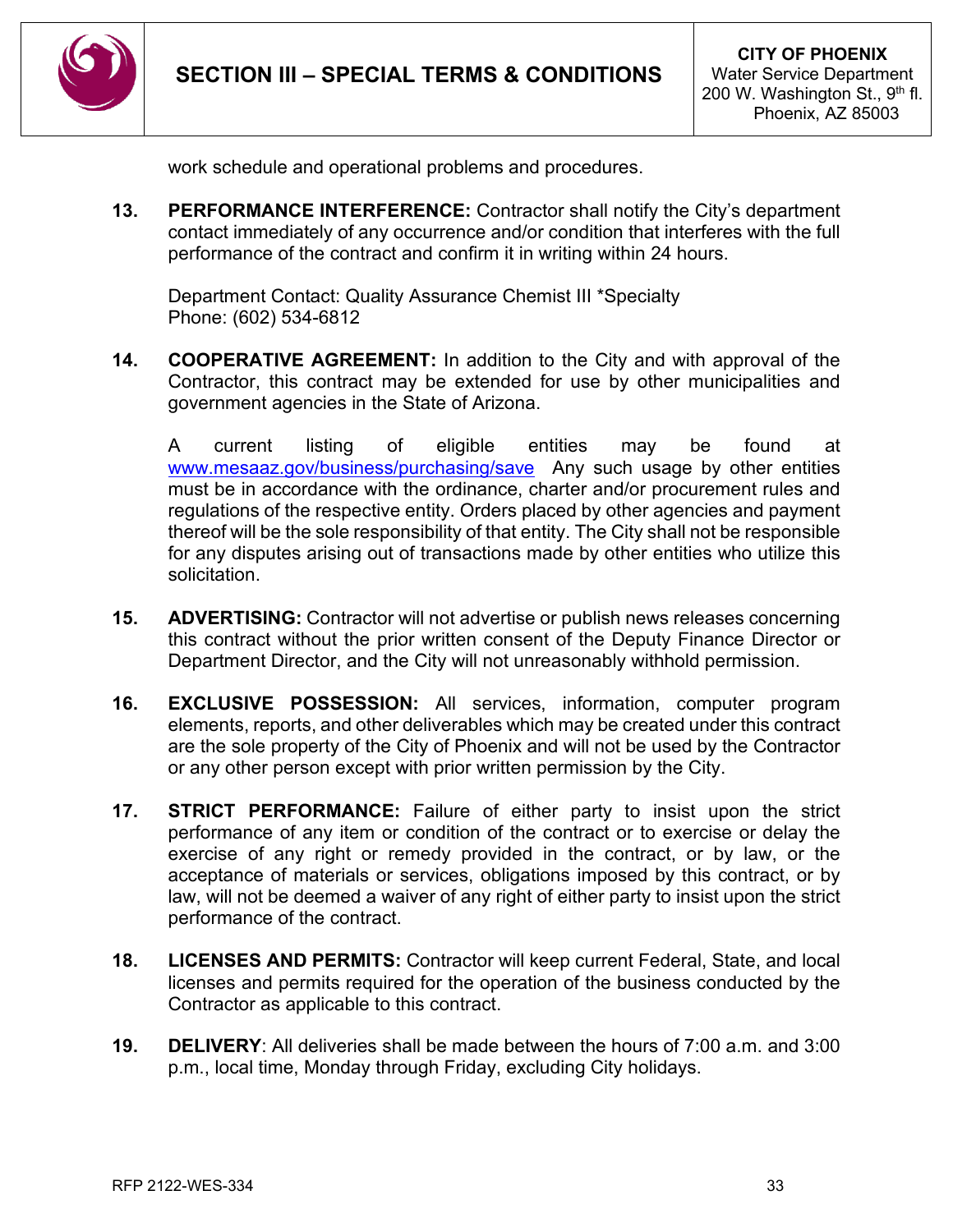

**20. MISCELLANEOUS FEES:** Additional charges for fuel surcharges, delivery charges, dealer prep, environmental fees, waste disposal, shop supplies, set-up, freight and/or shipping and handling, etc. will not be paid. These costs must be incorporated in the pricing provided in the bid price schedule.

Labor rates (Shop and On-site) shall be charged as a flat hourly rate and are allowed only in performance of services under this agreement. Travel hours and other incidental fees will not be permitted under this agreement. Labor hours will be from "check-in" to "check-out" at the worksite.

- **21. COMMUNICATION IN ENGLISH:** It is mandatory that the Contractor's lead person assigned to any City facility can speak, read, and write in English to effectively communicate with City staff.
- **22. CONTRACTOR ASSIGNMENTS:** The Contractor hereby agrees that any of its employees who may be assigned to a City site to satisfy obligations under this contract shall be used exclusively for that purpose during the hours when they are working in areas covered by this contract and shall perform no work at other City facilities. If other services, in addition to or separate from, the services specified herein, may be deemed necessary by the Deputy Finance Director or Department Director or his authorized representative, the Contractor may be requested to perform the additional or special service.
- **23. TRANSITION OF CONTRACT:** Contractor will, without limitation, provide important information to a successor Contractor and the City to ensure continuity of service at the required level of proficiency and agrees to provide to the City all files, supplies, data, records, and any other properties or materials of the City, which the City owns or has rights to pursuant to this contract and which are in the possession of Contractor. The provisions of this section will survive the expiration or termination of this contract.
- **24. BACKGROUND SCREENING:** Contractor agrees that all Contractor and subcontractors' workers (collectively "Contract Worker(s))" pursuant to this Agreement will be subject to background and security checks and screening (collectively "Background Screening") at Contractor's sole cost and expense, unless otherwise provided for in the scope of work. Contractor's background screening will comply with all applicable laws, rules and regulations. Contractor further agrees that the background screening is necessary to preserve and protect the public health, safety and welfare. The City requires a completed Contract Worker Badge/Key/Intrusion Detection Responsibilities Agreement for each Contract Worker who requires a badge or key.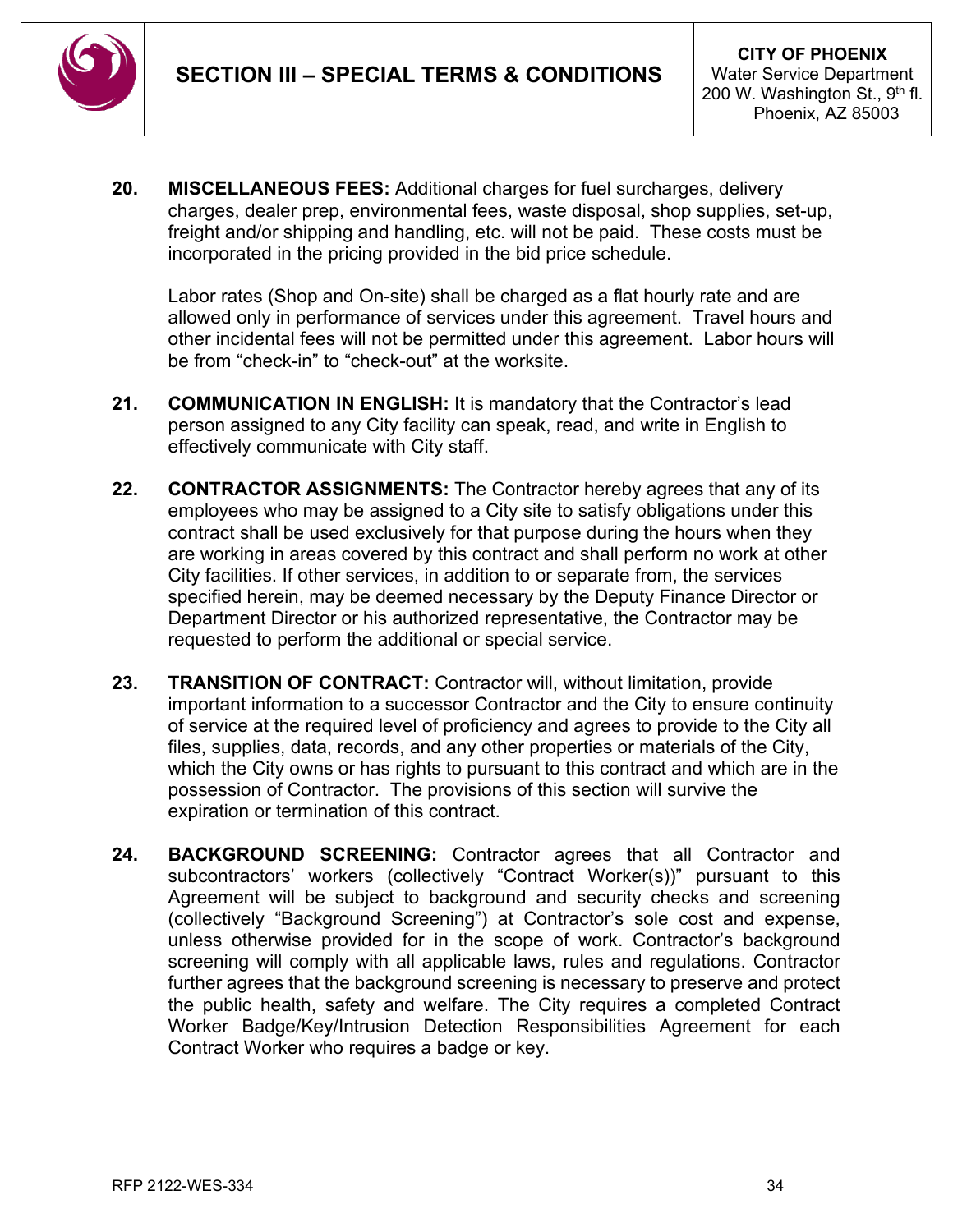

**24.1 Background Screening Risk Level**: The City has established two levels of risk: Standard and Maximum risk. If the scope of work changes, the City may amend the level of risk, which could require the Contractor to incur additional contract costs to obtain background screens or badges.

**24.2 Terms of This Section Applicable to all Contractor's Contracts and Subcontracts:** Contractor will include Contract Worker background screening in all contracts and subcontracts for services furnished under this agreement.

**24.3 Materiality of Background Screening Requirements; Indemnity:** The background screening requirements are material to City's entry into this agreement and any breach of these provisions will be deemed a material breach of this contract. In addition to the indemnity provisions set forth in this agreement, Contractor will defend, indemnify and hold harmless the City for all claims arising out of this background screening section including, but not limited to, the disqualifications of a Contract Worker by Contractor. The background screening requirements are the minimum requirements for the Agreement. The City in no way warrants that these minimum requirements are sufficient to protect Contractor from any liabilities that may arise out of the Contractor's services under this Agreement or Contractor's failure to comply with this section. Therefore, Contractor and its Contract Workers will take any reasonable, prudent and necessary measures to preserve and protect public health, safety and welfare when providing services under this Agreement.

**24.4 Continuing Duty; Audit:** Contractor's obligations and requirements will continue throughout the entire term of this Agreement. Contractor will maintain all records and documents related to all background screenings and the City reserves the right to audit Contractor's records.

**24.5 Contractor's Default; Liquidated Damages; Reservation of Remedies for Material Breach**: If Contractor is required to access any City facilities without an escort, City badging is required. Contractor's default under this section will include, but is not limited to, the following:

- Contract Worker gains access to a City facility(s) without the proper badge or key;
- Contract Worker uses a badge or key of another to gain access to a City facility;
- Contract Worker commences services under this agreement without the proper badge, key or background screening;
- Contract Worker or Contractor submits false information or negligently submits wrong information to the City to obtain a badge, key or applicable background screening; or
- Contractor fails to collect and timely return Contract Worker's badge or key upon termination of Contract Worker's employment, reassignment of Contract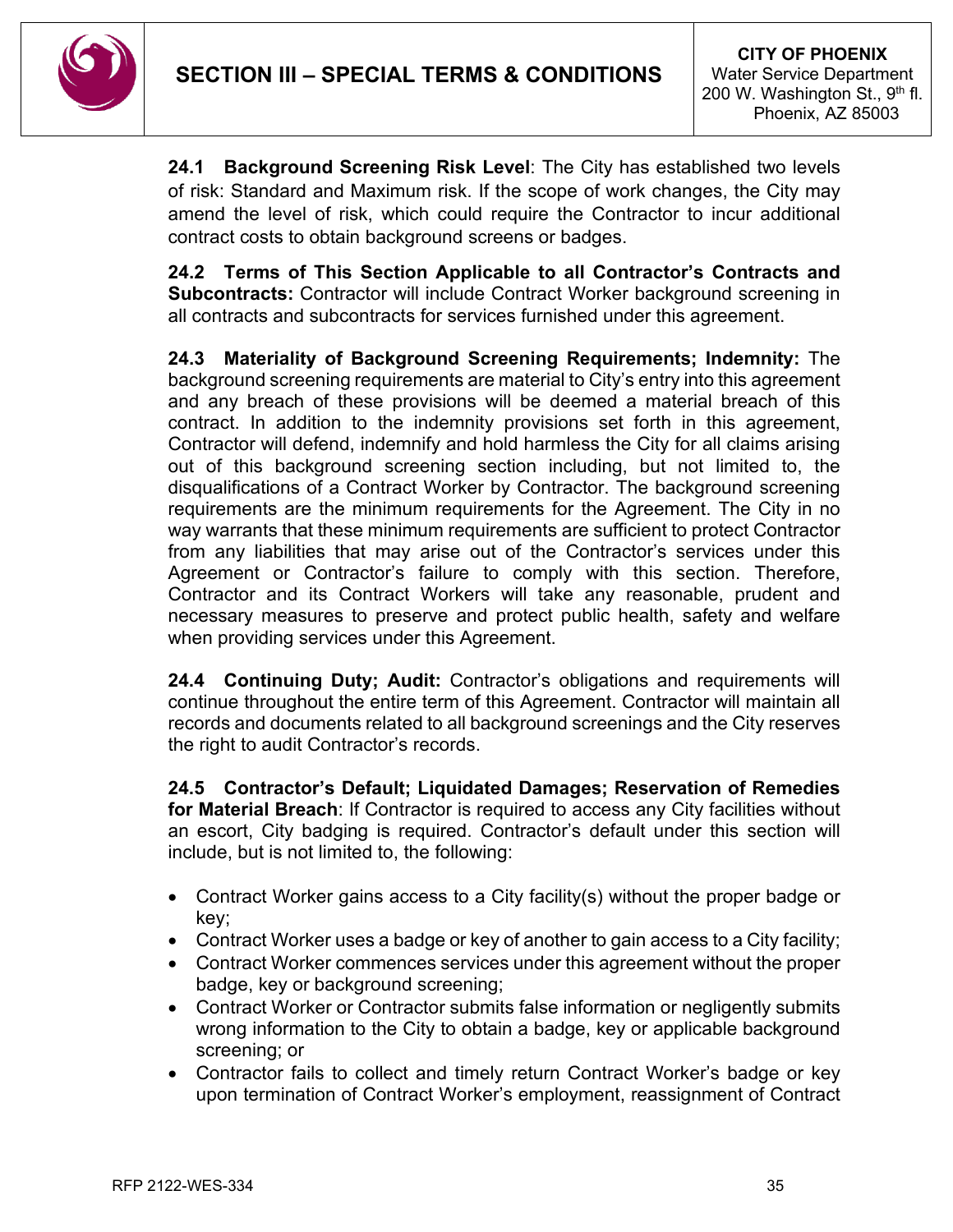

Worker to another City facility or upon the expiration, cancellation or termination of this Agreement.

• Contractor acknowledges and agrees that the access control, badge and key requirements in this section are necessary to preserve and protect the public health, safety and welfare. Accordingly, Contractor agrees to properly cure any default under this section within three business days (excluding weekends and City holidays) from the date notice of default is sent by the City. The parties agree that Contractor's failure to properly cure any default under this section will constitute a breach of this section. In addition to any other remedy available to the City at law or in equity, the Contractor will be liable for and pay to the City the sum of \$1,000.00 for each breach by Contractor in this section. The parties further agree that the sum fixed above is reasonable and approximates the actual or anticipated loss to the City at the time and making of this agreement if Contractor breaches this section. Further, the parties expressly acknowledge and agree to the fixed sum set forth above because of the difficulty of proving the City's actual damages if Contractor breaches this section. The parties further agree that three breaches by Contractor in this section arising out of any default within a consecutive period of three months or three breaches by Contractor in this section arising out of the same default within a period of 12 consecutive months will constitute a material breach of this agreement by Contractor and the City expressly reserves all of its rights, remedies and interests under this agreement, at law and in equity including, but not limited to, termination of this agreement.

**24.6 Employee Identification and Access:** Contract Workers are forbidden access to designated restricted areas. Access to each building will be as directed by the authorized Phoenix authorized representative. Contract Workers are not authorized access other than during scheduled hours. Access to the building will be directed by the City's authorized representative.

Only authorized Contract Workers are allowed on the premises of the City facilities/buildings. Contract Workers are not to be accompanied in the work area by acquaintances, family members, assistants or any other person unless said person is an authorized Contract Worker.

Unless otherwise provided for in the scope of work:

- Contract Workers must **always** have city issued badges and some form of verifiable company identification (badge, uniform, employee id).
- Contractor will supply a list of the names and titles of all employees requiring access to the buildings. It is the Contractor's responsibility to provide updates and changes of personnel as necessary.

**24.7 Key Access Procedures:** If the Contractor Worker's services require keyed access to enter a City facility(ies), a separate key issue/return form must be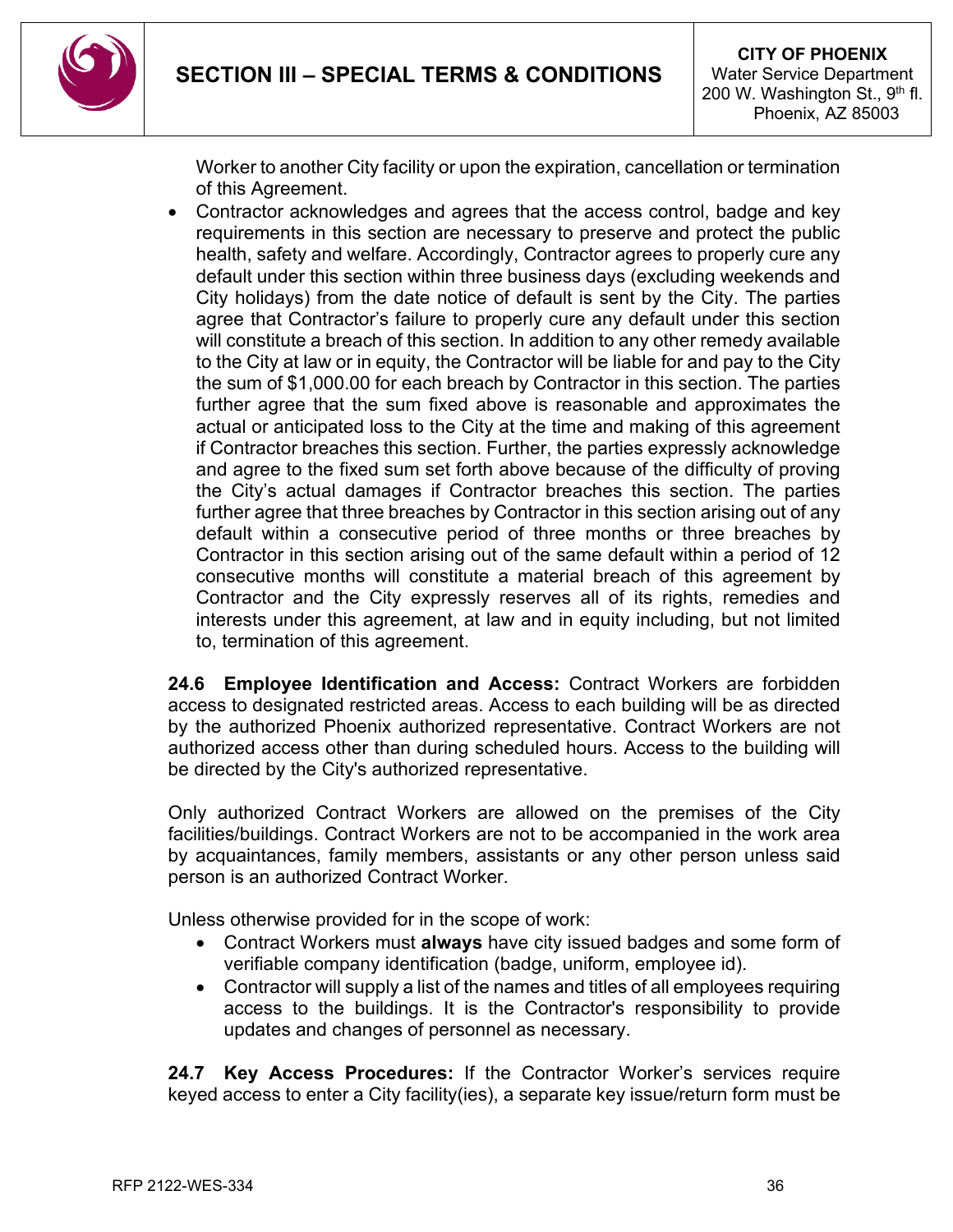

completed and submitted by the Contractor for each key issued. Contractor must submit the completed key issue/return form to the appropriate badging office.

**24.8 Stolen or Lost Badges or Keys**: Contractor must immediately report lost or stolen badges or keys to the City's appropriate badging office. If the badge/key was stolen, Contract Worker's must report the theft to their local police department. Prior to issuance of a new badge or key, a new badge application or key issue form must be completed, submittal of a police department report for stolen badges, and applicable payment of the fee(s) listed herein.

**24.9 Return of Badge or Key**: All badges and keys are the property of the City and must be returned to the City at the badging office within one business day (excluding weekends and City holidays) of when the Contract Worker's access to a City facility is no longer required to furnish the services under this agreement. Contractor will collect a Contract Worker's badge and key(s) upon the termination of the Contract Worker's employment; when the Contractor Worker's services are no longer required at a City facility(s); or upon termination, cancellation or expiration of this agreement.

**24.10 Badge and Key Fees:** The following constitute the badge and key fees under this agreement. The City reserves the right to amend these fees upon a 30-day prior written notice to Contractor.

| <b>Replacement Badge Fee:</b> | \$55.00 | per badge |
|-------------------------------|---------|-----------|
| Lost/Stolen Badge Fee:        | \$55.00 | per badge |
| Replacement Key Fee:          | \$55.00 | per key   |
| <b>Replacement Locks:</b>     | \$55.00 | per lock  |

### **25**. **BACKGROUND SCREENING – MAXIMUM RISK:**

**25.1** The current risk level and background screening required is **MAXIMUM RISK**.

**25.2 Maximum Risk Level:** A maximum risk background screening will be performed every five years when the Contract Worker's work assignment will:

- work directly with vulnerable adults or children, (under age 18); or
- any responsibility for the receipt of payment of City funds or control of inventories, assets, or records that are at risk of misappropriation; or
- unescorted access to:
	- City data centers, money rooms, high-valve equipment rooms; or
	- unescorted access to private residences; or
	- access to critical infrastructure sites/facilities; or
	- direct or remote access to Criminal Justice Information Systems (CJIS) infrastructure.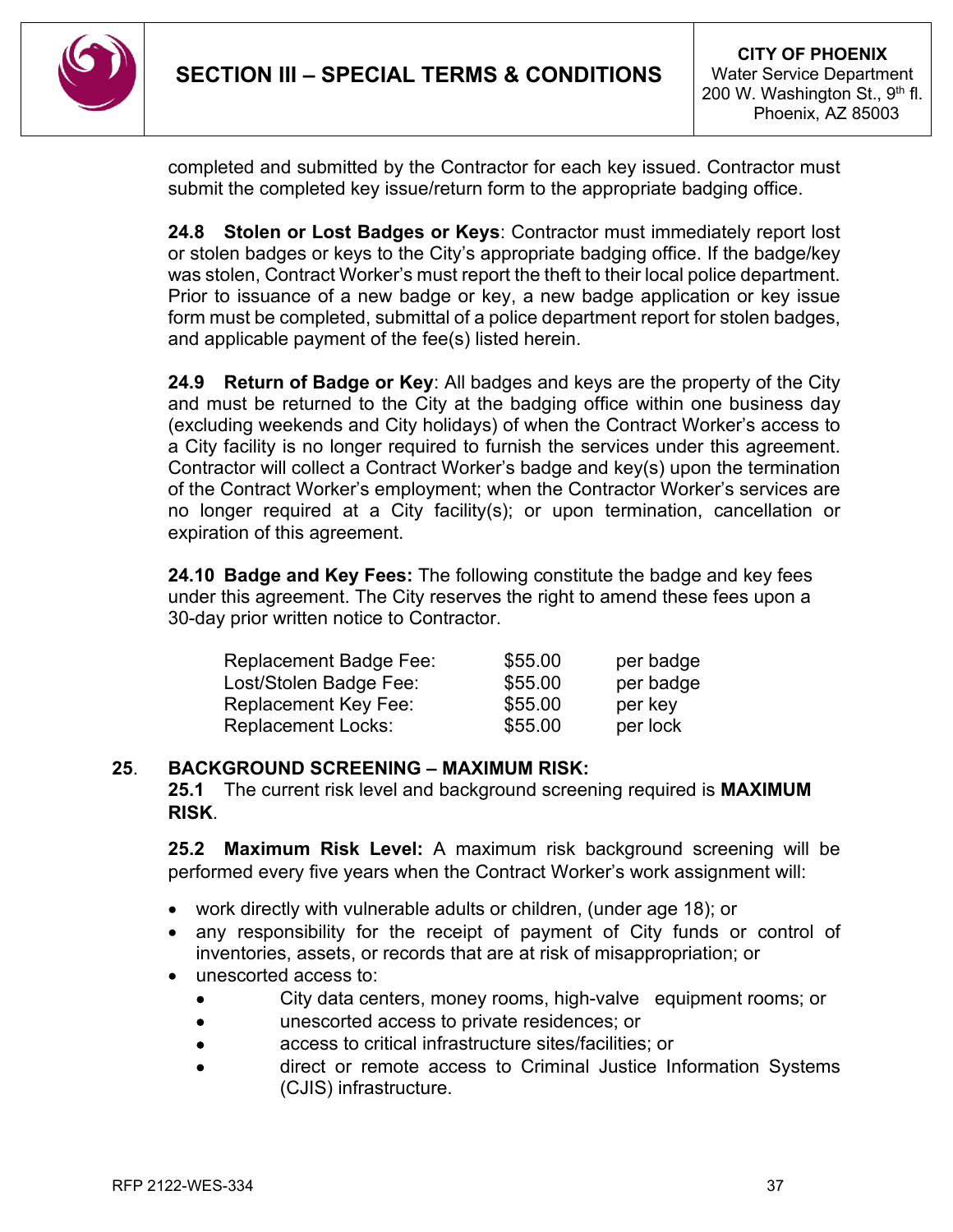**25.3 Requirements:** The background screening for maximum risk level will include a background check for real identity/legal name and will include felony and misdemeanor records from any county in the United States, the State of Arizona, plus any other jurisdiction where the Contractor worker has lived at any time in the preceding seven years from the Contract Worker's proposed date of hire. In addition, Maximum screening levels may require additional checks as included herein, depending on the scope of work, and may be amended if the scope of work changes.

#### **25.4 Contractor Certification; City Approval of Maximum Risk Background**

**Screening:** Unless otherwise provided for in the Scope of Work, Contractor will be responsible for:

- determining whether Contract Worker(s) are disqualified from performing work for the City for maximum risk level background checks; and,
- submitting pass/fail results to the City for approval; and,
- reviewing the results of the background check every three to five years, dependent on scope; and,
- to engage in whatever due diligence is necessary to make the decision on whether to disqualify a Contract Worker; and,
- Submitting the list of qualified Contract Workers to the contracting department; and,
- If, upon review of the background information, the City will advise the Contractor if it believes a Contract Worker should be disqualified. The Contractor will evaluate the Contract Worker and if the Contractor believes that there are extenuating circumstances that suggest that the person should not be disqualified, the Contractor will discuss those circumstances with the contracting department. The contracting department decision on disqualification of a Contract Worker is final.
- For sole proprietors, the Contractor must comply with the background check for himself and any business partners, or members or employees who will assist on the contract and for whom the requirements of the Agreement apply.
- By executing this agreement, Contractor certifies and warrants that Contractor has read the background screening requirements and criteria in this section, and that all background screening information furnished to the City is accurate and current.
- The City final documented decision will be an "approve" or "deny" for identified Contract Workers.
- The City will not keep records related to background checks once they are confirmed. Information to verify the results will be returned to the Contractor, or any contracted agency that assists with review, after the City's completed review.
- By executing this agreement, Contractor further certifies and warrants that Contractor has satisfied all such background screening requirements for the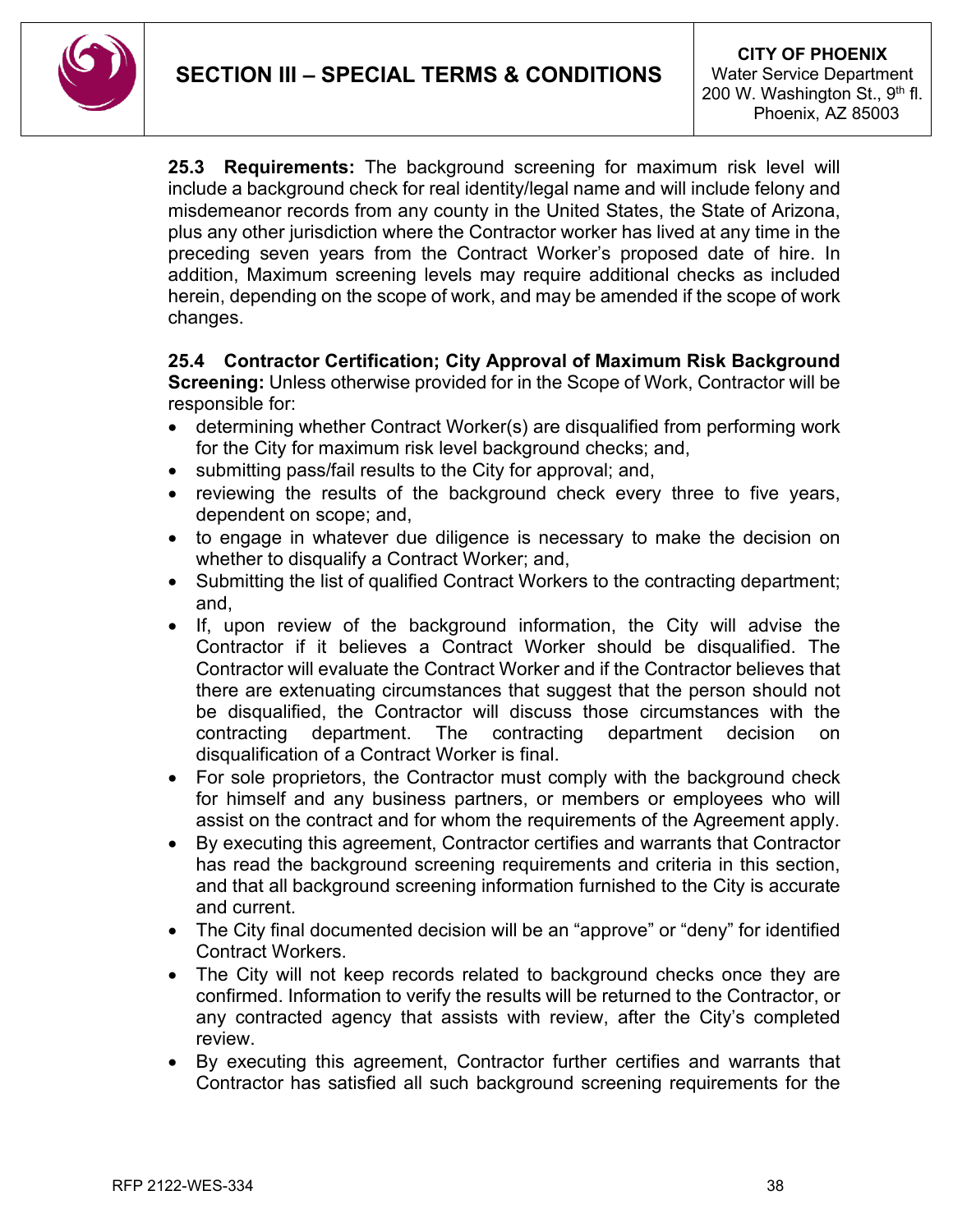

maximum risk background screening, and verified legal worker status, as required.

- Contract Workers will not apply for the appropriate City of Phoenix identification and access badge or keys until Contractor has received the City's written acceptance of Contract Worker's maximum risk background screening. The City may, in its sole discretion, accept or reject any or all the Contract Workers proposed by Contractor for performing work under this Agreement. A Contract Worker rejected for work at a maximum risk level under this agreement will not be proposed to perform work under other city contracts or engagements without city's prior written approval.
- **26. CONFIDENTIALITY AND DATA SECURITY:** All data, regardless of form, including originals, images and reproductions, prepared by, obtained by, or transmitted to Contractor in connection with this Agreement is confidential, proprietary information owned by the City, unless otherwise agreed upon within this Agreement. Except as specifically provided in this Agreement, the Contractor shall not disclose data generated in the performance of the service to any third person without the prior written consent of the City Manager or his/her designee.

Contractor agrees to abide by all current applicable legal and industry data security and privacy requirements and to notify the City immediately if the scope of work changes or personal identifying information or information subject to Payment Card Industry Standards becomes part of the Agreement.

Contractor agrees to comply with all City information security and technology policies, standards, and procedures when accessing City networks and computerized systems whether onsite or remotely. Additionally, Contractor/Consultant will follow industry recognized security frameworks as part of their security program covering infrastructure, applications, operations, policy and procedure. This can include ISO/IEC 27001, Nist Cyber Security Framework or SP 800-53.

A violation of this Section may result in immediate termination of this Agreement without notice. The obligations of Contractor under this Section shall survive the termination of this Agreement.

The obligations of Contractor/Consultant under this Section shall survive the termination of this Agreement.

**27. SECURITY INQUIRIES:** Contractor acknowledges that all of the employees that it provides pursuant to this Contract shall, at Contractor's expense, be subject to background and security checks and screening at the request of the City. Contractor shall perform all such security inquiries and shall make the results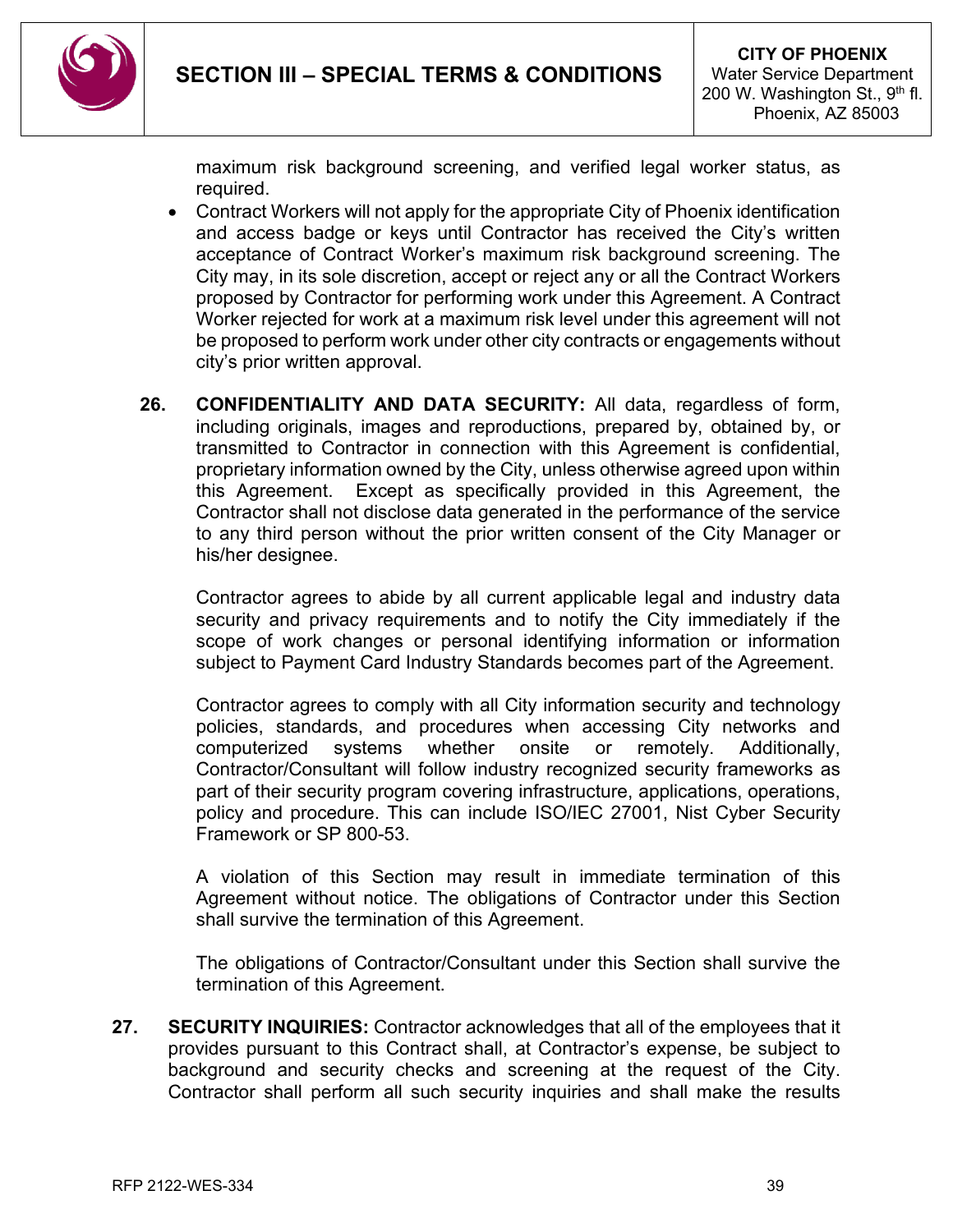available to the City for all employees considered for performing work (including supervision and oversight) under this Contract. City may make further security inquiries. Whether or not further security inquiries are made by the City, City may, at its sole, absolute and unfettered discretion, accept or reject any or all of the employees proposed by the Contractor for performing work under this Contract. Employees rejected by the City for performing services under this Contract may still be engaged by Contractor for other work not involving the City. An employee rejected for work under this Contract shall not be proposed to perform work under other City contracts or engagements without the City's prior approval.

The City, in its sole discretion, reserves the right, but not the obligation to:

- require an employee/prospective employee of the Contractor to provide fingerprints and execute such other documentation as may be necessary to obtain criminal justice information pursuant to A.R.S. 41-1750 (G) (4);
- act on newly acquired information whether or not such information should have been previously discovered;
- unilaterally change its standards and criteria relative to the acceptability of Contractor's employees and/or prospective employees; and
- object, at any time and for any reason, to an employee of Contractor performing work (including supervision and oversight) under this Agreement. Contractor will bear the costs of all inquiries requested by the City.
- <span id="page-39-0"></span>**28. HANDLING OF PHOTOGRAPHS:** The US Department of Homeland Security has designated water and wastewater treatment facilities as 'critical infrastructure/key resources. Because of federal directives, only persons authorized by the WSD Security Management Unit are permitted to photograph or film Water infrastructure, facilities, and assets which any include, but are not limited to: pay stations, warehouses, lift stations, treatment plants, service yards, booster stations, well sites, vehicles and related equipment and supplies.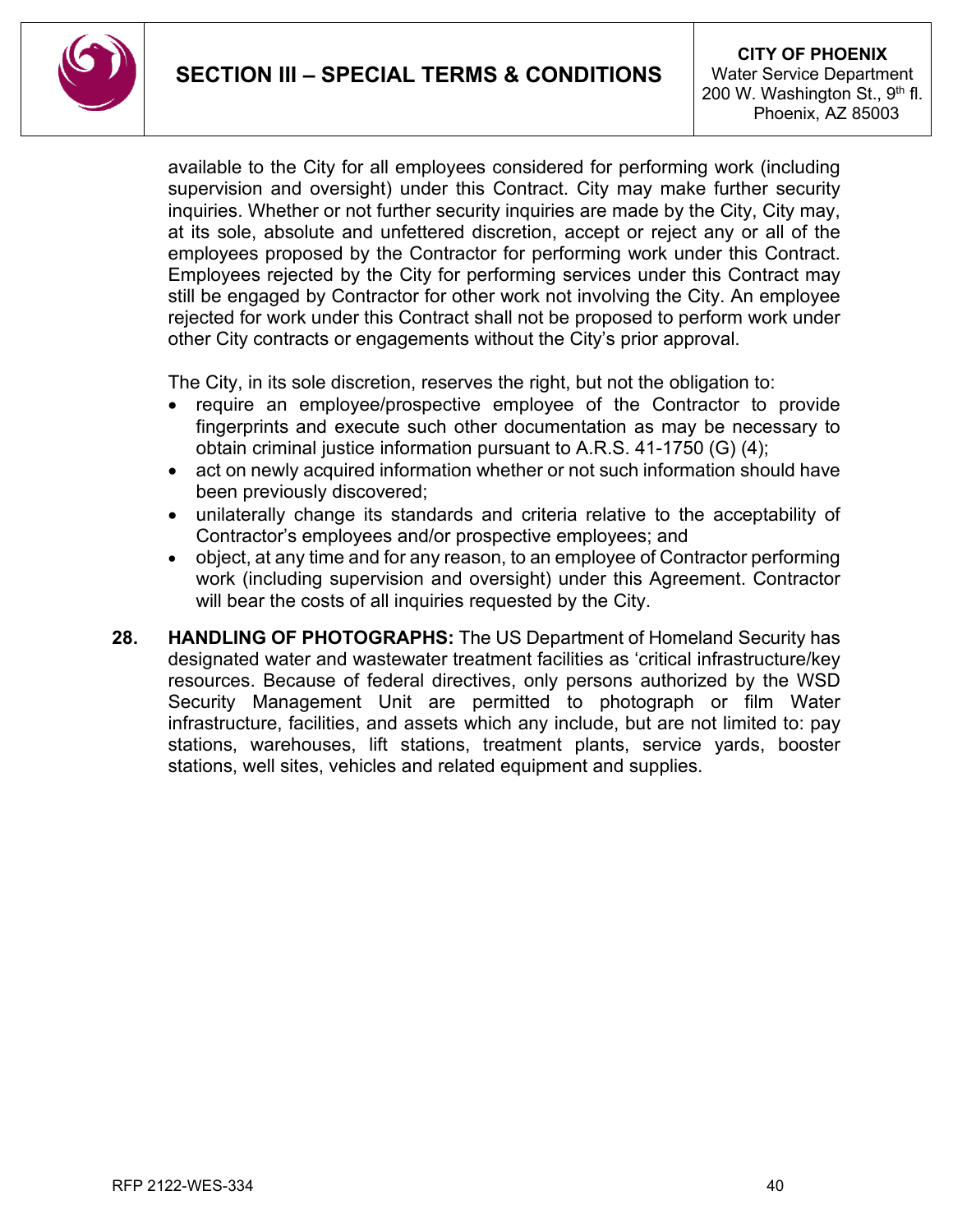

### **SECTION IV- INSURANCE AND INDEMNIFICATION**

- **1. DEFENSE AND INDEMNIFICATION CLAUSE:** Consultant ("Indemnitor") must defend, indemnify, and hold harmless the City of Phoenix and its officers, officials (elected or appointed), agents, and employees ("Indemnitee") from and against any and all claims, actions, liabilities, damages, losses, or expenses (including but not limited to court costs, attorney fees, expert fees, and costs of claim processing, investigation and litigation) of any nature or kind whatsoever ("Losses") caused, or alleged to be caused, in whole or in part, by the wrongful, negligent or willful acts, or errors or omissions of Indemnitor or any of its owners, officers, directors, members, managers, agents, employees or subcontractors ("Indemnitor's Agents") arising out of or in connection with this Contract. This defense and indemnity obligation includes holding Indemnitee harmless for any Losses or other amount arising out of or recovered under any state's Workers' Compensation Law or arising out of the failure of Indemnitor or Indemnitor's Agents to conform to any federal, state or local law, statute, ordinance, rule, regulation or court decree. Indemnitor's duty to defend Indemnitee accrues immediately at the time a claim is threatened or a claim is made against Indemnitee, whichever is first. Indemnitor's duty to defend exists regardless of whether Indemnitor is ultimately found liable. Indemnitor must indemnify Indemnitee from and against any and all Losses, except where it is proven that those Losses are solely as a result of Indemnitee's own negligent or willful acts or omissions. Indemnitor will be responsible for primary loss investigation, defense and judgment costs where this indemnification applies. In consideration of the award of this Contract, Indemnitor agrees to waive all rights of subrogation against Indemnitee for losses arising from or related to any work performed by Indemnitor or Indemnitor's Agents for the City of Phoenix. The obligations of Indemnitor under this provision survive the termination or expiration of this Contract.
- **2. CONSULTANT'S INSURANCE:** Consultant and subconsultants must procure insurance against claims that may arise from or relate to performance of the work hereunder by Consultant and its agents, representatives, employees and subconsultants. Consultant and subconsultants must maintain that insurance until all their obligations have been discharged, including any warranty periods under this Contract.

The City in no way warrants that the limits stated in this section are sufficient to protect the Consultant from liabilities that might arise out of the performance of the work under this Contract by the Consultant, its agents, representatives, employees or subconsultants and Consultant may purchase additional insurance as they determine necessary.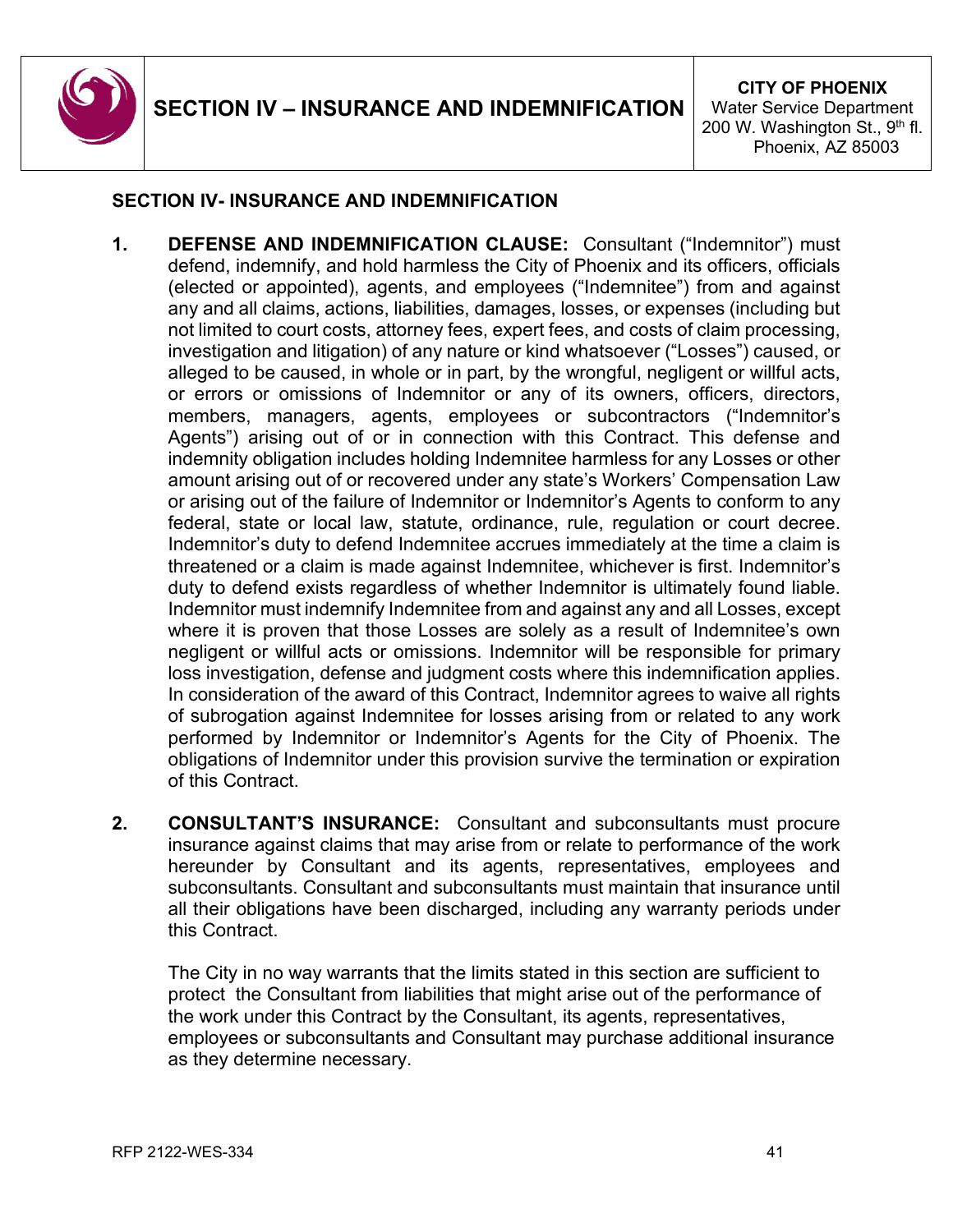

**2.1 SCOPE AND LIMITS OF INSURANCE:** Consultant must provide coverage with limits of liability not less than those stated below. An excess liability policy or umbrella liability policy may be used to meet the liability limits provided that (1) the coverage is written on a "following form" basis, and (2) all terms under each line of coverage below are met.

### **2.1.1 Commercial General Liability – Occurrence Form**

| General Aggregate                         | \$2,000,000 |
|-------------------------------------------|-------------|
| Products – Completed Operations Aggregate | \$1,000,000 |
| Personal and Advertising Injury           | \$1,000,000 |
| Each Occurrence                           | \$1,000,000 |

- The policy must name the City of Phoenix as an additional insured with respect to liability for bodily injury, property damage and personal and advertising injury with respect to premises, ongoing operations, products and completed operations and liability assumed under an insured contract arising out of the activities performed by, or on behalf of the Consultant related to this Contract.
- There shall be no endorsement or modification which limits the scope of coverage or the policy limits available to the City of Phoenix as an additional insured.
- City of Phoenix is an additional insured to the full limits of liability purchased by the Consultant.
- The Consultant's insurance coverage must be primary and noncontributory with respect to any insurance or self-insurance carried by the City.

### **2.1.2 Automobile Liability**

Bodily Injury and Property Damage coverage for any owned, hired, and non-owned vehicles used in the performance of this Contract. Combined Single Limit (CSL) \$1,000,000

- The policy must be endorsed to include the City of Phoenix as an additional insured with respect to liability arising out of the activities performed by, or on behalf of the Consultant, relating to this Contract.
- City of Phoenix is an additional insured to the full limits of liability purchased by the Consultant.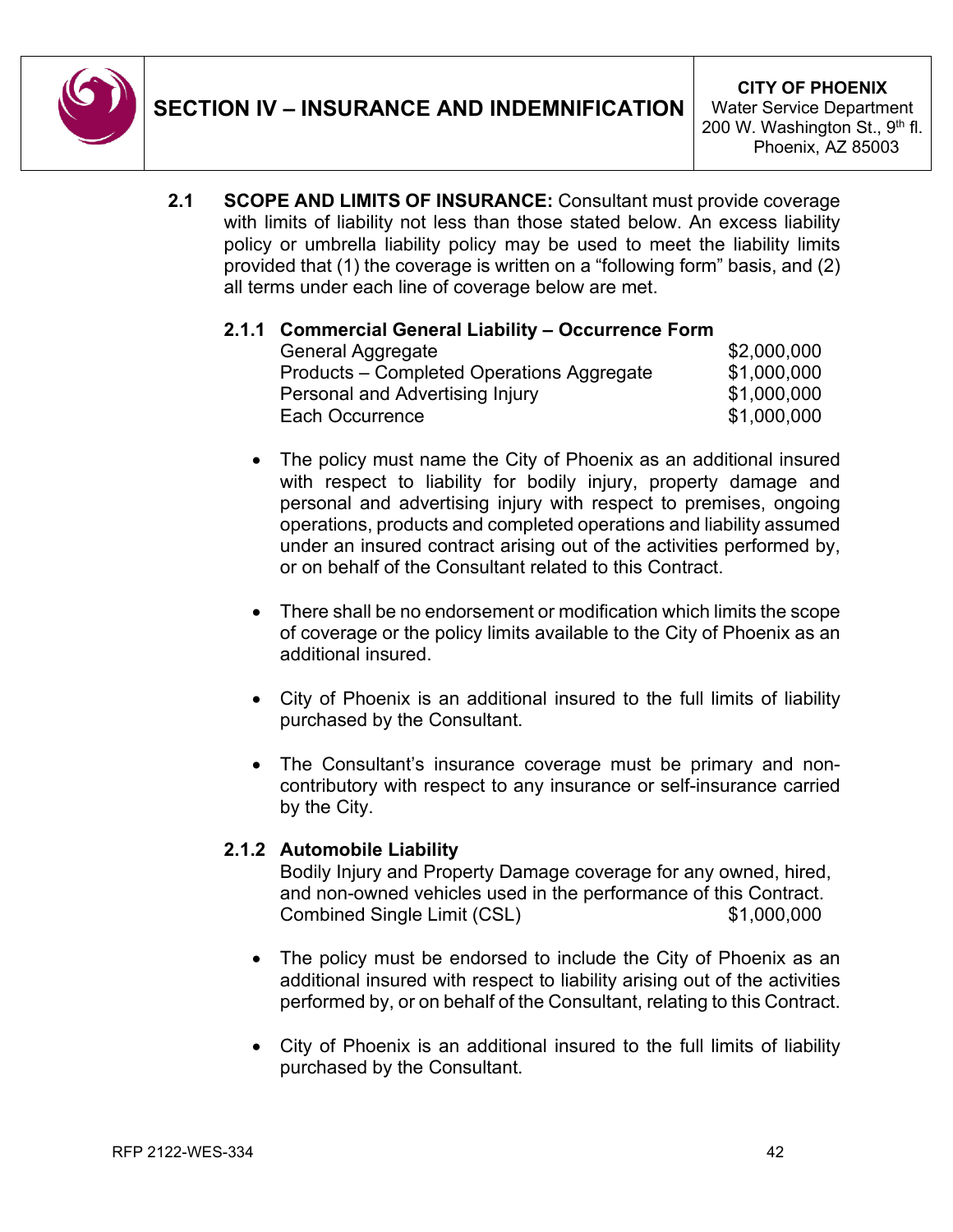

• The Consultant's insurance coverage must be primary and noncontributory with respect to any insurance or self-insurance carried by the City.

#### **2.1.3 Worker's Compensation and Employers' Liability**

| <b>Workers' Compensation</b> | Statutory |
|------------------------------|-----------|
| Employers' Liability:        |           |
| Each Accident                | \$100,000 |
| Disease – Each Employee      | \$100,000 |
| Disease - Policy Limit       | \$500,000 |
|                              |           |

- Policy must contain a waiver of subrogation against the City of Phoenix.
- This requirement does not apply when a consultant or subcontractor is exempt under A.R.S. §23-902(E), **AND** when such contractor or subcontractor executes the appropriate sole proprietor waiver form.

### **2.1.4. Professional Liability (Errors and Omissions Liability)**

| Each Claim       | \$1,000,000 |
|------------------|-------------|
| Annual Aggregate | \$1,000,000 |

- The policy must cover liability arising from the failure to meet the professional standards required or expected in the delivery of those services as defined in the Scope of Services of this Contract.
- Consultant warrants that any retroactive date under the policy must precede the effective date of this Contract; and that either continuous coverage will be maintained, or an extended reporting period will be exercised for a period of two (2) years beginning at the time work under this Contract is completed.
- **2.2 NOTICE OF CANCELLATION:** For each insurance policy required by the insurance provisions of this Contract, the Consultant must provide to the City, within 5 business days of receipt, a notice if a policy is suspended, voided or cancelled for any reason. Such notice must be mailed, emailed, or hand delivered to:

**City of Phoenix Water Services Department Procurement Division 200 W. Washington St., 9th floor Phoenix, Arizona 85003 Email:** [wsdprocurement@phoenix.gov](mailto:wsdprocurement@phoenix.gov)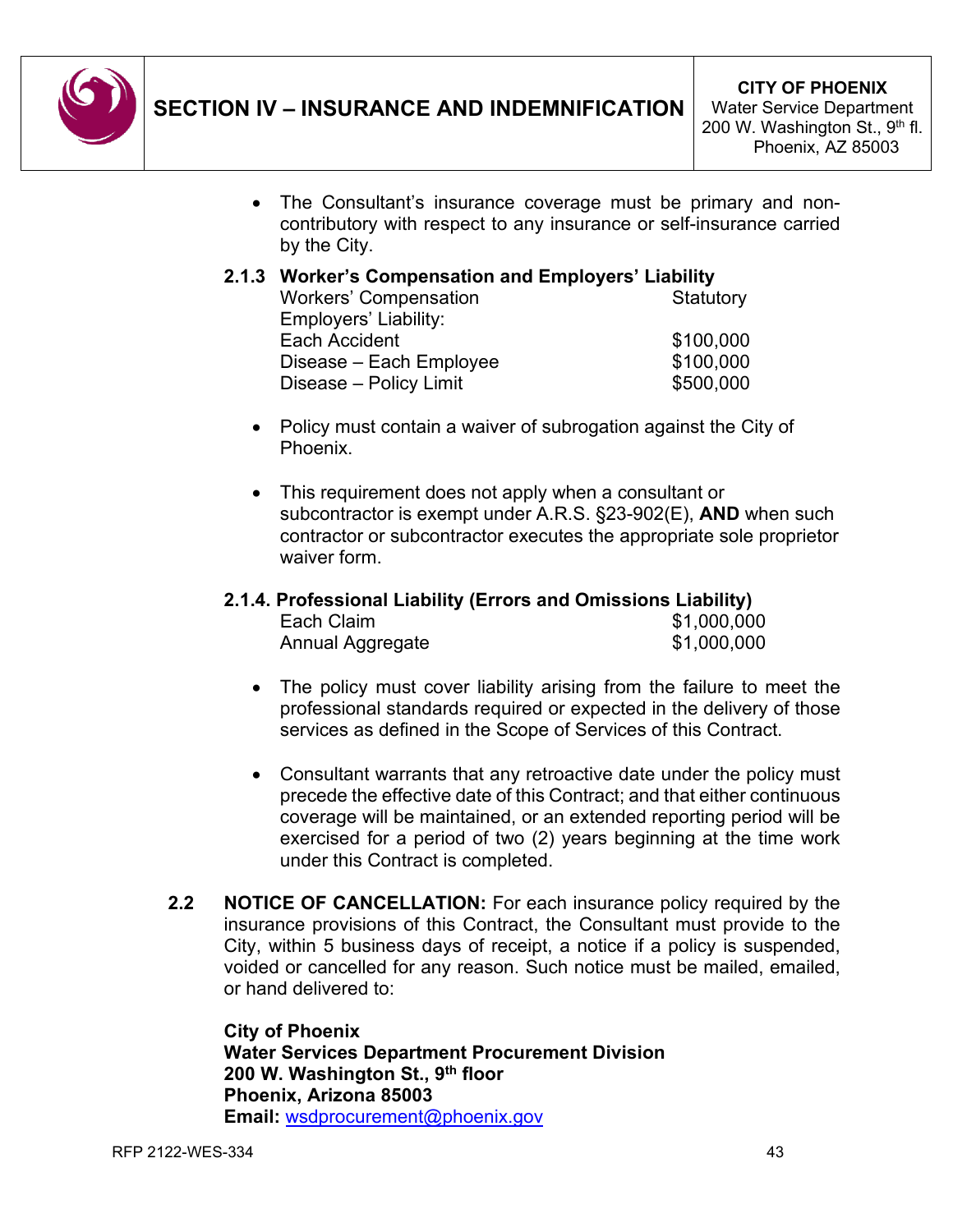

- **2.3 ACCEPTABILITY OF INSURERS:** Insurance is to be placed with insurers duly licensed or authorized to do business in the state of Arizona and with an "A.M. Best" rating of not less than B+ VI. The City in no way warrants that the required minimum insurer rating is sufficient to protect the Consultant from potential insurer insolvency.
- **2.4 VERIFICATION OF COVERAGE:** Consultant must furnish the City with certificates of insurance (ACORD form or equivalent approved by the City) as required by this Contract. The certificates for each insurance policy are to be signed by a person authorized by that insurer to bind coverage on its behalf*.*

All certificates and any required endorsements are to be received and approved by the City before work commences. Each insurance policy required by this Contract must be in effect at or prior to commencement of work under this Contract and remain in effect for the duration of the project. Failure to maintain the insurance policies as required by this Contract or to provide evidence of renewal is a material breach of contract.

All certificates required by this Contract must be sent directly to:

**City of Phoenix Water Services Department Procurement Division 200 W. Washington St., 9th floor Phoenix, Arizona 85003 Email:** [wsdprocurement@phoenix.gov](mailto:wsdprocurement@phoenix.gov) 

The City project/contract number and project description must be noted on the certificate of insurance. The City reserves the right to review complete copies of all insurance policies required by this Contract at any time**. DO NOT SEND CERTIFICATES OF INSURANCE TO THE CITY'S RISK MANAGEMENT DIVISION.**

**2.5 SUBCONSULTANTS:** Consultant's certificates shall include all subconsultants as additional insureds under its policies **OR** Consultant shall be responsible for ensuring and verifying that all subconsultants have valid and collectable insurance. At any time throughout the life of the contract, the City of Phoenix reserves the right to require proof from the Consultant that its subconsultants have insurance coverage. All subconsultants providing services included under this Contract's Scope of Services are subject to the insurance coverages identified above and must include the City of Phoenix as an additional insured. In certain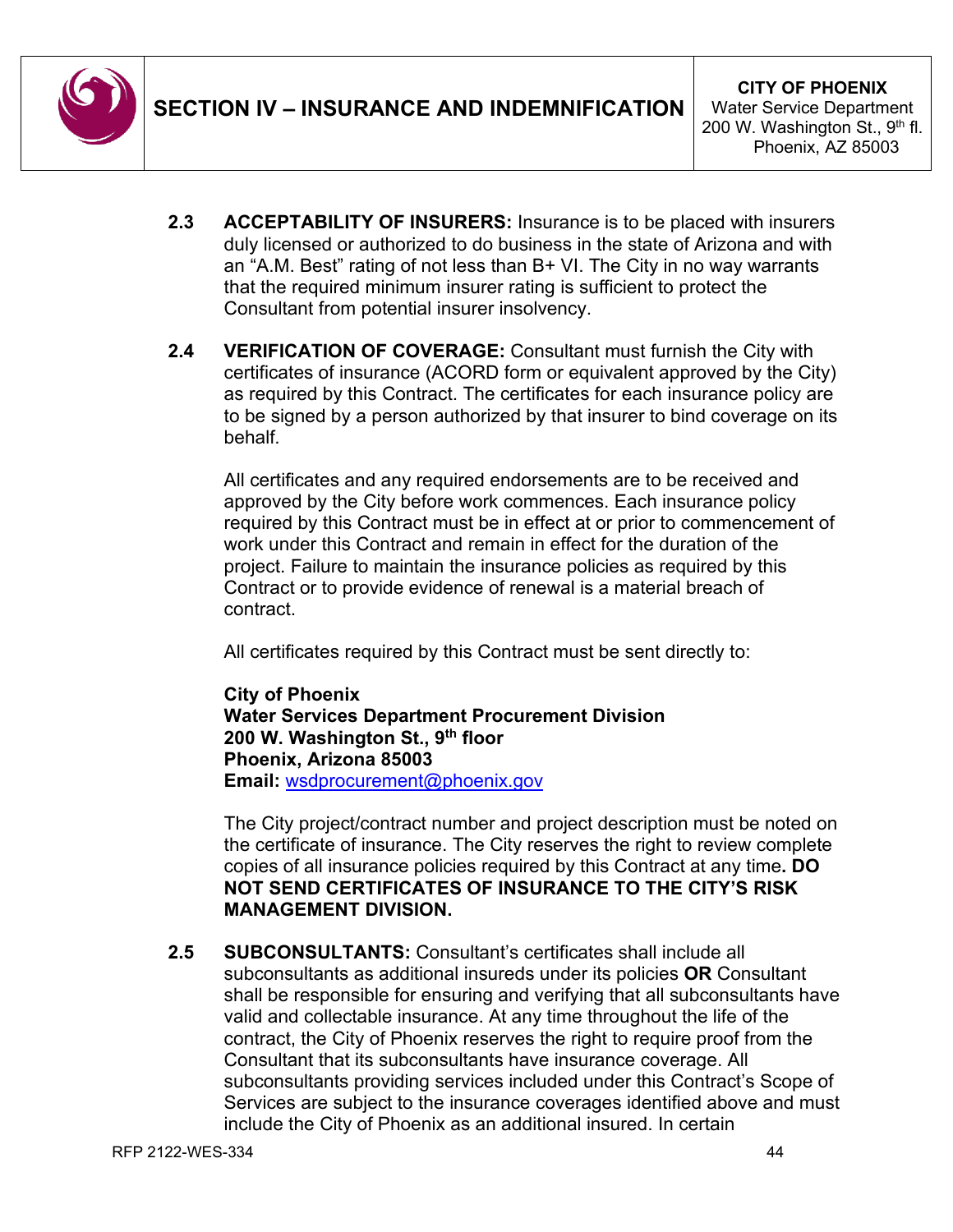

circumstances, the Consultant may, on behalf of its subconsultants, waive a specific type of coverage or limit of liability where appropriate to the type of work being performed under the subcontract. Consultant assumes liability for all subconsultants with respect to this Contract.

**2.6 APPROVAL:** Any modification or variation from the insurance coverages and conditions in this Contract must be documented by an executed contract amendment.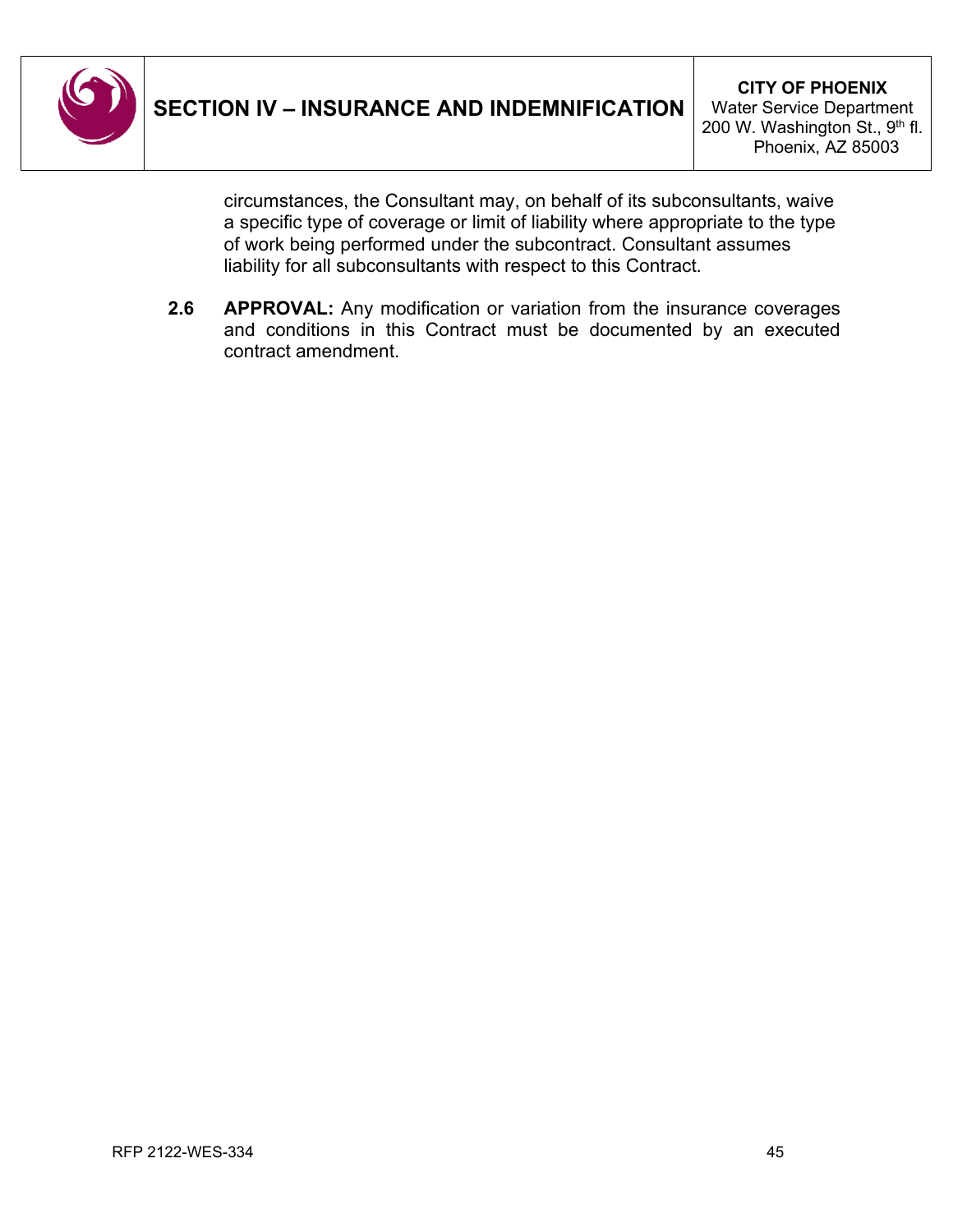

#### <span id="page-45-0"></span>**SECTION V – SCOPE OF WORK**

#### **1. PURPOSE**

The Water Services Department of the City of Phoenix (the "City") is seeking independent consulting services to provide On-Site and/or remote Quality Systems Audit/Assessments for the Environmental Services Laboratory Division ("Division"). Audits/Assessments will cover the following segments: Quality Systems, Biology, Metals, Wet Chemistry, Organic Chemistry Workgroups and Field Operations.

The audits/assessments will be conducted and inclusive of both laboratory and field operations. Audit/Assessments for both the Lab and the Field must have the capability to be onsite and/or virtually conducted.

The audits/assessments are to be based upon the Environmental Laboratory Sector Volume 1 standards (and associated Modules) adopted in 2016 by the National Environmental Laboratories Accreditation Conference ("NELAC" Institute and/or "TNI Standards") or more current accredited version and Arizona Department of Health Services Licensure Rules.

### **2. CONTRACTOR REQUIREMENTS**

- **2.1** Contractor must have experience in auditing under the following standards:
	- Arizona Department of Health Services Laboratory Licensure **Requirements**
	- National Environmental Lab Accreditation Program (NELAP)
	- International Organization for Standardization (ISO) 17025 **Accreditation**
	- Good Automated Lab Practices (GALP)
	- Good Lab Practices (GLP)
	- National Environmental Field Activities Program (NEFAP)
- **2.2** Contractor will develop and implement comprehensive audits/assessments of specific analytical areas of the Water Services Laboratory and Field Operations.
- **2.3** Contractor will conduct audits/assessments focused on reviewing the analytical activities of all areas and provide recommendations focused on:
	- compliance with the City's quality system
	- strengthening the City's quality system
	- adequacy of the City's staff training and qualifications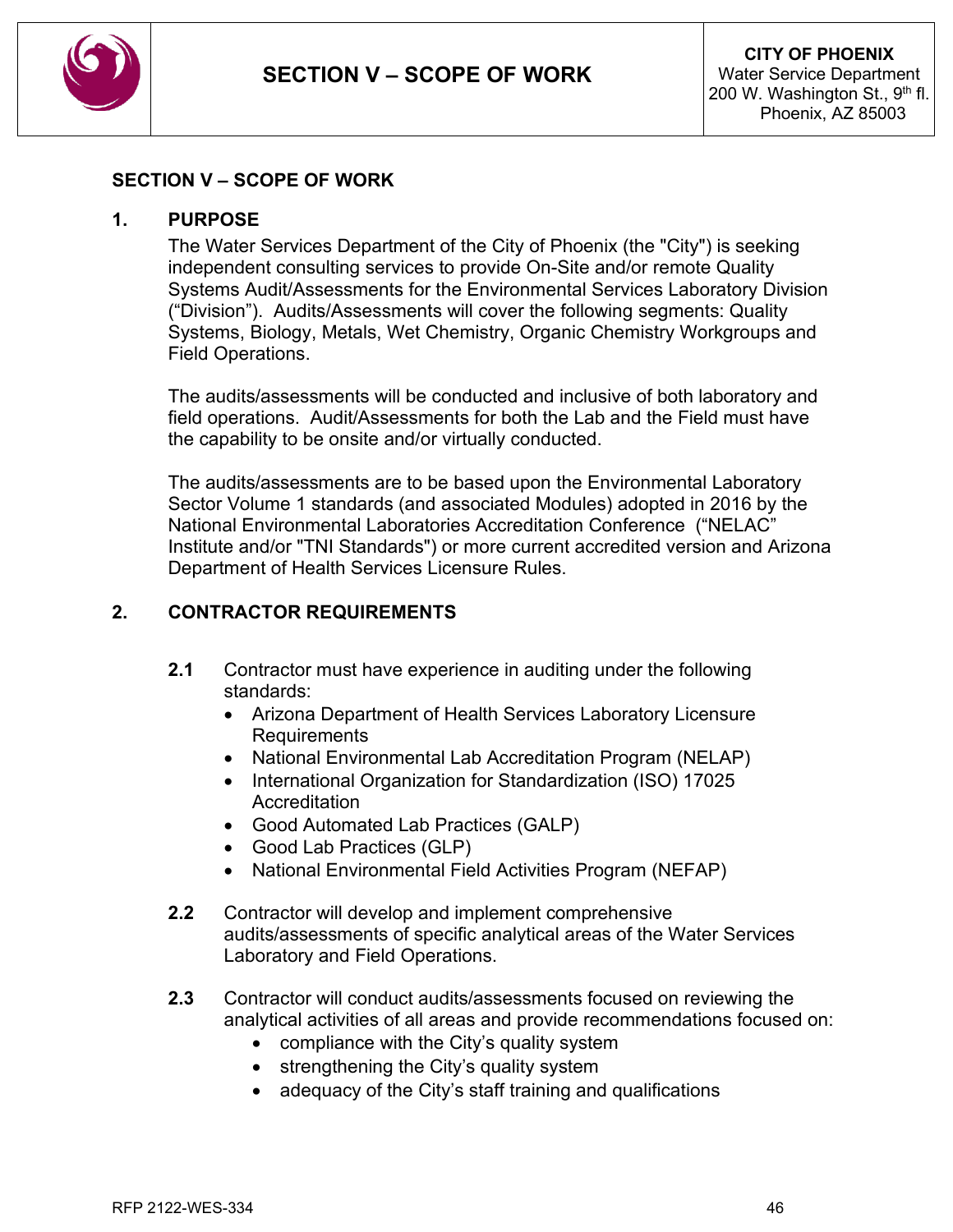

- whether the existing organizational structure supports the Environmental Services Division's mission
- **2.4** Contractor experience is expected in all of the following Laboratory and Field sections:
	- Administration
	- Quality Assurance/Quality Control (QA/QC)
	- Inorganics (e.g. metals, wet chemistry)
	- Microbiology (including toxicology and molecular)
	- Organics
	- Client Services (e.g. project management, sample receiving, and reporting)
	- Field Sampling and Field Measurements
- **2.5** Contractor will perform audits/assessments including but not limited to observation of staff activities, data review (hard copy and electronic), records and documentation review and staff interviews.
- **2.6** Contractor will perform an estimated 3-4 audits/assessments per year.
- **2.7** Contractor audits/assessments will include an evaluation of each staff member's background, experience and training, to determine the level of proficiency and understanding in the following areas:
	- 2.7.1 Basic quality policies and procedures of the Division as defined in the QA manual and relevant Standard Operating Procedures (SOPs);
	- 2.7.2 Basic chemistry skills such as balance usage, standards preparation, etc.;
	- 2.7.3 The methods, analytical procedures, and proper procedures for receiving samples, conducting testing and reporting;
	- 2.7.4 Maintenance and operation of instrumentation and equipment;
	- 2.7.5 Field Sampling techniques and documentation
	- 2.7.6 Basic chain of custody, documentation, and client communication procedures; and Ethical Conduct and Data Integrity Policy.
- **2.8** Contractor will conduct an on-site and/or virtual assessment to determine each staff member's understanding of the Division's quality system and its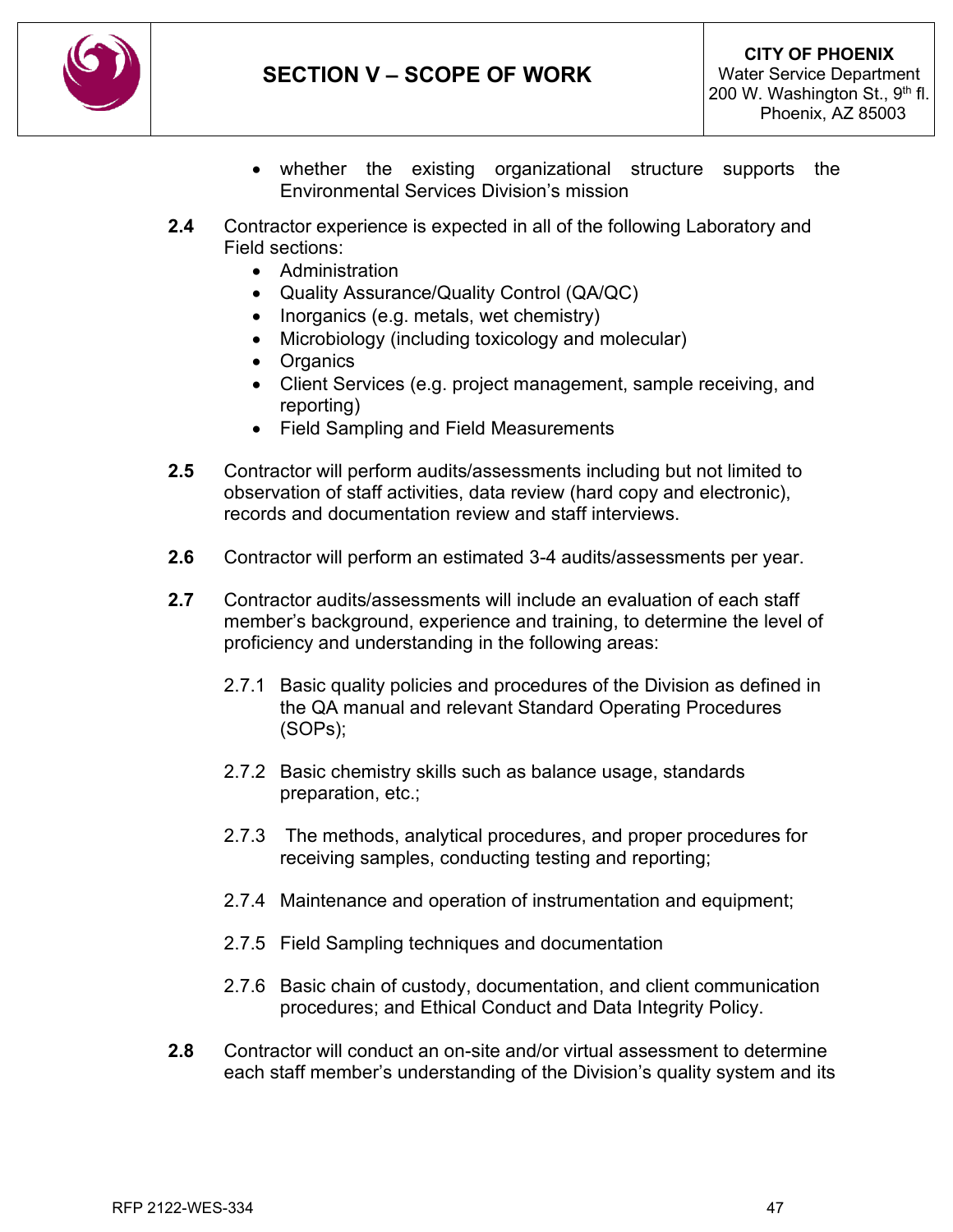

foundation systems, such as corrective action, documentation, internal audits/assessments, etc.

- **2.9** Contractor will observe each Lab Division staff member performance of testing procedures, where applicable, and determine compliance and continuity with associated policies, SOPs and regulations.
- **2.10** Contractor will provide reporting and feedback to Division management in a combination of verbal and written reports.
- **2.11** Contractor reporting will focus on identified issues and areas that need attention.
- **2.12** Contractor will recommend solutions, suggest corrective actions, and include proposed training where appropriate.
- **2.13** Contractor will participate in pre-contract kick-off meeting (teleconference) with City staff. The Pre-kick off meeting will include, but not limited to the following:
	- 2.13.1 Review and discuss potential assessment questions.
	- 2.13.2 Set Dates for audit(s)/assessment(s)
	- 2.13.3 Review and align on documents to be provided by Contractor to City staff
	- 2.13.4 Review logistics required to prepare for audits/assessments
	- 2.13.5 Create a tentative agenda for on-site activities (as needed)
	- 2.13.6 Contractor to provide detailed agenda outlining their expected daily schedule for on-site activities, at the pre-contract kick off meeting.
- **2.14** Contractor to provide progress reports on a weekly basis. Weekly progress reports will demonstrate progress in accomplishing the tasks, correct the direction of the project as needed, and provide recommendations (as appropriate) for immediate actions.
- **2.15** Contractor to provide a hardcopy of draft findings using the Lab Division worksheet (provided at pre-contract kick off meeting) with each week's progress report.
- **2.16** Contractor to provide a final report focused on corrective actions and training required. The final report will be solution oriented and serve as a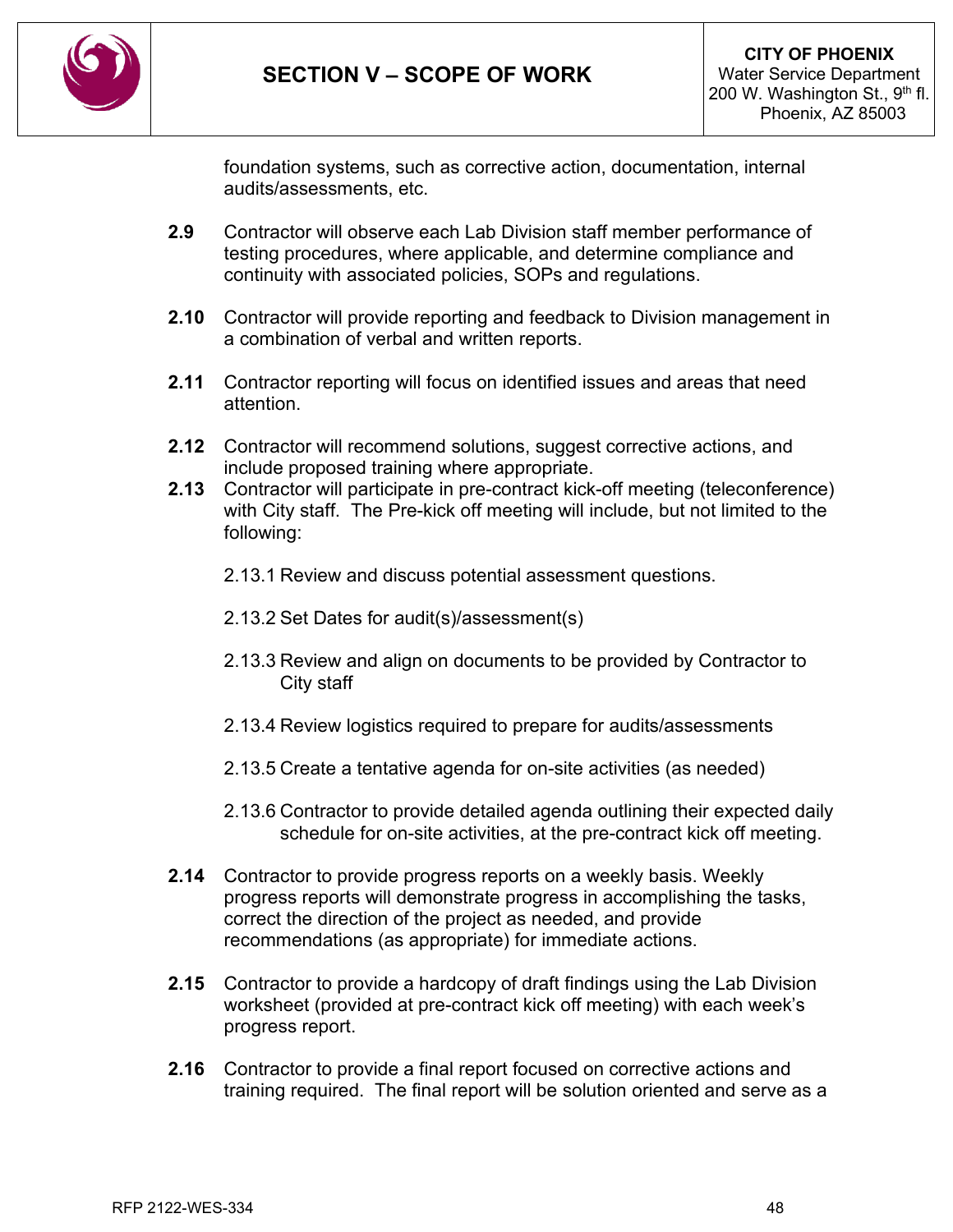

'roadmap' to strengthen compliance and performance within the workgroups. Contractor to include recommendations for reasonable and achievable programs and technologies that support the compliance with regulatory requirements as well as the City's quality policies and procedures.

- **2.17** Contractor will provide an electronic copy of the final report as well as a completely filled in copy of the City of Phoenix ESD Worksheet.
- **2.18** Contractor will provide assistance to the City management in recommended corrective actions, as requested.
- **2.19** Contractor will provide a report of findings from each audit/assessment. The report will be delivered as a preliminary report during the audit/assessment exit debriefing following the completion of each Work group audit/assessment.
	- 2.19.1 The City shall have the option to add additional audits/assessments. Any and all changes will be done on an Amendment in accordance with the specifications and provisions contained herein.

### **3. TASKS**

#### **3.1 Task 1- Metal Work Group**

Contractor will conduct an on-site audit/assessment of the Metals Work Group using NELAC and Good Laboratory Practice (GLP) standards, and the Environmental Protection Agency (EPA) Drinking Water Laboratory Certification Manual.

The audits/assessments will be performed through observation of staff activities, data review (hard copy and electronic), records and documentation review, and Laboratory staff interviews.

This will include an evaluation of each staff member's background, experience and training, to determine the level of proficiency and understanding in the following areas:

- A. Basic quality policies and procedures of the laboratory as defined in the QA manual and relevant SOPs;
- B. Basic chemistry skills such as balance usage, standards preparation, etc.;
- C. The methods, analytical procedures, and proper procedures for receiving samples, conducting testing and reporting;
- D. Maintenance and operation of instrumentation and equipment;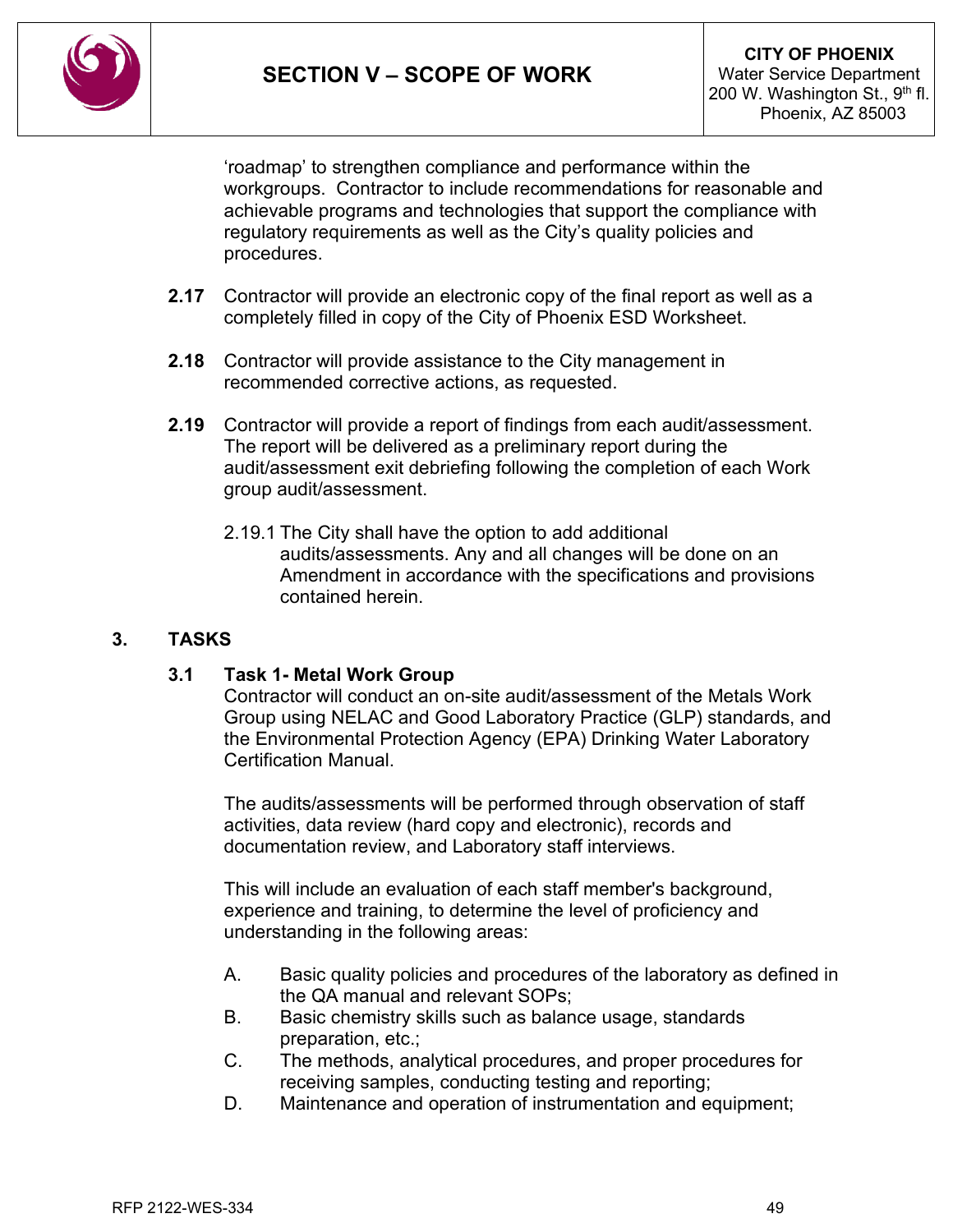

- E. Basic chain of custody, documentation, and client communication procedures; and
- F. Laboratory Ethical Conduct and Data Integrity Policy.

The on-site audit/assessment will also be used to determine each staff member's understanding and implementation of the laboratory's quality system and its foundation systems, such as corrective action, documentation, internal audits/assessments, etc.

Contractor will observe each member's performance of testing procedures, where applicable, and determine compliance and continuity with associated policies, SOPs and regulations. At a minimum, Contractor will review the following testing procedures:

| EPA 200.7/6010D   | <b>Metals/Solid Wastes (ICP</b> |
|-------------------|---------------------------------|
| EPA 200.8/6020A   | Metals-ICP/MS                   |
| EPA 245.1/245.2   | Mercury                         |
| <b>EPA 7471 B</b> | Mercury (Solids)                |
| <b>SM 2340B</b>   | Hardness, Titrimetric           |
| <b>EPA 1631E</b>  | Mercury (Clean Room)            |
| <b>SM 2330</b>    | Corrosivity                     |
| EPA 300.0         | Anions                          |
| EPA 300.1         | Anions                          |
| EPA 180.1         | Turbidity                       |
| <b>SM 2540G</b>   | <b>Percent % Total Solids</b>   |
| <b>EPA 3050B</b>  | Solid Waste Acid Digestion      |
| EPA 218.7         | <b>Hexavalent Chromium</b>      |
|                   |                                 |

#### **Metals:**

#### **3.2 Task 2 - Wet Chemistry Work Group**

Contractor will conduct an on-site audit/assessment of the Wet Chemistry Work Group using NELAC and GLP standards, and the EPA Drinking Water Laboratory Certification Manual.

The audits/assessments will be performed through observation of staff activities, data review (hard copy and electronic), records and documentation review, and Laboratory staff interviews.

This will include an evaluation of each staff member's background, experience and training, to determine the level of proficiency and understanding in the following areas: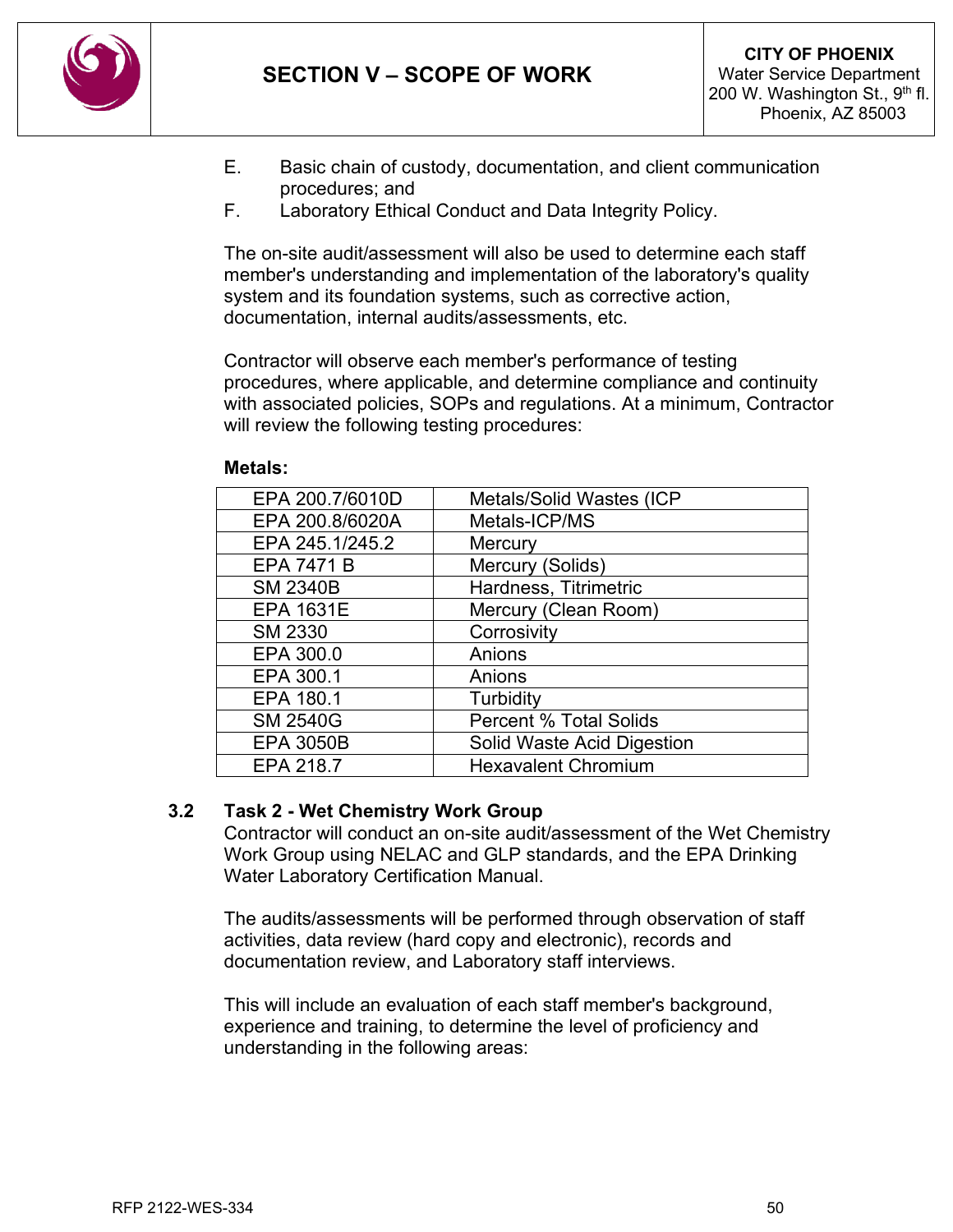

- A. Basic quality policies and procedures of the laboratory as defined in the manual and relevant SOPs;
- B. Basic chemistry skills such as balance usage, standards preparation, etc.;
- C. The methods, analytical procedures, and proper procedures for receiving samples, conducting testing and reporting;
- D. Maintenance and operation of instrumentation and equipment;
- E. Basic chain of custody, documentation, and client communication procedures; and
- F. Laboratory Ethical Conduct and Data Integrity Policy.

The on-site assessment will also be used to determine each staff member's understanding and implementation of the laboratory's quality system and its foundation systems, such as corrective action, documentation, internal audits/assessments, etc.

Contractor will observe each member's performance of testing procedures, where applicable, and determine compliance and continuity with associated policies, SOPs and regulations. At a minimum, the Contractor will review the following testing procedures:

| <b>Total Dissolved Solids (TDS)</b> |
|-------------------------------------|
| <b>Fluoride</b>                     |
| Ammonia                             |
| TKN                                 |
| Alkalinity                          |
| COD                                 |
| Total Organic Carbon (TOC)          |
| рH                                  |
| Conductivity                        |
| <b>BOD, CBOD</b>                    |
| <b>TSS</b>                          |
| Sulfide                             |
| Cvanide                             |
|                                     |

#### **Wet Chemistry:**

### **3.3 Task 3 - On-Site National Environmental Laboratory Accreditation Conference (NELAC) Systems Audit/Assessment:**

The on-site NELAC audit/assessment will be performed in accordance with NELAC's current audit/assessment standards. The on-site audit/assessment will evaluate the Laboratory quality and management system capabilities and qualifications in conformance to these standards.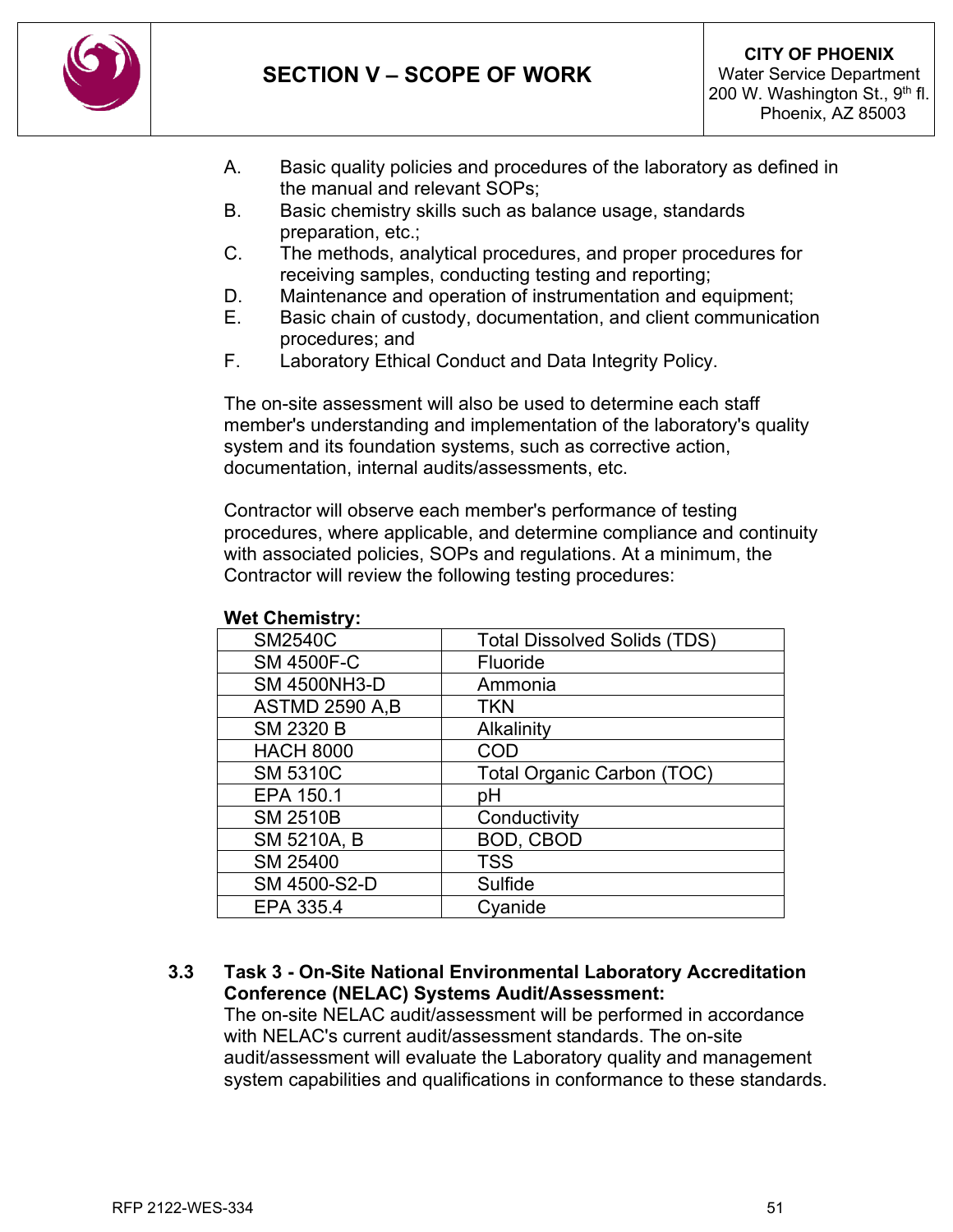

Contractor will Conduct a NELAC audit using the "Quality System Audit/Assessment" checklist from the City's TNI accrediting body. The City of Phoenix reserves the right to change the NELAC standard location for reference.

#### **Evaluate:**

- Equipment;
- Supplies and reference materials;
- Calibration;
- Traceability sample management;
- Data management and reporting;
- Data review and validation;
- Corrective action:
- Customer complaints and contract review;
- Quality Assurance Plan;
- Personnel;
- Organization;
- Facilities and records;
- Proficiency Testing Program; and
- Any other items from the checklist not listed above.

#### **3.4 Task 4 - On-Site National Environmental Field Activities Program (NEFAP) Audit/Assessment Environmental Monitoring Field Activities:**

The on-site NEFAP audit/assessment will be performed in accordance with NEFAP's current audit/assessment standards.

The on-site audit/assessment will evaluate the Environmental Field Activities for conformance to these standards as well as the annual systems audit/assessment requirements.

The analysis will include but not be limited to:

- A. An observation of staff activities, data review, records and documentation review, and Environmental Monitoring staff interviews.
- B. Making recommendations of appropriate changes for the monitoring program and guidance with corrective actions based on NEFAP requirements.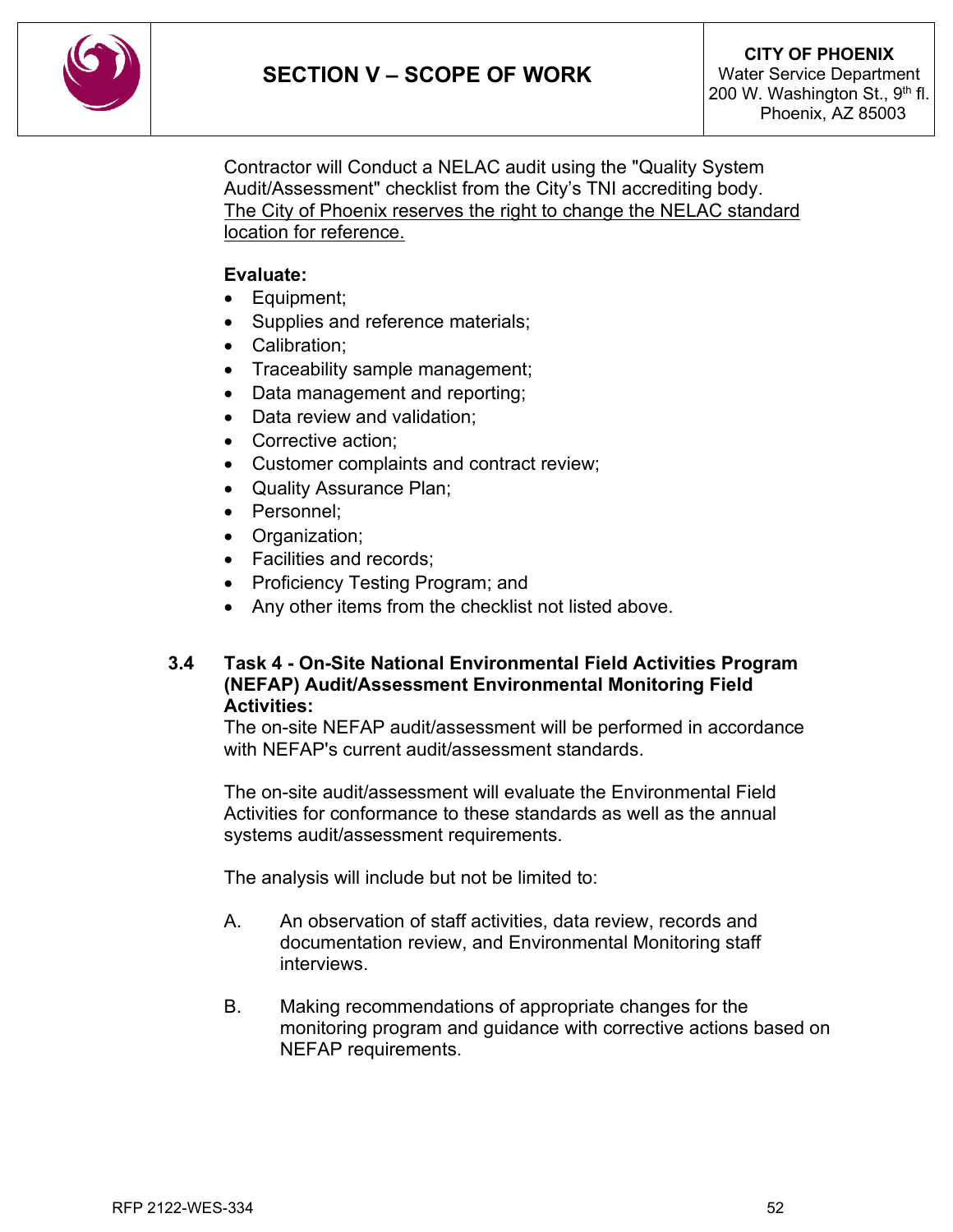

C. Review of compliance with any ADHS Exempt method requirements and guidance.

### **3.5 Task 5 - Organic Work Group:**

Contractor will conduct an audit/assessment of the Organics Work Group using NELAC and GLP standards, and the EPA Drinking Water Laboratory Certification Manual.

The audit/assessments will be performed through observation of staff activities, data review (hard copy and electronic), records and documentation review, and Laboratory staff interviews.

This will include an evaluation of each staff member's background, experience and training, to determine the level of proficiency and understanding in the following areas:

- A. Basic quality policies and procedures of the laboratory as defined in the QA manual and relevant SOPs;
- B. Basic chemistry skills such as balance usage, standards preparation, etc.;
- C. The methods, analytical procedures, and proper procedures for receiving samples, conducting testing and reporting;
- D. Maintenance and operation of instrumentation and equipment;
- E. Basic chain of custody, documentation, and client communication procedures; and
- F. Laboratory Ethical Conduct and Data Integrity Policy.

The on-site or virtual audit/assessment will also be used to determine each staff member's understanding and implementation of the laboratory's quality system and its foundation systems, such as corrective action, documentation, internal audits/assessments, etc.

Contractor will observe each member's performance of testing procedures, where applicable, and determine compliance and continuity with associated policies, SOPs and regulations. At a minimum, the Contractor will review the following testing procedures, with additional to potentially be added at a later date:

#### **Organic Methods**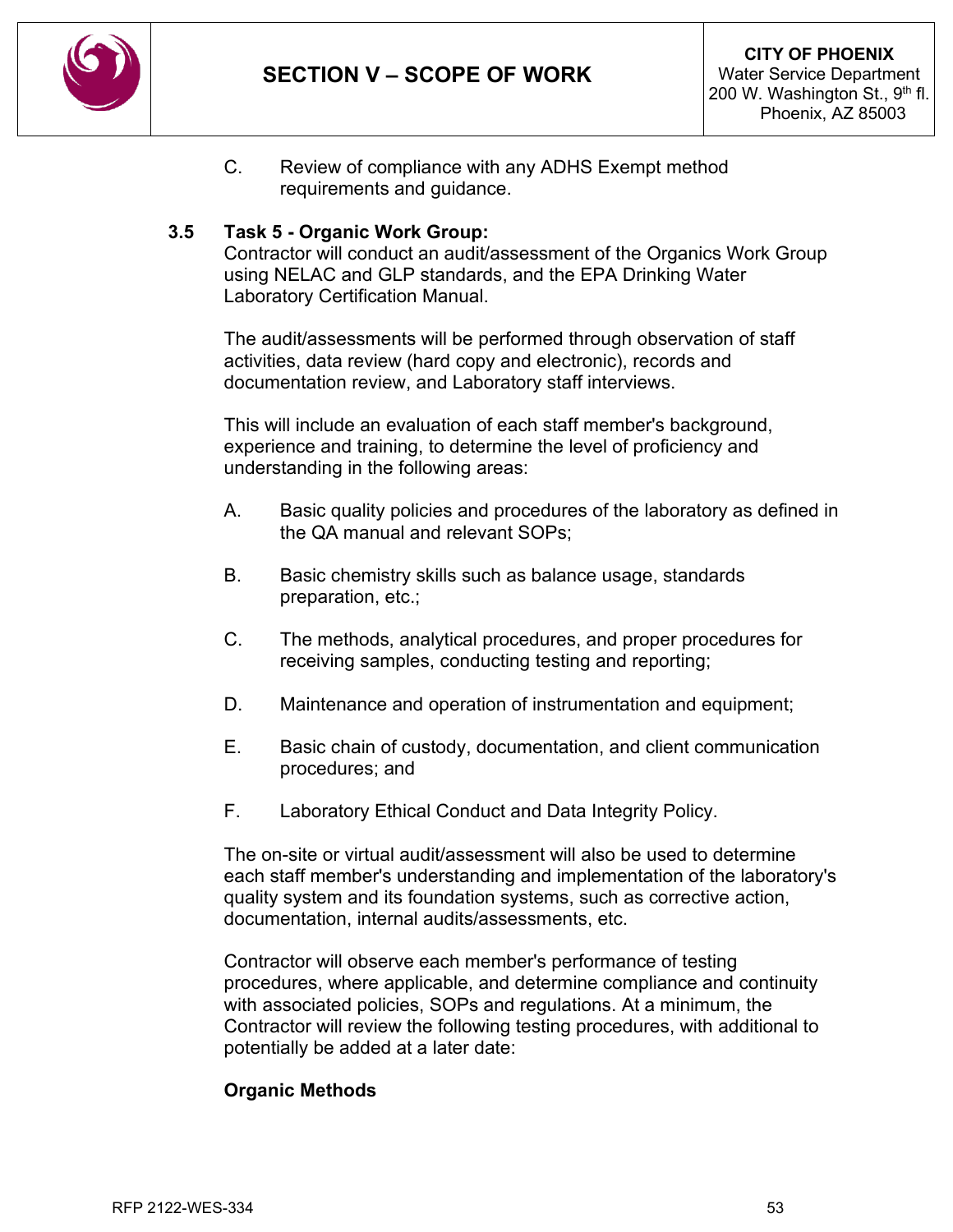**SECTION V – SCOPE OF WORK**



EPA 608 EPA 1657 EPA 624 EPA 547 EPA 625 EPA 524.2 EPA 552.2 EPA 531.2 EPA 525.2

### **3.6 Task 6 - Biology Work Group:**

Contractor will conduct an audit/assessment of the Biology Work Group using NELAC and GLP standards, and the EPA Drinking Water Laboratory Certification Manual.

The audits/assessments will be performed through observation of staff activities, data review (hard copy and electronic), records and documentation review, and Laboratory staff interviews.

This will include an evaluation of each staff member's background, experience and training, to determine the level of proficiency and understanding in the following areas:

- A. Basic quality policies and procedures of the laboratory as defined in the QA manual and relevant SOPs;
- B. Basic chemistry skills such as balance usage, standards preparation, etc.;
- C. The methods, analytical procedures, and proper procedures for receiving samples, conducting testing and reporting;
- D. Maintenance and operation of instrumentation and equipment;
- E. Basic chain of custody, documentation, and client communication procedures; and
- F. Laboratory Ethical Conduct and Data Integrity Policy.

The audit/assessment will also be used to determine each staff member's understanding and implementation of the laboratory's quality system and its foundation systems, such as corrective action, documentation, internal audits/assessments, etc.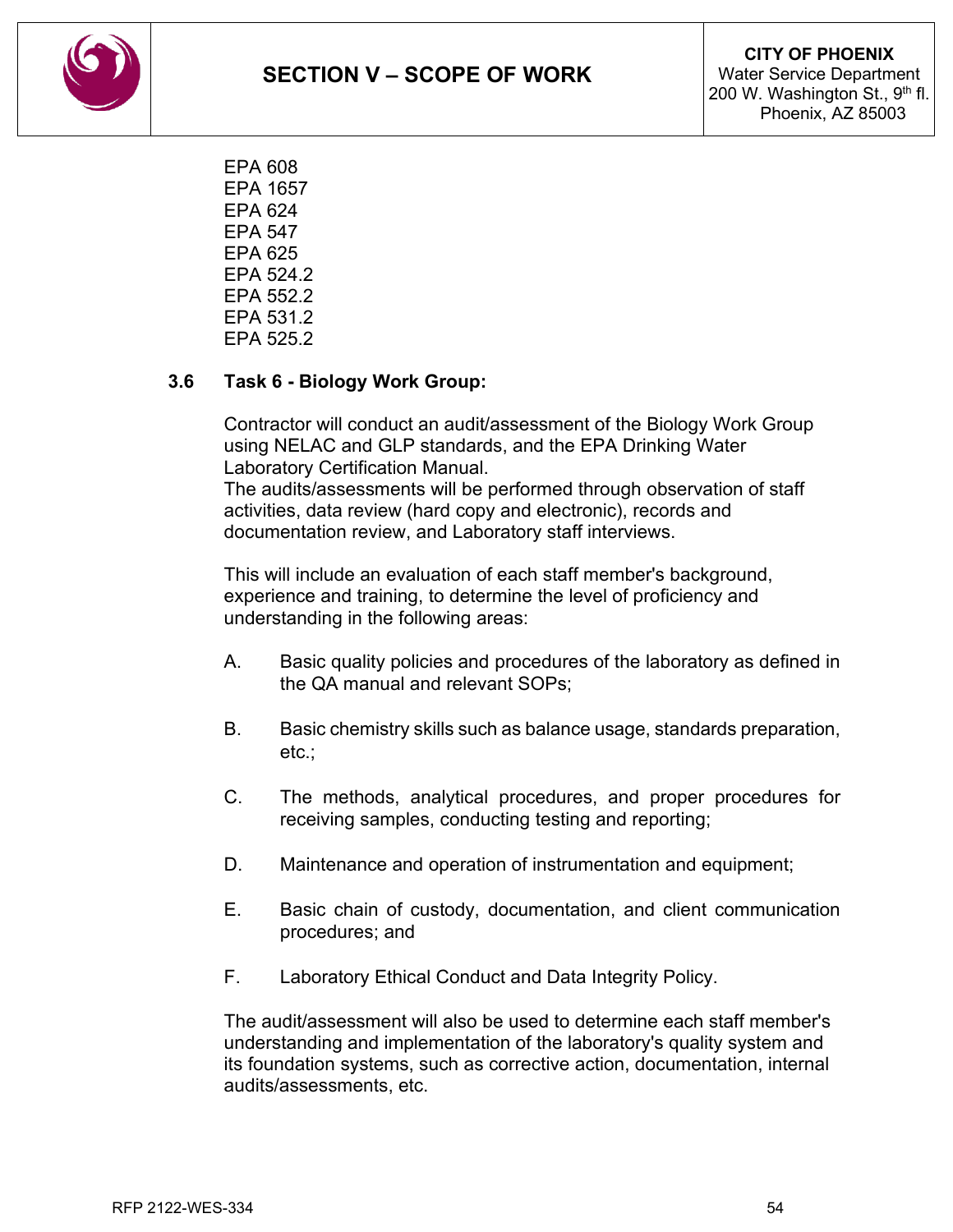

Contractor will observe each member's performance of testing procedures, where applicable, and determine compliance and continuity with associated policies, SOPs and regulations. At a minimum, the Contractor will review the following testing procedures:

#### **Simplate**

SM 9223 B Total Coliform SM 9221 81, C, E Fecal Coliform

### **4. LOCATION**

Audits/assessments may be conducted virtually or on-site as requested by City of Phoenix staff. On-site audits/assessments will be conducted at:

City of Phoenix Wastewater Treatment Plant 2474 South 22<sup>nd</sup> Avenue Phoenix, AZ 85009

### **5. ACCEPTANCE CRITERIA**

- **5.1** Contractor to provide personnel qualifications including but not limited to each person's education and training related to auditing environmental laboratory quality systems.
- **5.2** Contractor to provide a list of (3) environmental laboratory audit references.
- **5.3** Contractor to include organization chart with key personnel to be used to provide the task services. Include names and resumes of proposed staff including subcontractors.
- **5.4** If subcontractors are to be used, they shall be listed for each task they will be auditing.
- **5.5** Resumes should include number of years of experience auditing laboratories and/or NELAC Systems Audit and field activities, and the number of years of experience auditing sampling and field activities.

### **6. PAYMENT SCHEDULE**

Payments will be made after each audit/assessment is completed and required reports have been received by the City.

Travel fees must be included with contract price of audit/assessment and should not be invoiced as a separate line item.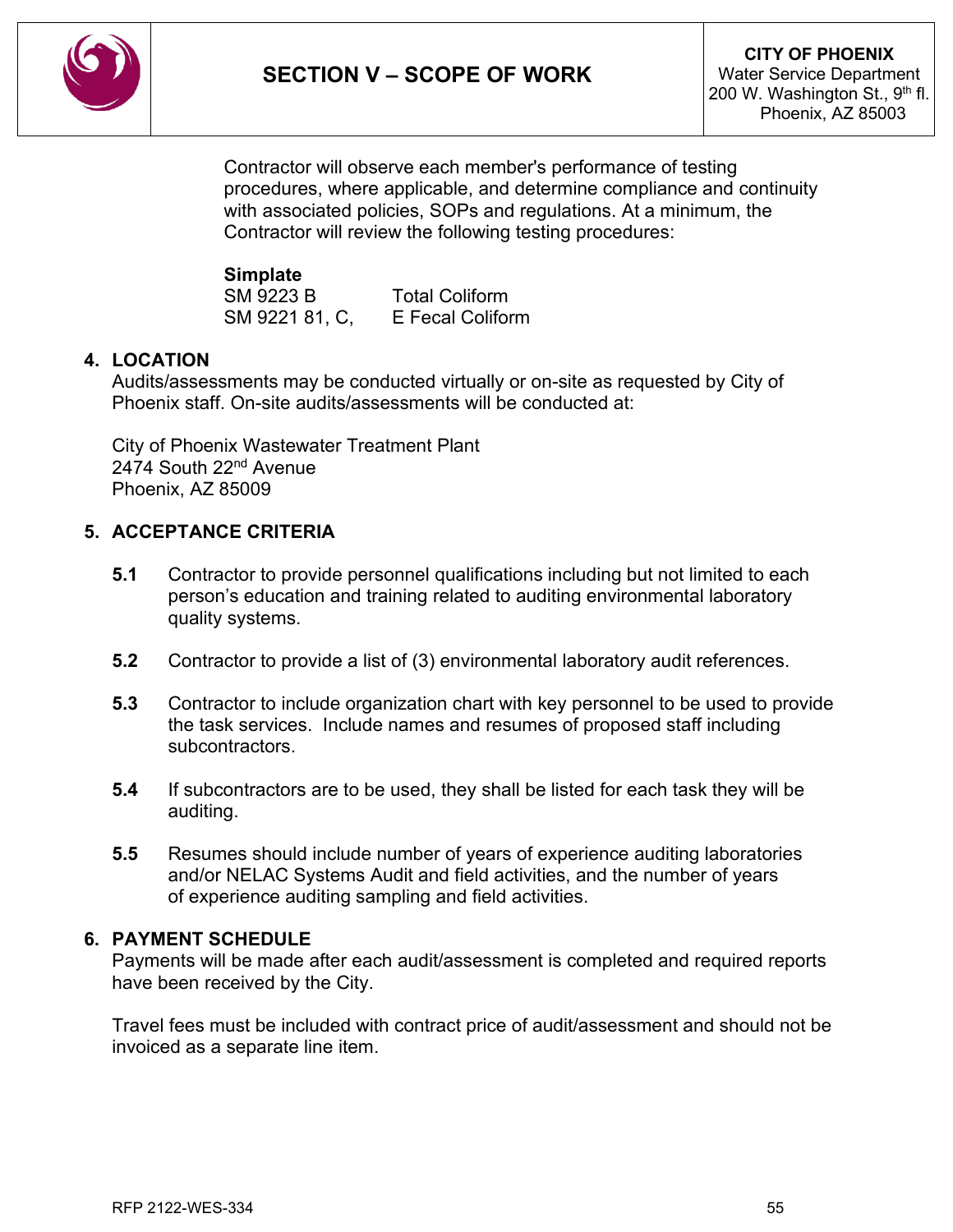

### <span id="page-55-0"></span>**SECTION VI – SUBMITTALS**

- **1. COPIES:** Please submit one electronic copy of the Submittal Section and all other required documentation. RFP responses must include the name of the organization, contact name, title, address, direct phone number and email address of the person who is authorized to respond to questions regarding the submittal. Submit via email to the following email address: [wsdprocurement@phoenix.gov](mailto:wsdprocurement@phoenix.gov)
	- **1.1.Please submit only the Submittal Section, do not submit a copy of the entire solicitation document.** This offer will remain in effect for a period of 180 calendar days from the opening date and is irrevocable unless it is in the City's best interest to release offer(s).
- **2. OFFER SUBMITTAL FORMAT:** The written offer should be:
	- **2.1** Typewritten for ease of evaluation;
	- **2.2** Signed by an authorized representative of the Offeror;
	- **2.3** Submitted with contact information for the individual(s) authorized to negotiate with the City;
	- **2.4** Submitted with a table of contents and separated in the following major sections:
		- **Title Page and Cover Letter**
		- **Table of Contents**
		- **Experience and Qualifications**
			- o Company History and Overview
			- o Company Experience
			- o Resumes of Proposed Personnel
			- o Proposed Subcontractors
		- **Method of Approach**
			- o Comprehensive outline and supporting documentation
			- o **Hours/Time (Attachment B)**
		- **Section VI- Submittals (pages 56-66)**
		- **References (Attachment A)**
		- **Signed Addenda, if applicable**
		- **Pricing Schedule (Attachment C)**
- **3. PROPOSAL SUBMITTAL REQUIREMENTS:** Offeror shall provide a detailed narrative response to each question below demonstrating the Offerors ability to satisfy the Scope of Work. The narrative should describe a logical progression of tasks and efforts starting with the initial steps or tasks to be accomplished and continuing until all proposed tasks are fully described. The language of the narrative should be straightforward and limited to facts, solutions to problems, and plans of proposed action. The use of technical language should be minimized and used only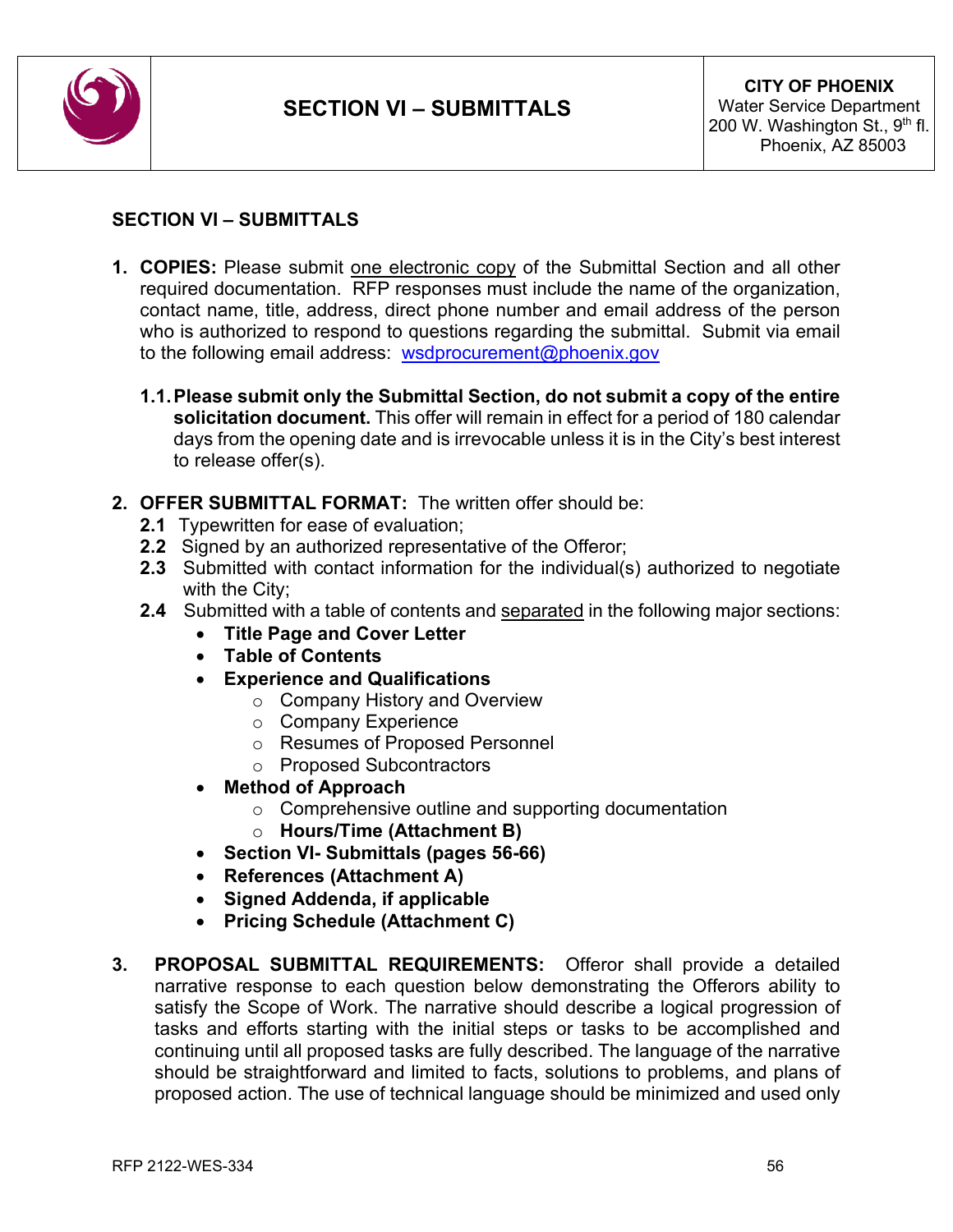

to describe a technical process. Proposals without a detailed narrative to the questions below will receive a lower score during the evaluation. Information provided using a web URL link (within a response, or otherwise) will not be taken into consideration when evaluating proposals. The narrative response shall address the following questions, in the order below, referencing the related section of the Scope of Work.

The following information must be addressed in the Offeror's response:

#### **3.1 Experience and Qualifications**

- 3.1.1 Company Overview: Describe the Organization's overall experience providing the services outlined in Scope of Work. Responses must include:
	- A. Company History and background
	- B. Size of the company, including number of local and out of state staff
	- C. Number of years in business
	- D. Overview of Management Team
	- E. Description of all services offered
- 3.1.2 Company Experience: Describe the company's experience providing 3rd party Audit/Assessments for labs that are ADHS licensed and/or the NELAP Institute (TNI) accredited. Response must include:
	- A. Provide a list of audits/assessments completed by the company in the past 3 years.
	- B. Provide for each of the audit/assessments (This is in addition to the references provided for Attachment A) Include a minimum but not limited to:
		- Name of the Audit
		- Brief description of the Audit/Assessment including the different task groups audited
		- Contact name from company/organization audited (if permitted)
	- C. Provide resumes of proposed qualified personnel that have the following:
		- Years of experience (minimum 3 years required)
		- Experience in areas of audit including but not limited to companies worked and roles/responsibilities in each position
		- Education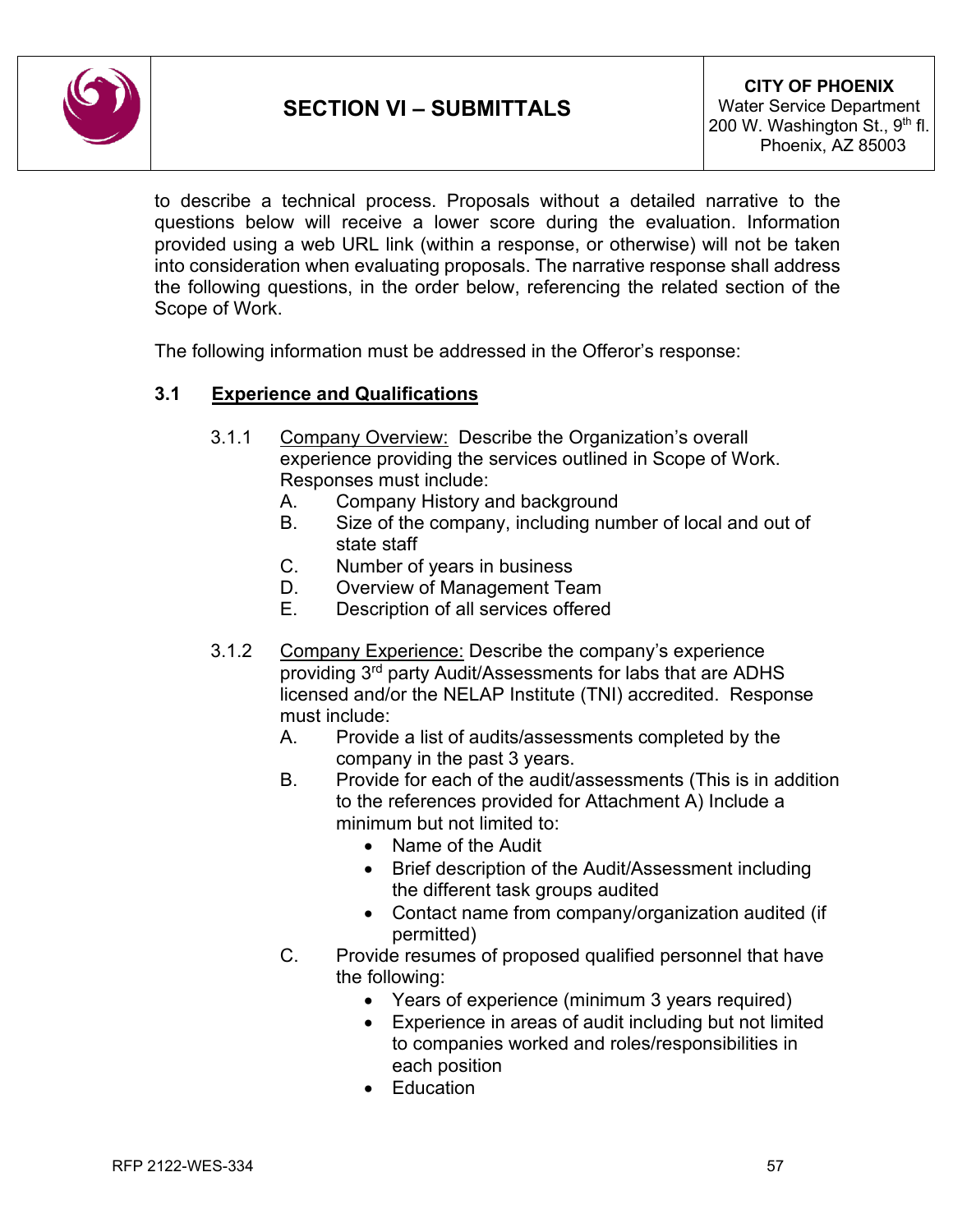

- Training
- Certifications required to perform the services listed in Section V- Scope of Work

### **3.2 Method of Approach**

- 3.2.1 Method of Approach Overview: Submit a comprehensive outline of method of approach for each/all of the individual task groups in Section V- Scope of Work. The response shall include at minimum the following:
	- A. Overview of each Task Group
	- B. Provide an example audit report correlating with each Task Group
	- C. Provide for each Task Group example audit report:
		- An overview of audit findings
		- References of the regulation/standard that is not in compliance
		- Recommendations for correction
- 3.2.2 Hours: Provide on Attachment B the time requirements proposed for each task by group.

### **3.3 Cost of Services**

- 3.3.1 Price Schedule Attachment C filled out by line item. The prices are to include:
	- A. Cost of all labor
	- B. Material costs
	- C. Required supplies
	- D. Required equipment
	- E. Supervisory needs
	- F. Transportation (on site audits)
	- G. Mileage
	- F. Any/all other overhead associated with the cost to perform the required service(s).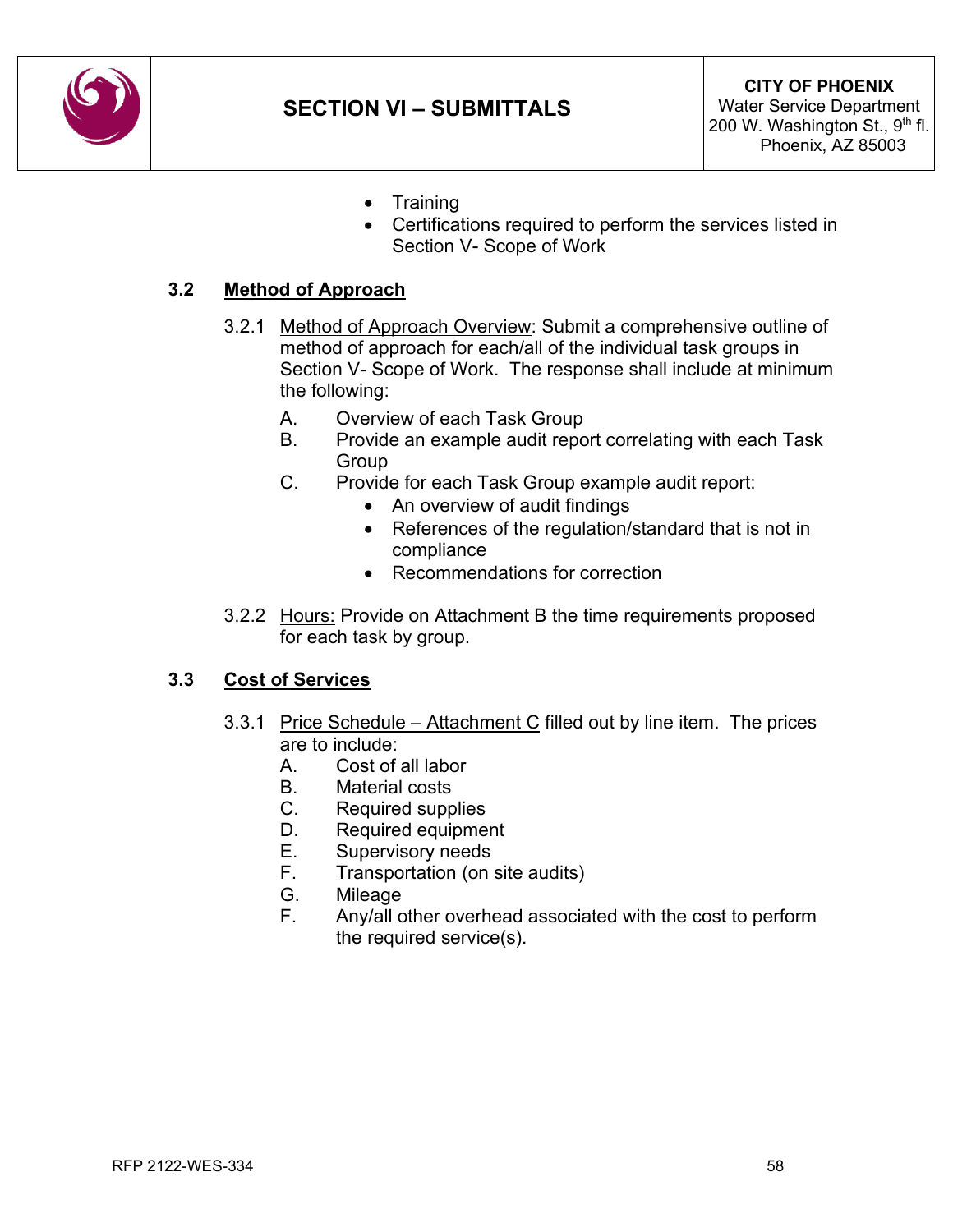

### **4. COSTS AND PAYMENTS:**

**4.1 PAYMENT TERMS & OPTIONS**: Vendors must choose an option, if a box is not checked, the City will **default to 0% - net 45 days**:

- Contractor offers a prompt payment discount of either \_\_\_\_\_\_\_% 30 days or 0% – 45 days - to apply after receipt of invoice or final acceptance of the products (invoice approval), whichever date is later, starts the 30 days. If no prompt payment discount is offered, the default is 0%, net 45 days; effective after receipt of invoice or final acceptance of the products, whichever is later. **Payment terms offering a discount will not be considered in the price evaluation of your offer**.
- $\Box$  Contractor may be paid immediately upon invoice approval, if enrollment is made to the Single Use Account (SUA) Program, administered by the City's servicing bank ("Bank"). By checking this box, the vendor accepts transaction costs charged by their merchant bank and agrees not to transfer to the City those extra charges. The City will not pay an increase in our services for the SUA charges; if an audit uncovers an upcharge for the SUA charges the vendor will owe the City all costs. The vendor may opt-out of the SUA program once, but then may not rejoin during the same contract term. **For more information about the SUA program or to enroll, send email to mailbox.sua@phoenix.gov.**
- **5. OFFER:** All offers shall be firm and fixed for a period of 180 calendar days from the solicitation opening date. Pass-through offer adjustments will be accepted after that date provided said adjustment(s) are submitted in writing with thirty days' advance notice and are accompanied by written documentation of a manufacturer's offer increase. Offer adjustment requests shall be sent to: [wsdprocurement@phoenix.gov](mailto:wsdprocurement@phoenix.gov)
- **6. DISCOUNT:** All discounts offered shall be firm and fixed for the specified contract period. Discounts offered must be expressed as a single percentage (%) figure for each contract item. Offers containing chain or multiple discounts may be considered non-responsive.
- **7. OPTION FOR ADDITIONAL QUANTITIES AND PRODUCTS:** The City anticipates considerable activity under the resultant contract(s). However, no guarantee can be made as to actual environmental laboratory testing service requests under this contract. **The City reserves the right to add, change or delete quantities or analyses as circumstances including licensing and regulatory requirements may require.**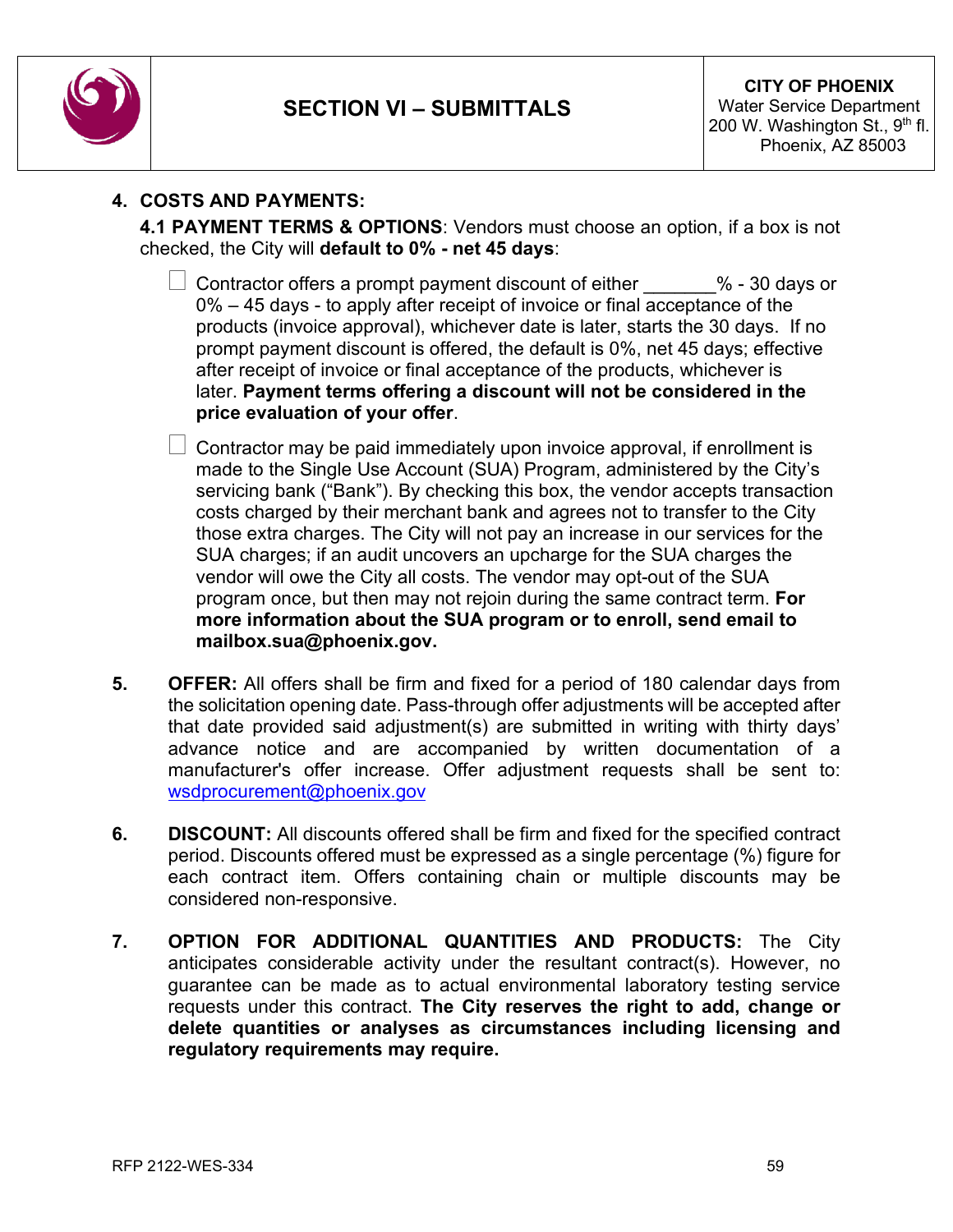

### **8. BID PRICE / FEE SCHEDULE:**

Offeror must complete and submit Attachment  $A -$  Price Schedule with their response. The Fee Schedule must indicate the overall costs for completing the work identified in the Scope of Work (Section V). Contractor shall provide unit pricing which will be utilized to provide services under the contract. The unit price shall be inclusive of all costs related to the services requested in the solicitation.

**9. CERTIFICATION REGARDING DEPARTMENT SUSPENSION, AND OTHER INELIGIBILITY AND VOLUNTARY EXCLUSION:** The prospective participant (Contractor for a federally funded project) certifies, by submission of this solicitation and certification, that neither it nor its principals are presently debarred, suspended, proposed for debarment, declared ineligible, or voluntarily excluded from participation in this transaction by **any** federal department or agency.

Where the prospective participant is unable to certify to any of the statements in this certification, such participant **shall** attach an explanation to this solicitation.

THE PARTICIPANT (Contractor for a federally funded project), CERTIFIES OR AFFIRMS THE TRUTHFULNESS AND ACCURACY OF THE CONTENTS OF THE STATEMENTS SUBMITTED ON OR WITH THIS CERTIFICATION AND UNDERSTANDS THAT THE PROVISIONS OF 31 U.S.C. 3801 ET SEQ. ARE APPLICABLE THERETO.

Authorized Official:

Title of Authorized Official:

Date: \_\_\_\_\_\_\_\_\_\_\_\_\_\_\_\_\_\_\_\_\_\_\_\_\_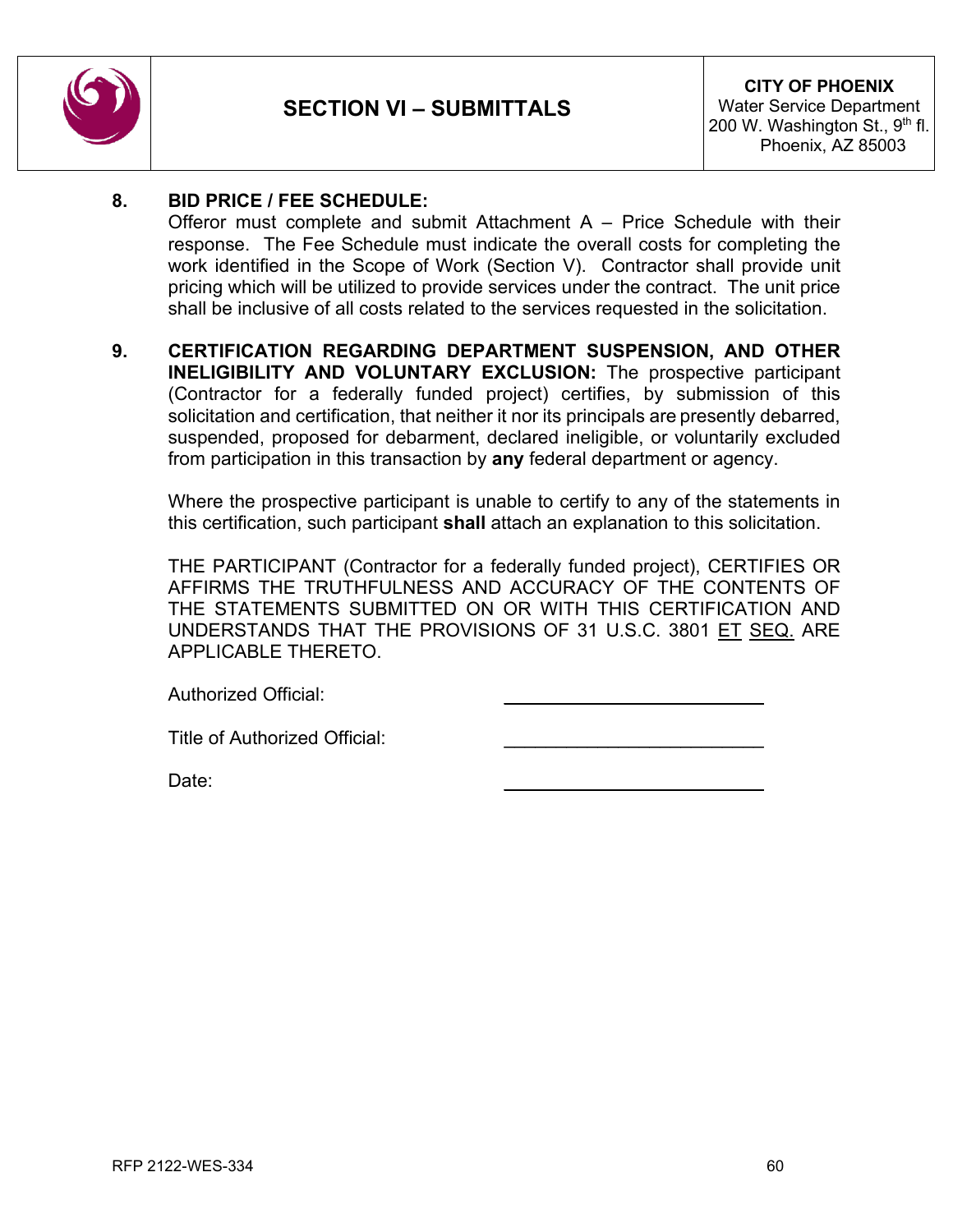

### **OFFER**

**TO THE CITY OF PHOENIX -** The Undersigned hereby offers and agrees to furnish the material and or service(s) in compliance with all terms, conditions, specifications, and addenda issued as a result of a solicitation.

Arizona Sales Tax No. Use Tax No. for Out of State Suppliers City of Phoenix Sales Tax No. Arizona Corporation Commission File No.

Taxpayer's Federal Identification No.: If recommended for contract award, Bidder agrees to provide its federal taxpayer identification number or as applicable its social security number to the City of Phoenix for the purposes of reporting to appropriate taxing authorities, monies paid by the City of Phoenix under the awarded contract. If the Bidder provides its social security number, the City will only share this number with appropriate state and federal officials. This submission is mandatory under 26 U.S.C. § 6041A.

Enter City's Registration System ID Number Located at City's eProcurement website (see SECTION I – INSTRUCTIONS - CITY'S REGISTRATION)

Offeror has read, understands, and will fully and faithfully comply with this solicitation, its attachments and any referenced documents. Offeror certifies that the prices offered were independently developed without consultation with any other Offeror or potential Offerors.

 $\overline{\phantom{a}}$  , and the contract of the contract of the contract of the contract of the contract of the contract of the contract of the contract of the contract of the contract of the contract of the contract of the contrac

Authorized Signature Date  $\overline{\phantom{a}}$  , and the contract of the contract of the contract of the contract of the contract of the contract of the contract of the contract of the contract of the contract of the contract of the contract of the contrac Name and Title of Company Name and Title (LLC, Inc., Sole Proprietor) (Member, Manager, President) Address City, State and Zip Code Telephone Number Company's Fax Number Company's Toll Free # Email Address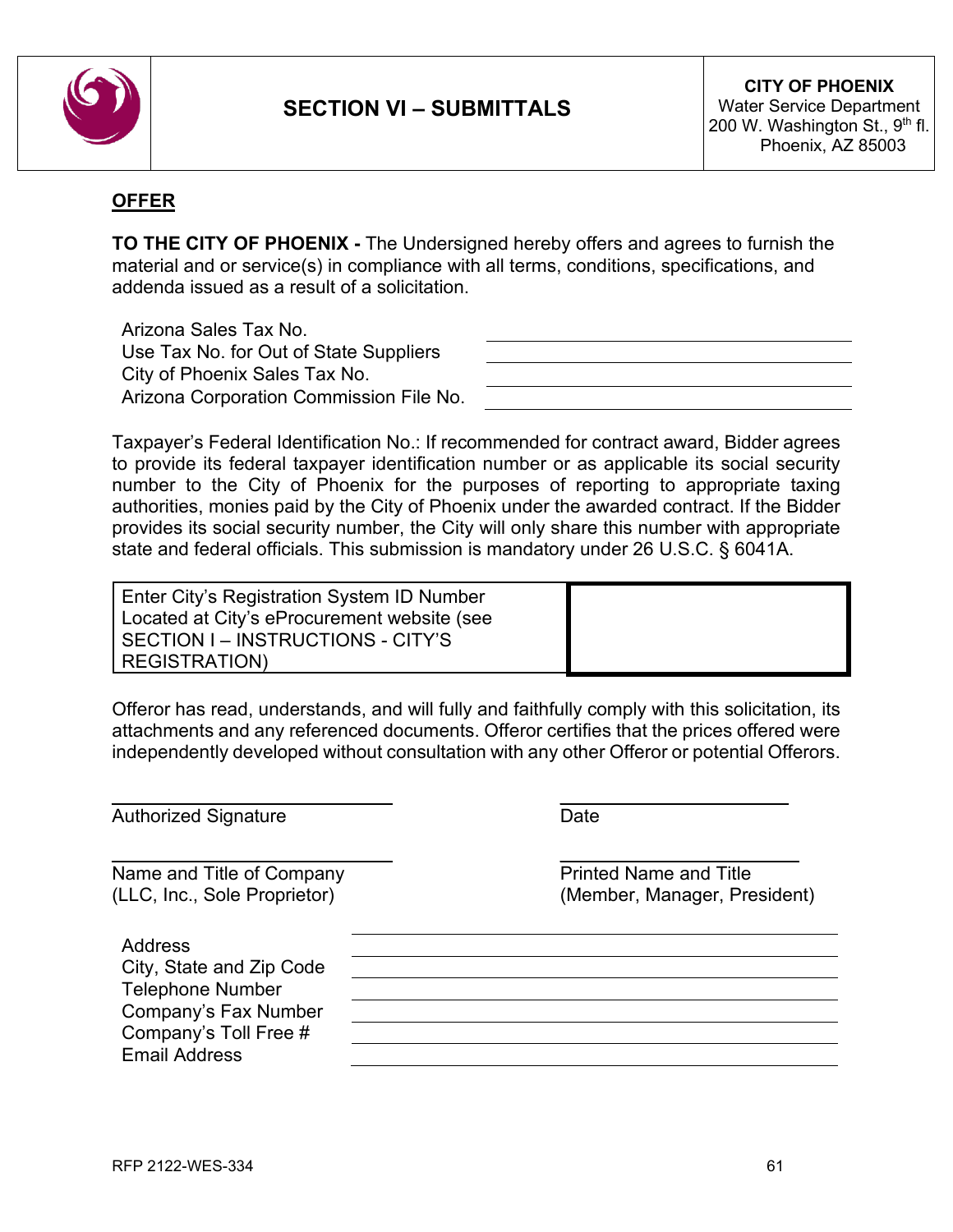

#### **ACCEPTANCE OF OFFER**

The Offer is hereby accepted.

The Contractor is now bound to sell the material(s) or service(s) listed by the attached contract and based upon the solicitation, including all terms, conditions, specifications, amendments, etc. and the Contractor's Offer as accepted by the City.

This contract shall henceforth be referred to as Contract No.\_\_\_\_\_\_\_\_\_\_\_. The Contractor has been cautioned not to commence any billable work or provide any material or service under this contract until Contractor receives purchase order, or contract documentation.

### **CITY OF PHOENIX**

A Municipal Corporation Jeffrey Barton, City Manager

Troy Hayes

Director, Water Services Department

\_\_\_\_\_\_\_\_\_\_\_\_\_\_\_\_\_\_\_\_\_\_\_\_\_\_\_\_\_\_\_\_\_

Attest:

this day of 2022

City Clerk

Approved as to form this 19<sup>th</sup> day of January 2017. This document has been approved as to form by the City Attorney and is on file with the City Clerk. It need not be submitted to the City Attorney for approval unless the form document is altered.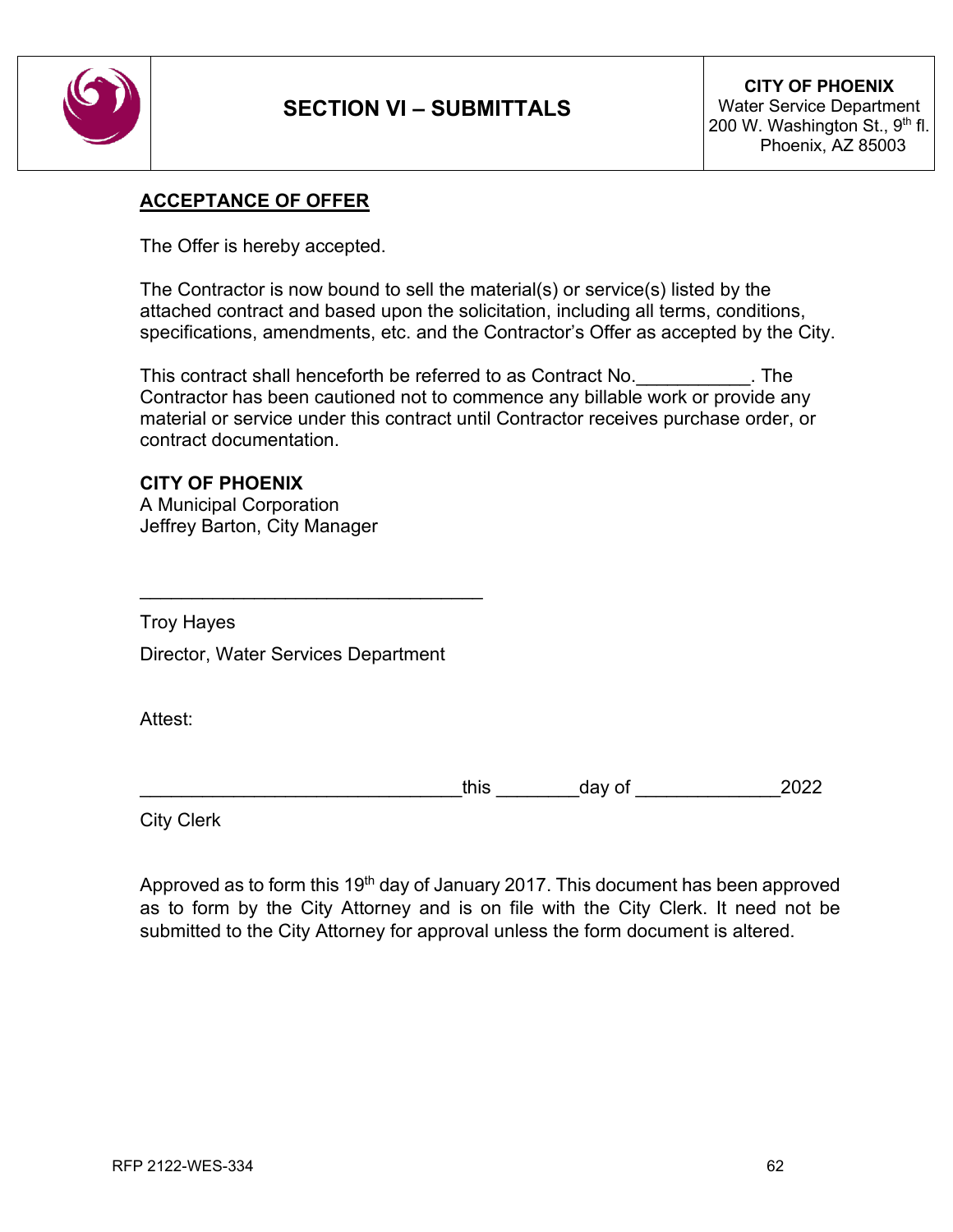

# **SECTION VI – SUBMITTALS**

**CITY OF PHOENIX** Water Service Department 200 W. Washington St., 9<sup>th</sup> fl. Phoenix, AZ 85003

|    | This form must be signed and submitted to the City and all questions must be answered                                                                                                                                                                                                                          |  |  |
|----|----------------------------------------------------------------------------------------------------------------------------------------------------------------------------------------------------------------------------------------------------------------------------------------------------------------|--|--|
|    | (or N/A) or your Offer may be considered non-responsive.                                                                                                                                                                                                                                                       |  |  |
|    | Name of person submitting this disclosure form.                                                                                                                                                                                                                                                                |  |  |
|    |                                                                                                                                                                                                                                                                                                                |  |  |
|    | First<br><b>Suffix</b><br>MI<br>Last                                                                                                                                                                                                                                                                           |  |  |
|    | 2. Contract Information                                                                                                                                                                                                                                                                                        |  |  |
|    | Solicitation # or Name:                                                                                                                                                                                                                                                                                        |  |  |
|    | 3. Name of individual(s) or entity(ies) seeking a contract with the City (i.e. parties to the<br>Contract)                                                                                                                                                                                                     |  |  |
|    |                                                                                                                                                                                                                                                                                                                |  |  |
|    | 4. List any individuals(s) or entity(ies) that are owners, partners, parent, sublessees, joint<br>venture, or subsidiaries of the individual or entity listed in Question 3. Please include all<br>Board members, executive committee members and officers for each entry. If not<br>applicable, indicate N/A. |  |  |
|    |                                                                                                                                                                                                                                                                                                                |  |  |
| 5. | List any individuals or entities that will be subcontractors on this contract or indicate N/A.                                                                                                                                                                                                                 |  |  |
|    | Subcontractors may be retained, but not known as of the time of this submission.<br>Ш<br>List of subcontracts, including the name of the owner(s) and business name:<br>П                                                                                                                                      |  |  |
|    | 6. List any attorney, lobbyist, or consultant retained by any individuals listed in Questions 3,<br>4, or 5 to assist in the proposal or seeking the resulting contract. If none, indicate N/A.                                                                                                                |  |  |
| 7. | <b>Disclosure of Conflict of Interest:</b>                                                                                                                                                                                                                                                                     |  |  |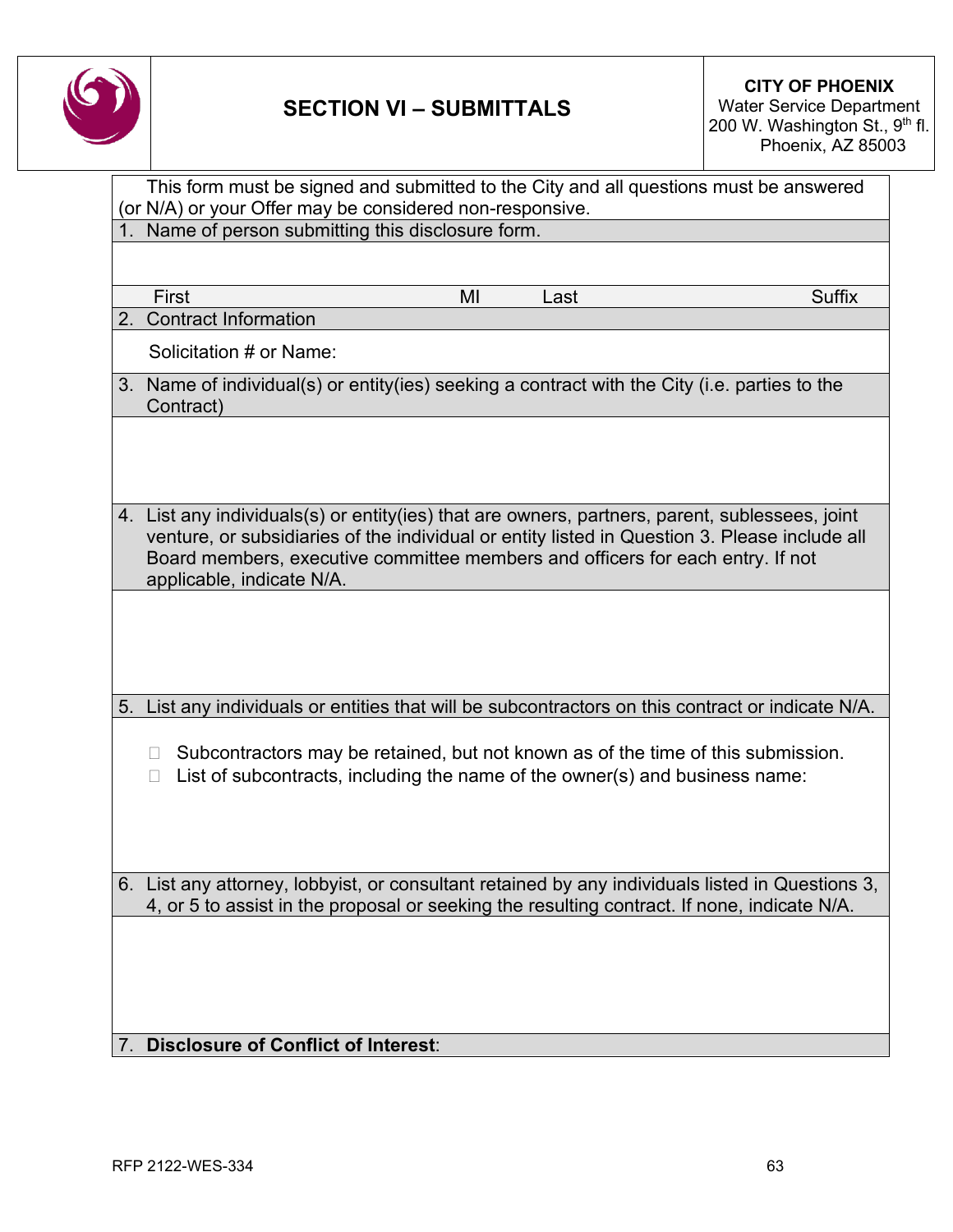

### **A. City Code Section 43-34**

Are you aware of any fact(s) with regard to this solicitation or resulting contract that would raise a "conflict of interest" issue under City Code Section 43-34?

"An elected City official or a City employee shall not represent any person or business for compensation before the City regarding any part of a procurement, including any resulting contract, if during the time the elected official is or was in office or the employee is or was employed by the City such elected official or employee played a material or significant role in the development of the solicitation, any other part of the procurement, or the contract award."

 $\Box$  I am not aware of any conflict(s) of interest under City Code Section 43-34.

 $\Box$  I am aware of the following potential or actual conflict(s) of interest:

## **B. ARS Sections 38-501 et. Seq. & City Charter Chapter 11**

State law and the Phoenix City Charter and Code prohibit public officers or employees, their close relatives, and any businesses they, or their relatives, own from (1) representing before the City any person or business for compensation, (2) doing business with the City by any means other than through a formal procurement, and (3) doing business with the City without disclosing that the person has an interest in the contract. This prohibition extends to subcontracts on City contracts and also applies to parent, subsidiary, or partner businesses owned by a public officer or employee. See A.R.S. Sections 38-501 through 38-511, for more information (City Charter, Chapter 11, applies the state conflict-of-interest law to City employees).

Please note that any contract in place at the time a person becomes a public officer or employee may remain in effect. But the contract may not be amended, extended, modified, or changed in any manner during the officer's or employee's city service without following city administrative regulations.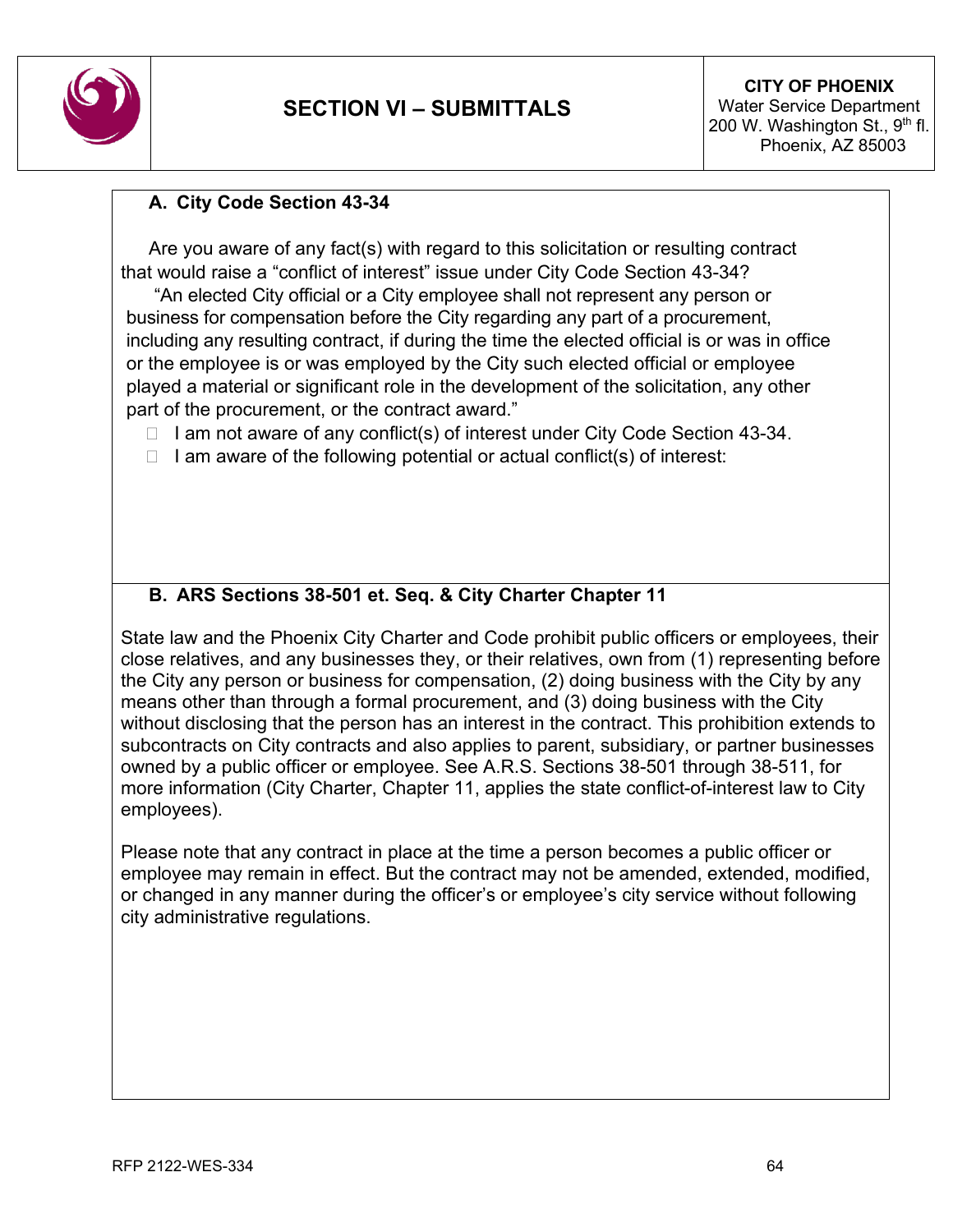

|                                                                                                           |        | Are you aware of any fact(s) with regard to this contract that would raise a<br>"conflict of interest" issue under A.R.S. Sections 38-501 through 38-511 (See<br>Arizona Revised Statutes regarding conflict of interest at www.azleg.gov).<br>I am not aware of any conflict(s) of interest under Arizona Revised Statutes<br>Sections 38-501 through 38-511.<br>I am aware of the following conflict(s) of interest:<br>8. Acknowledgements |  |  |  |  |
|-----------------------------------------------------------------------------------------------------------|--------|-----------------------------------------------------------------------------------------------------------------------------------------------------------------------------------------------------------------------------------------------------------------------------------------------------------------------------------------------------------------------------------------------------------------------------------------------|--|--|--|--|
|                                                                                                           |        |                                                                                                                                                                                                                                                                                                                                                                                                                                               |  |  |  |  |
| A. Solicitation Transparency Policy - No Contact with City Officials or Staff During<br><b>Evaluation</b> |        |                                                                                                                                                                                                                                                                                                                                                                                                                                               |  |  |  |  |
|                                                                                                           |        | $\Box$ I understand that a person or entity who seeks or applies for a city contract, or any<br>other person acting on behalf of that person or entity, is prohibited from contacting<br>city officials and employees regarding the contract after a solicitation has been<br>posted.                                                                                                                                                         |  |  |  |  |
|                                                                                                           |        | $\Box$ This "no-contact" provision only concludes when the contract is awarded at a City<br>Council meeting. If contact is required with City official or employees, the contact will<br>take place in accordance with procedures by the City. Violation of this prohibited<br>contacts provision, set out in City Code Sections 2-190.4 and 43-36, by respondents,<br>or their agents, will lead to disqualification.                        |  |  |  |  |
| <b>B. Fraud Prevention and Reporting Policy</b>                                                           |        |                                                                                                                                                                                                                                                                                                                                                                                                                                               |  |  |  |  |
|                                                                                                           | $\Box$ | I acknowledge that the City has a fraud prevention and reporting policy and takes<br>fraud seriously. I will report fraud, suspicion of fraud, or any other inappropriate<br>action to: telephone no. 602-261-8999 or 602-534-5500 (TDD); or<br>aud.integrity.line@phoenix.gov.                                                                                                                                                               |  |  |  |  |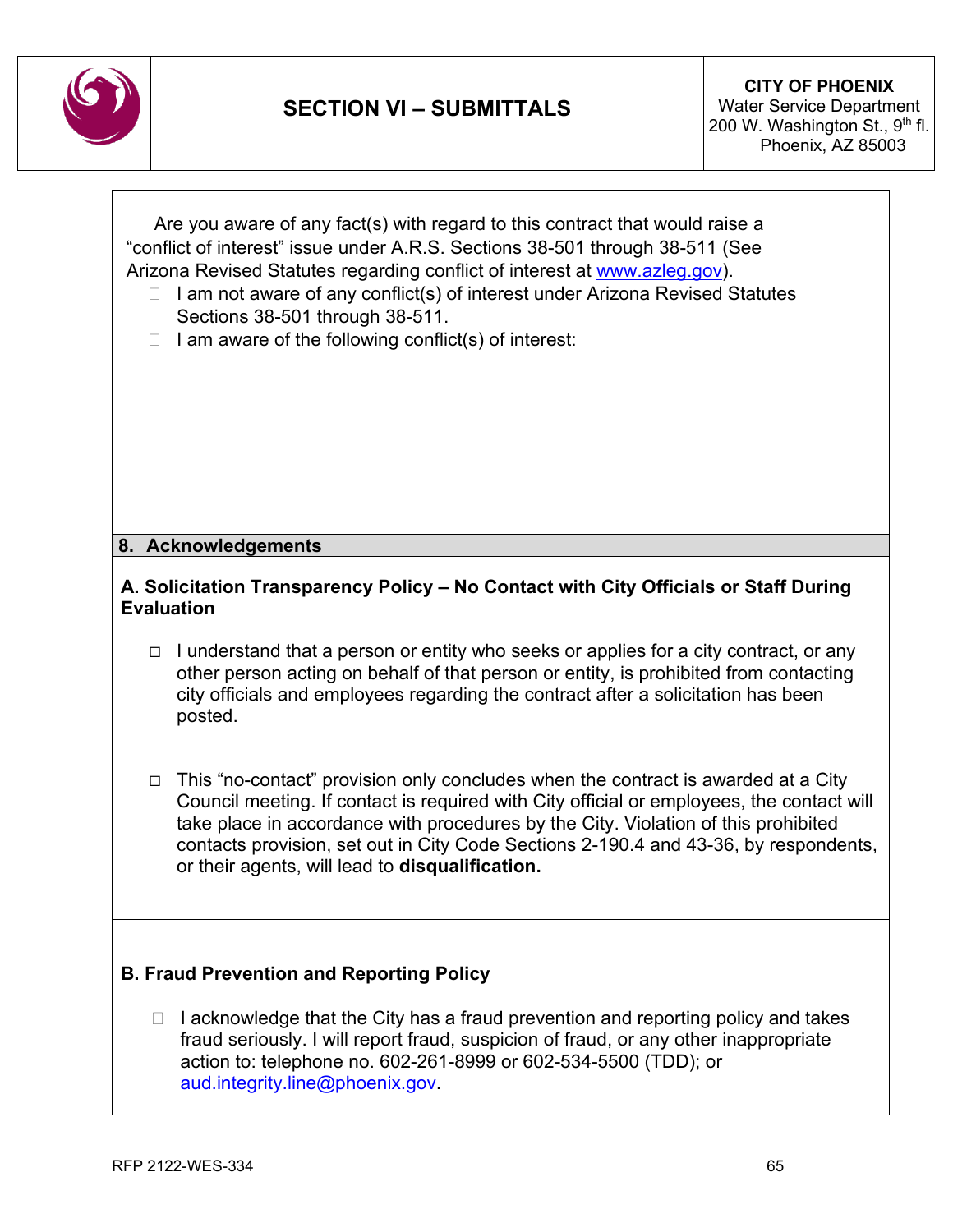

The purpose of the fraud policy is to maintain the City's high ethical standards. The policy includes a way for our business partners to report wrongdoing or bad behavior. Suspected fraud should be reported immediately to the Phoenix Integrity Line. The City has adopted a zero-tolerance policy regarding fraud.

**OATH**

I affirm that the statements contained in this form, including any attachments, to the best of my knowledge and belief are true, correct, and complete.

Should any of the answers to the above questions change during the course of the contract, particularly as it relates to any changes in ownership, applicant agrees to update this form with the new information within 30 days of such changes. Failure to do so may be deemed a breach of contract.

PRINT NAME TITLE

SIGNATURE **DATE DATE** 

COMPANY (CORPORATION, LLC, ETC.) NAME and DBA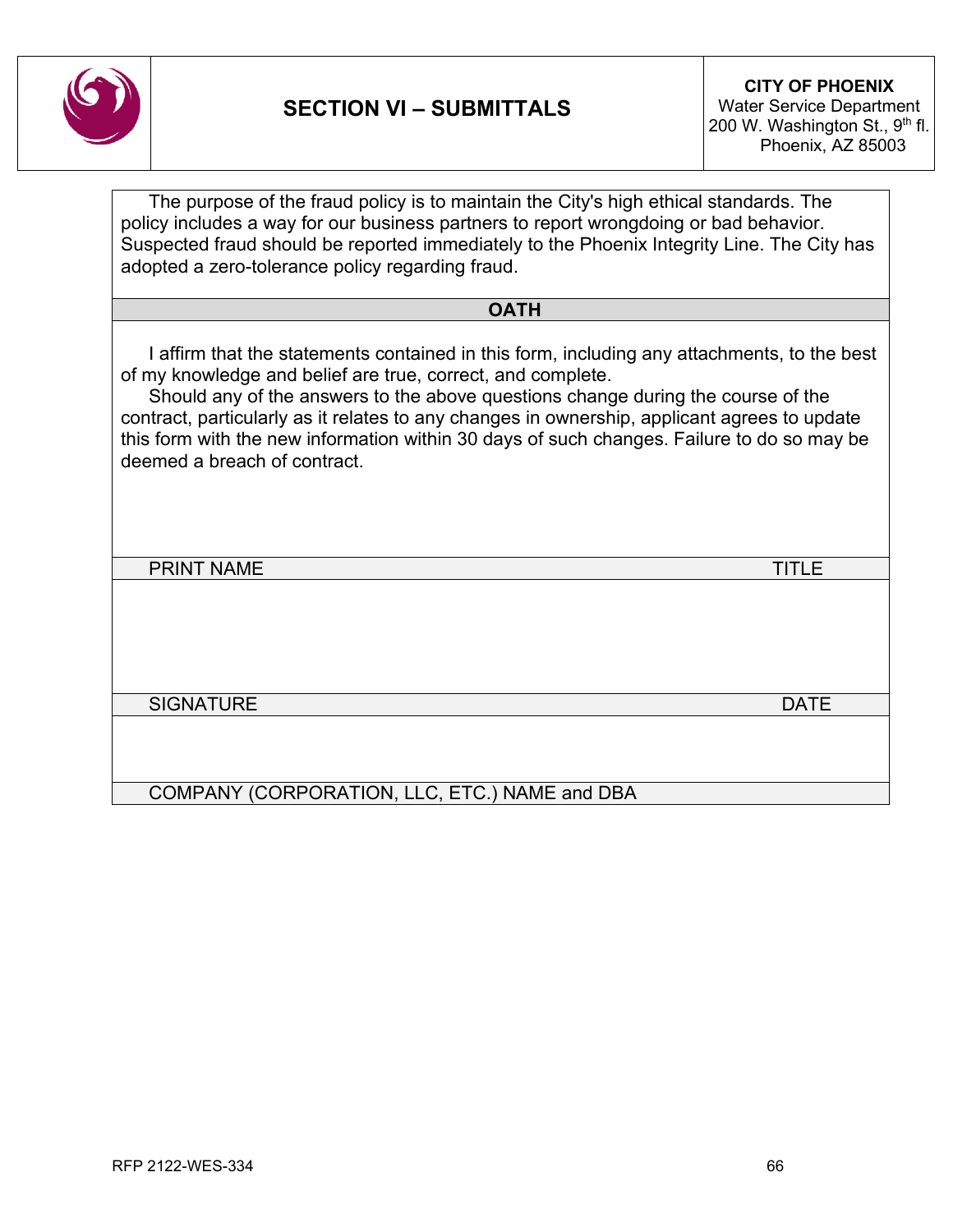

**References**

#### **1. OFFEROR'S NAME:**

**Instructions to Offeror**: The Offeror is to provide three (3) verifiable professional references. This two-page form should be provided to each reference, and the form must be returned to the Procurement Officer directly by the reference. Emphasis should be placed on providing references that can further demonstrate the Offeror's experience and ability to meet the requirements outlined in the Scope of Work.

#### **The Offeror listed above will receive a score during the evaluation based the responses to this reference questionnaire.**

 **Instructions for Reference:** Please return the completed form (via email) to Procurement Officer Christi Villegas at christi.villegas@phoenix.gov.

If you are unable or unwilling to complete the reference questionnaire, please notify the company that sent you this reference form as soon as possible so they may select another reference.

This reference form must be received by the Procurement Officer no later than the solicitation deadline: **2:00 p.m. Phoenix local time on June 30th , 2022**.

### **2. Information to be filled out by Offeror's Reference:**

| <b>Company Name:</b>            |  |
|---------------------------------|--|
| <b>Contact Name:</b>            |  |
| <b>Contact Email:</b>           |  |
| Contact Phone No.:              |  |
| Contract No.<br>(if applicable) |  |
| <b>Contract Description:</b>    |  |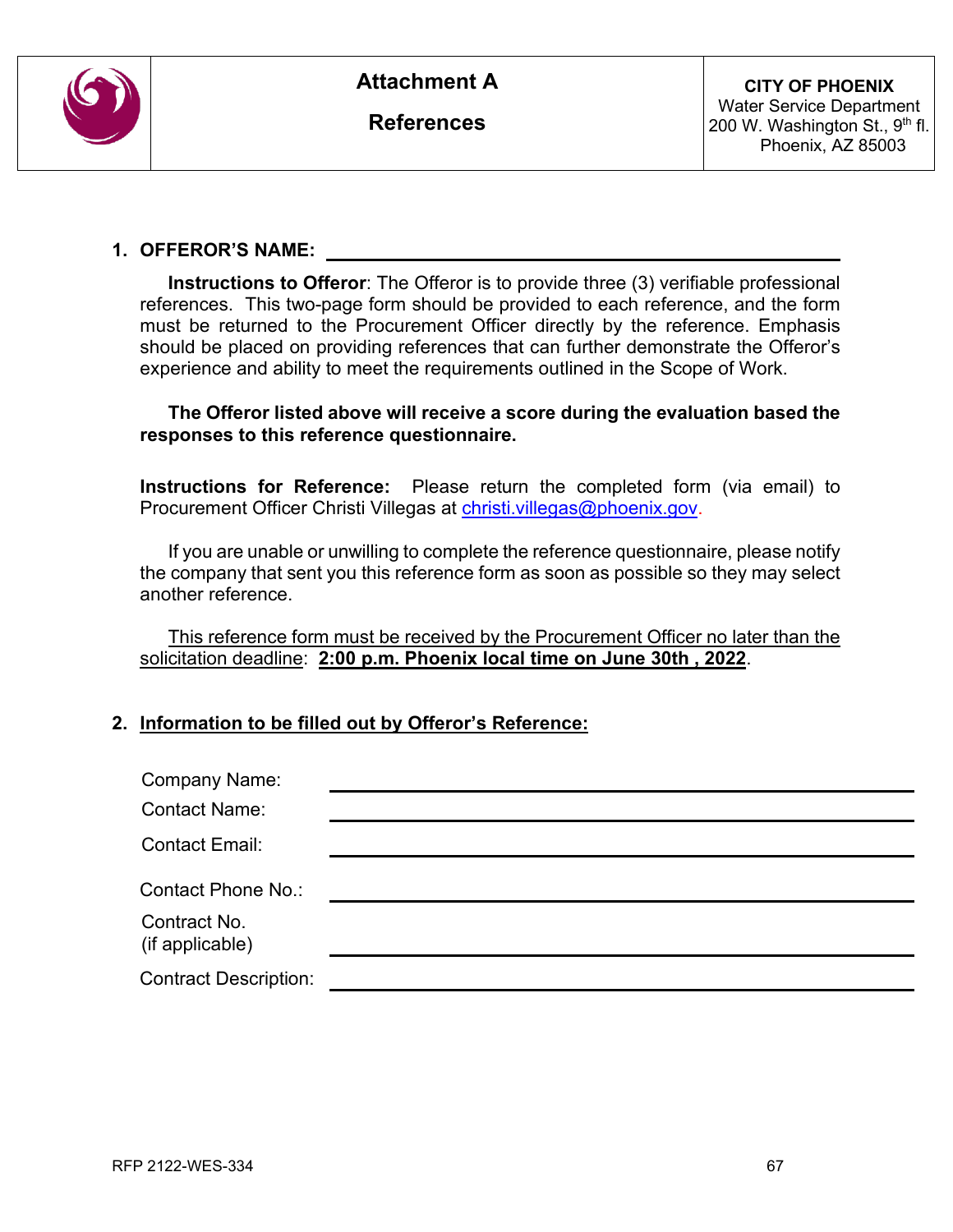

**References**

| Aggregate Spend<br>of Contract                         |  | <b>Start</b><br>Date:    | End<br>Date:                |  |  |  |  |
|--------------------------------------------------------|--|--------------------------|-----------------------------|--|--|--|--|
| Description of project (including the role of Offeror) |  |                          |                             |  |  |  |  |
|                                                        |  |                          |                             |  |  |  |  |
|                                                        |  |                          |                             |  |  |  |  |
|                                                        |  |                          |                             |  |  |  |  |
|                                                        |  |                          |                             |  |  |  |  |
|                                                        |  |                          |                             |  |  |  |  |
|                                                        |  |                          |                             |  |  |  |  |
| Contractor's Performance:                              |  | $\Box$ In Good Standing: | $\Box$ Not In Good Standing |  |  |  |  |

A person or organization in **good standing** is regarded as having complied with all explicit contract obligations, while not being subject to any form of sanction, suspension or disciplinary censure.

#### **3. Reference Questionnaire**

- 1. How would you rate the quality of the project/product/service delivered by the vendor?
	- $\Box$  There was one or more major consideration of the requirement(s) not addressed
	- $\Box$  Met the requirement(s) outlined in the contract
	- $\Box$  Fully addressed requirements; provided solutions or service beyond expectations
- 2. Did the vendor provide its services and deliverables in a timely manner?
	- $\Box$  On time less than 70% of the time
	- $\Box$  On time between 70% and 95% of the time.
	- $\Box$  On time 95% of the time or better
- 3. How effectively did the vendor work with you and your project staff?
	- $\Box$  Less than expected
	- $\Box$  To the extent expected
	- $\Box$  More than expected